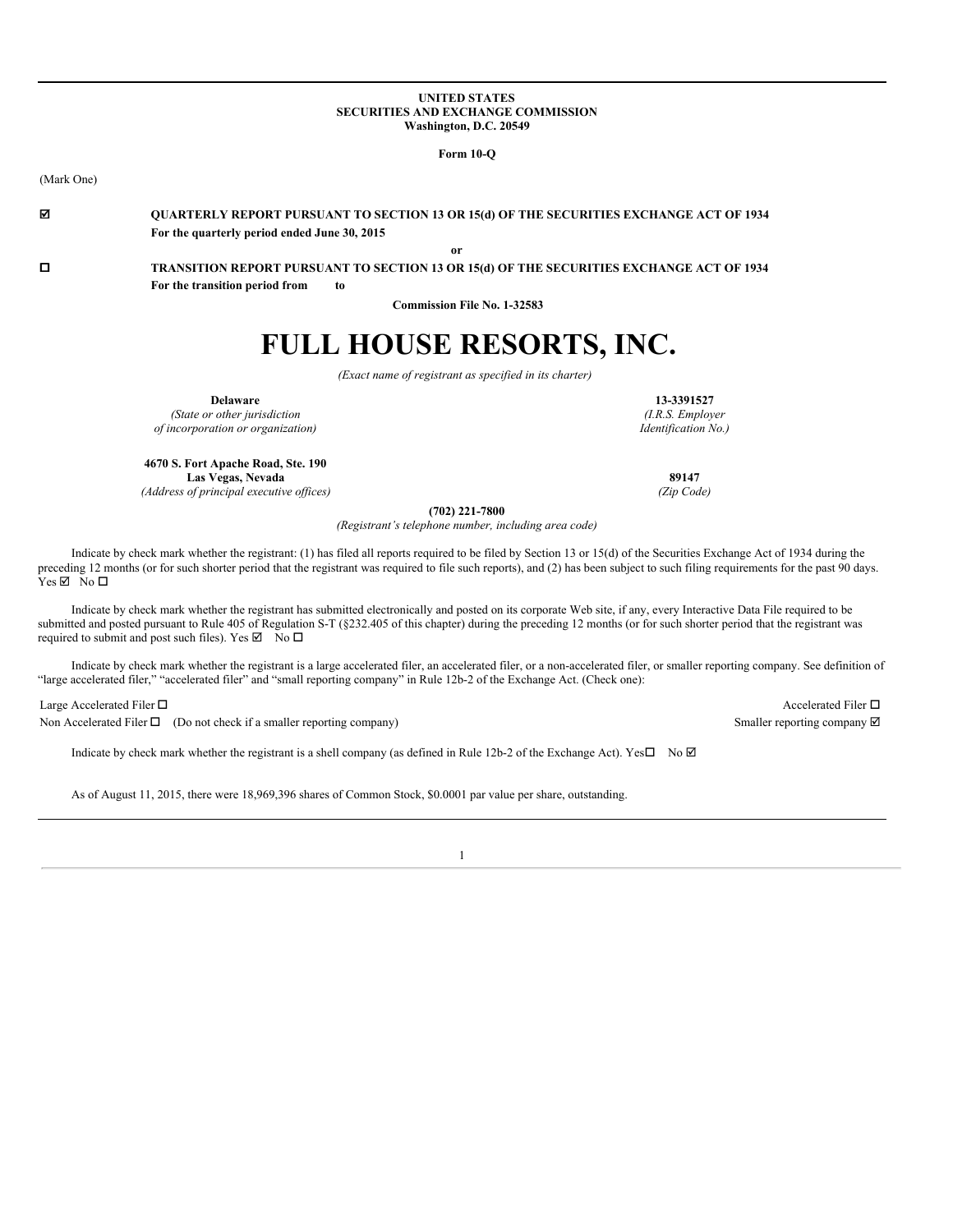#### **FULL HOUSE RESORTS, INC. FORM 10-Q INDEX**

|                   |                                                                                       | Page            |
|-------------------|---------------------------------------------------------------------------------------|-----------------|
|                   | <b>PART I. Financial Information</b>                                                  |                 |
| Item 1.           | <b>Financial Statements (Unaudited)</b>                                               | <u>3</u>        |
|                   | <b>Consolidated Statements of Operations</b>                                          | <u>3</u>        |
|                   | <b>Consolidated Balance Sheets</b>                                                    | <u>4</u>        |
|                   | <b>Consolidated Statements of Stockholders' Equity</b>                                |                 |
|                   | <b>Consolidated Statements of Cash Flows</b>                                          | $\underline{6}$ |
|                   | <b>Condensed Notes to Consolidated Financial Statements</b>                           | <u>7</u>        |
| Item 2.           | Management's Discussion and Analysis of Financial Condition and Results of Operations | 19              |
| Item 3.           | Quantitative and Qualitative Disclosures about Market Risk                            | 33              |
| Item 4.           | <b>Controls and Procedures</b>                                                        | 33              |
|                   | <b>PART II. Other Information</b>                                                     |                 |
| Item 1.           | <b>Legal Proceedings</b>                                                              | 34              |
| Item 1A.          | <b>Risk Factors</b>                                                                   | 34              |
| Item 6.           | <b>Exhibits</b>                                                                       | 35              |
| <b>Signatures</b> |                                                                                       | 36              |
|                   | $\overline{2}$                                                                        |                 |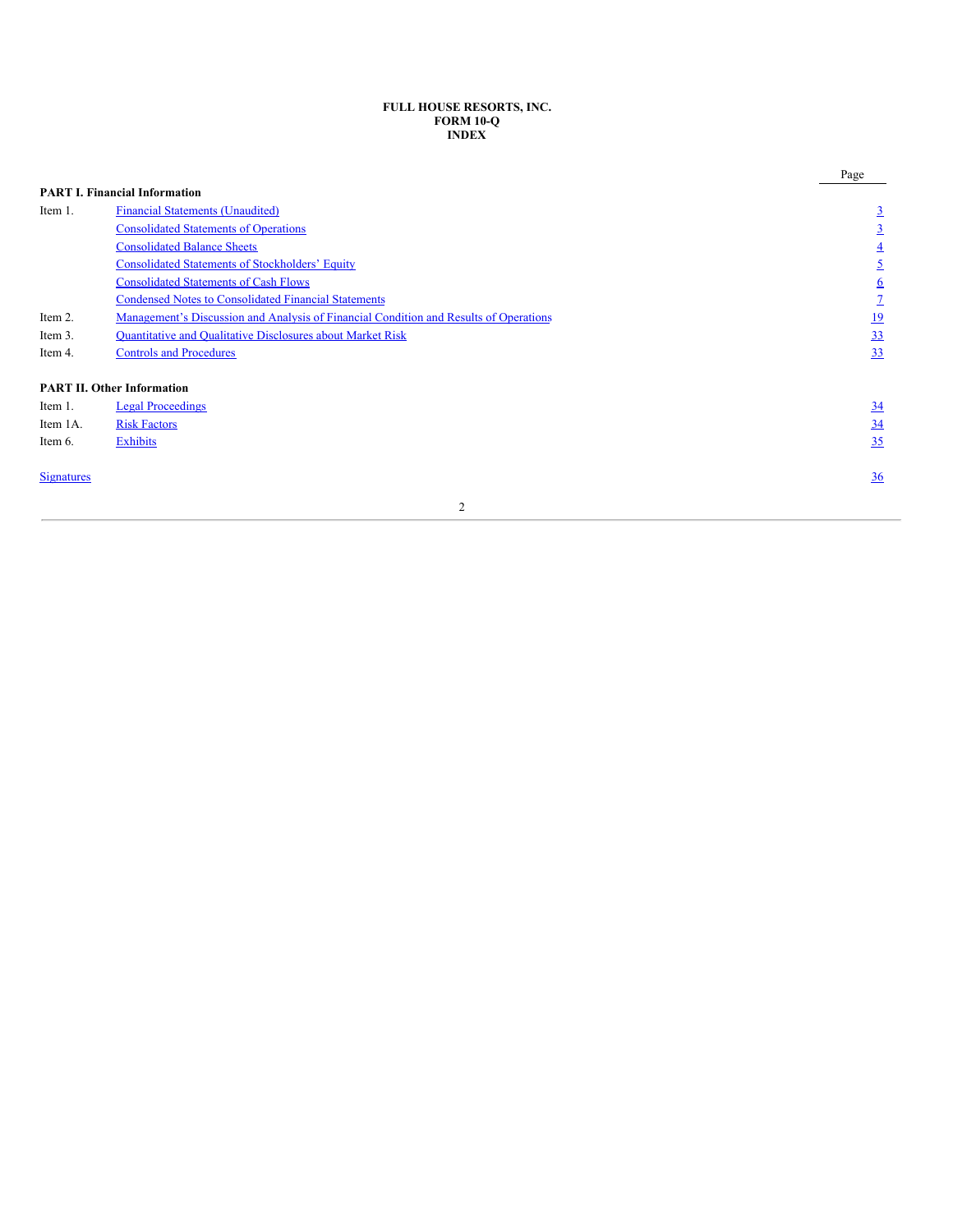# <span id="page-2-0"></span>**Item 1. Financial Statements**

#### <span id="page-2-1"></span>**FULL HOUSE RESORTS, INC. AND SUBSIDIARIES CONSOLIDATED STATEMENTS OF OPERATIONS (Unaudited) (In thousands, except per share data)**

|                                                                                                                                                                                                                               | Three months ended June 30, |         |    |           | Six months ended June 30, |          |               |           |
|-------------------------------------------------------------------------------------------------------------------------------------------------------------------------------------------------------------------------------|-----------------------------|---------|----|-----------|---------------------------|----------|---------------|-----------|
|                                                                                                                                                                                                                               |                             | 2015    |    | 2014      |                           | 2015     |               | 2014      |
| <b>Revenues</b>                                                                                                                                                                                                               |                             |         |    |           |                           |          |               |           |
| Casino                                                                                                                                                                                                                        | \$                          | 27,442  | \$ | 28,048    | \$                        | 53,797   | <sup>\$</sup> | 55,530    |
| Food and beverage                                                                                                                                                                                                             |                             | 6,313   |    | 5,285     |                           | 12,162   |               | 10,309    |
| Hotel                                                                                                                                                                                                                         |                             | 1,537   |    | 1,321     |                           | 2,816    |               | 2,516     |
| Management fees                                                                                                                                                                                                               |                             |         |    | 300       |                           |          |               | 793       |
| Other operations                                                                                                                                                                                                              |                             | 1,045   |    | 1,028     |                           | 1,682    |               | 1,638     |
| <b>Gross revenues</b>                                                                                                                                                                                                         |                             | 36,337  |    | 35,982    |                           | 70,457   |               | 70,786    |
| Less promotional allowances                                                                                                                                                                                                   |                             | (5,611) |    | (4,672)   |                           | (10,647) |               | (9,027)   |
| <b>Net revenues</b>                                                                                                                                                                                                           |                             | 30,726  |    | 31,310    |                           | 59,810   |               | 61,759    |
| <b>Operating costs and expenses</b>                                                                                                                                                                                           |                             |         |    |           |                           |          |               |           |
| Casino                                                                                                                                                                                                                        |                             | 14,237  |    | 15,204    |                           | 27,969   |               | 29,665    |
| Food and beverage                                                                                                                                                                                                             |                             | 2,250   |    | 2,223     |                           | 4,350    |               | 4,322     |
| Hotel                                                                                                                                                                                                                         |                             | 238     |    | 215       |                           | 430      |               | 323       |
| Other operations                                                                                                                                                                                                              |                             | 382     |    | 399       |                           | 650      |               | 626       |
| Selling, general and administrative                                                                                                                                                                                           |                             | 10,419  |    | 10,752    |                           | 21,193   |               | 21,886    |
| Project development, preopening and other                                                                                                                                                                                     |                             | 123     |    | 280       |                           | 164      |               | 335       |
| Depreciation and amortization                                                                                                                                                                                                 |                             | 2,030   |    | 2,312     |                           | 4,022    |               | 4,767     |
| Impairment                                                                                                                                                                                                                    |                             |         |    | 11,547    |                           |          |               | 11,547    |
|                                                                                                                                                                                                                               |                             | 29,679  |    | 42,932    |                           | 58,778   |               | 73,471    |
| <b>Operating income (loss)</b>                                                                                                                                                                                                |                             | 1,047   |    | (11,622)  |                           | 1,032    |               | (11,712)  |
| Other (expense) income                                                                                                                                                                                                        |                             |         |    |           |                           |          |               |           |
| Interest expense, net of \$0.3 million and \$0.2 million capitalized for the three months ended June 30,<br>2015 and 2014, and \$0.5 million and \$0.1 million capitalized for the six months ended June 30, 2015<br>and 2014 |                             | (1,523) |    | (1,571)   |                           | (3,047)  |               | (3,088)   |
| Other                                                                                                                                                                                                                         |                             |         |    | (6)       |                           | 12       |               | (7)       |
|                                                                                                                                                                                                                               |                             | (1,523) |    | (1,577)   |                           | (3,035)  |               | (3,095)   |
| <b>Loss before income taxes</b>                                                                                                                                                                                               |                             | (476)   |    | (13, 199) |                           | (2,003)  |               | (14, 807) |
| Provision (benefit) for income taxes                                                                                                                                                                                          |                             | (49)    |    | (4,708)   |                           | 179      |               | (5,234)   |
| <b>Net loss</b>                                                                                                                                                                                                               | \$                          | (427)   | -S | (8,491)   | \$                        | (2,182)  | \$            | (9,573)   |
| Basic and diluted loss per share                                                                                                                                                                                              | \$                          | (0.02)  | \$ | (0.45)    | \$                        | (0.12)   | \$            | (0.51)    |
| Basic and diluted weighted average number of common shares outstanding                                                                                                                                                        |                             | 18,934  |    | 18,874    |                           | 18,906   |               | 18,872    |

See condensed notes to consolidated financial statements.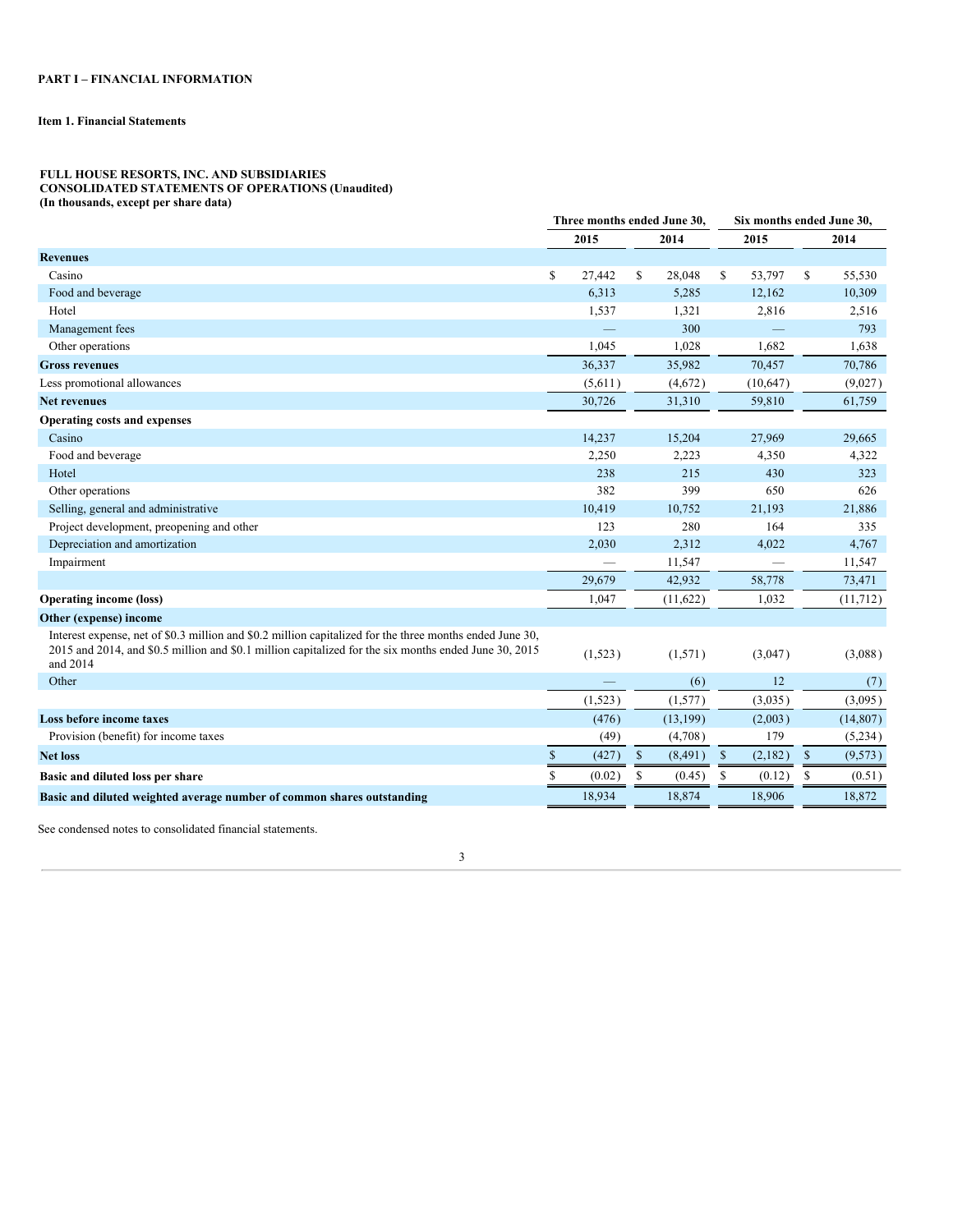#### <span id="page-3-0"></span>**FULL HOUSE RESORTS, INC. AND SUBSIDIARIES CONSOLIDATED BALANCE SHEETS (In thousands, except share data)**

|                                                                                                                                                           | <b>June 30,</b><br>2015 |                |              | December 31,<br>2014     |
|-----------------------------------------------------------------------------------------------------------------------------------------------------------|-------------------------|----------------|--------------|--------------------------|
|                                                                                                                                                           |                         | (Unaudited)    |              |                          |
| <b>ASSETS</b>                                                                                                                                             |                         |                |              |                          |
| Current assets                                                                                                                                            |                         |                |              |                          |
| Cash and equivalents                                                                                                                                      | $\mathbb S$             | 14.480         | $\mathbf S$  | 15,639                   |
| Accounts receivable, net of allowance for doubtful accounts of \$195 and \$513                                                                            |                         | 1,602          |              | 1,573                    |
| Settlement receivable                                                                                                                                     |                         | 500            |              | $\overline{\phantom{m}}$ |
| Income tax receivable                                                                                                                                     |                         |                |              | 3,095                    |
| Prepaid expenses                                                                                                                                          |                         | 4,479          |              | 2,105                    |
| Other                                                                                                                                                     |                         | 726            |              | 728                      |
|                                                                                                                                                           |                         | 21.787         |              | 23.140                   |
| Property and equipment, net                                                                                                                               |                         | 100,476        |              | 95,040                   |
| Other long-term assets                                                                                                                                    |                         |                |              |                          |
| Goodwill                                                                                                                                                  |                         | 16,480         |              | 16,480                   |
| Intangible assets, net of accumulated amortization of \$7,194 and \$6,195                                                                                 |                         | 2.335          |              | 3,382                    |
| Deposits                                                                                                                                                  |                         | 598            |              | 178                      |
| Loan fees, net of accumulated amortization of \$4,637 and \$3,827                                                                                         |                         | 2,096          |              | 2,650                    |
| Deferred tax asset                                                                                                                                        |                         | 74             |              | 74                       |
|                                                                                                                                                           |                         | 21,583         |              | 22,764                   |
|                                                                                                                                                           | \$                      | 143,846        | \$           | 140,944                  |
| <b>LIABILITIES AND STOCKHOLDERS' EQUITY</b>                                                                                                               |                         |                |              |                          |
| Current liabilities                                                                                                                                       |                         |                |              |                          |
| Accounts payable                                                                                                                                          | $\mathbb{S}$            | 3,898          | $\mathbb{S}$ | 4,102                    |
| Construction contracts payable                                                                                                                            |                         | 1,197          |              | 1,638                    |
| Accrued player club points and progressive jackpots                                                                                                       |                         | 1,798          |              | 1,709                    |
| Accrued payroll and related                                                                                                                               |                         | 2,445          |              | 3,743                    |
| Other accrued expenses                                                                                                                                    |                         | 2,891          |              | 3,704                    |
| Deferred tax liability                                                                                                                                    |                         | 901            |              | 901                      |
| Current portion of capital lease obligation                                                                                                               |                         | 668            |              | 690                      |
| Current portion of long-term debt                                                                                                                         |                         | 4,414          |              | 1,337                    |
|                                                                                                                                                           |                         | 18,212         |              | 17,824                   |
| Long-term debt, net of current portion                                                                                                                    |                         | 63,943         |              | 59,294                   |
| Deferred tax liability                                                                                                                                    |                         | 277            |              | 99                       |
| Capital lease obligation, net of current portion                                                                                                          |                         | 5,871          |              | 6,230                    |
|                                                                                                                                                           |                         | 88,303         |              | 83,447                   |
| Commitments and contingencies (Note 9)                                                                                                                    |                         |                |              |                          |
| Stockholders' equity                                                                                                                                      |                         |                |              |                          |
| Common stock, \$0.0001 par value, 100,000,000 shares authorized; 20,325,991 and 20,233,276 shares issued; 18,969,396<br>and 18,876,681 shares outstanding |                         | $\overline{2}$ |              | 2                        |
| Additional paid-in capital                                                                                                                                |                         | 46,106         |              | 45,878                   |
| Treasury stock, 1,356,595 common shares                                                                                                                   |                         | (1,654)        |              | (1,654)                  |
| Retained earnings                                                                                                                                         |                         | 11,089         |              | 13,271                   |
|                                                                                                                                                           |                         | 55,543         |              | 57,497                   |
|                                                                                                                                                           | $\mathbf S$             | 143,846        | $\mathbb{S}$ | 140.944                  |

See condensed notes to consolidated financial statements.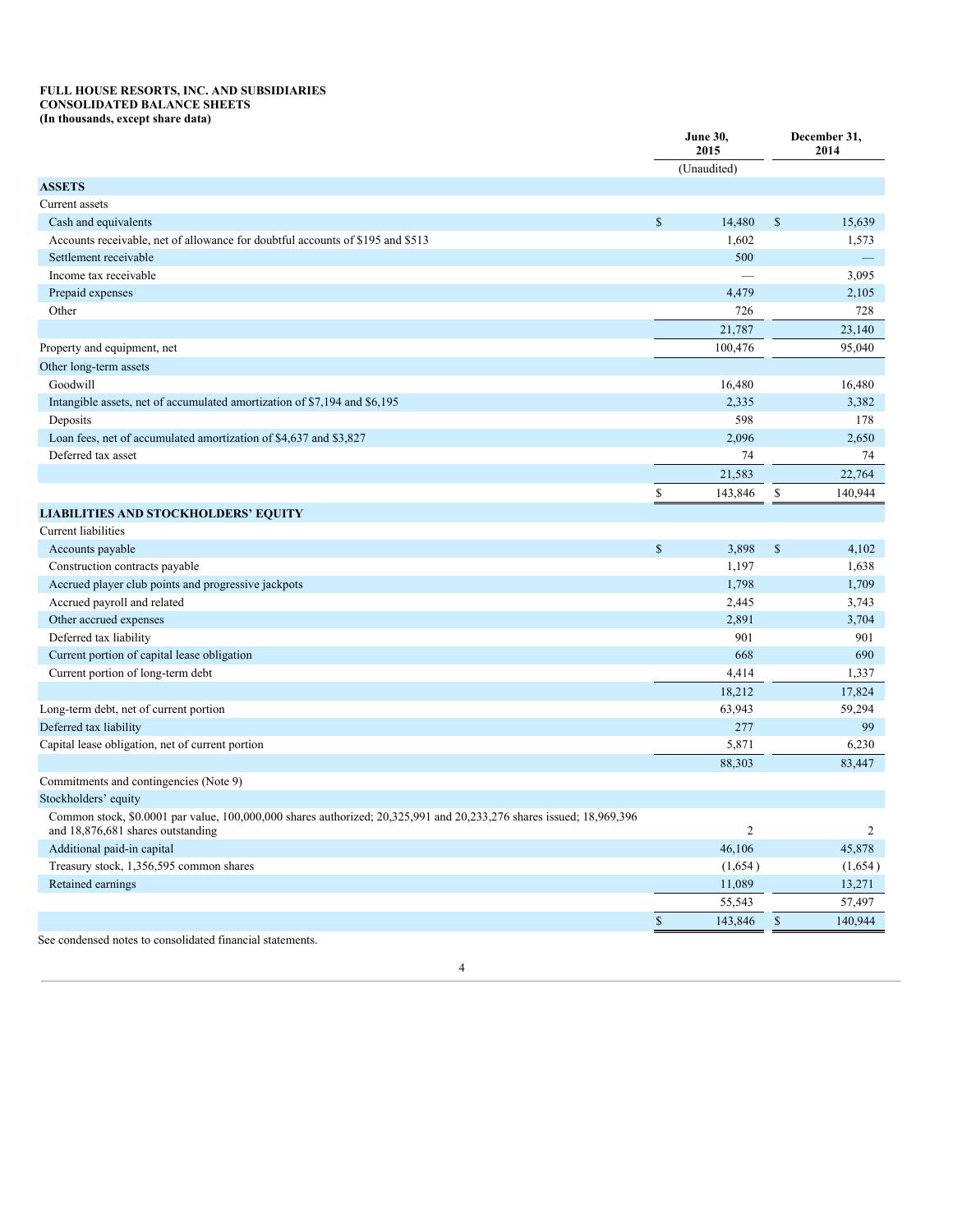#### <span id="page-4-0"></span>**FULL HOUSE RESORTS, INC. AND SUBSIDIARIES CONSOLIDATED STATEMENTS OF STOCKHOLDERS' EQUITY (Unaudited) (In thousands)**

|                                 | Common stock  |    |                |               | <b>Treasury stock</b>                 |               |                |         |    |                      |    |                                             |
|---------------------------------|---------------|----|----------------|---------------|---------------------------------------|---------------|----------------|---------|----|----------------------|----|---------------------------------------------|
|                                 | <b>Shares</b> |    | <b>Dollars</b> |               | <b>Additional Paid-</b><br>in Capital | <b>Shares</b> | <b>Dollars</b> |         |    | Retained<br>Earnings |    | <b>Total Stockholders'</b><br><b>Equity</b> |
| Balance as of January<br>1,2015 | 20,233        | \$ |                | <sup>\$</sup> | 45,878                                | 1,357         |                | (1,654) | -S | 13,271               | S. | 57,497                                      |
| Stock-based<br>compensation     | 93            |    | _              |               | 228                                   | __            |                |         |    |                      |    | 228                                         |
| Net loss                        |               |    |                |               |                                       |               |                |         |    | (2,182)              |    | (2,182)                                     |
| Balance as of June 30,<br>2015  | 20,326        | S  |                | S             | 46,106                                | 1,357         |                | (1,654) | S  | 11,089               |    | 55,543                                      |

See condensed notes to consolidated financial statements.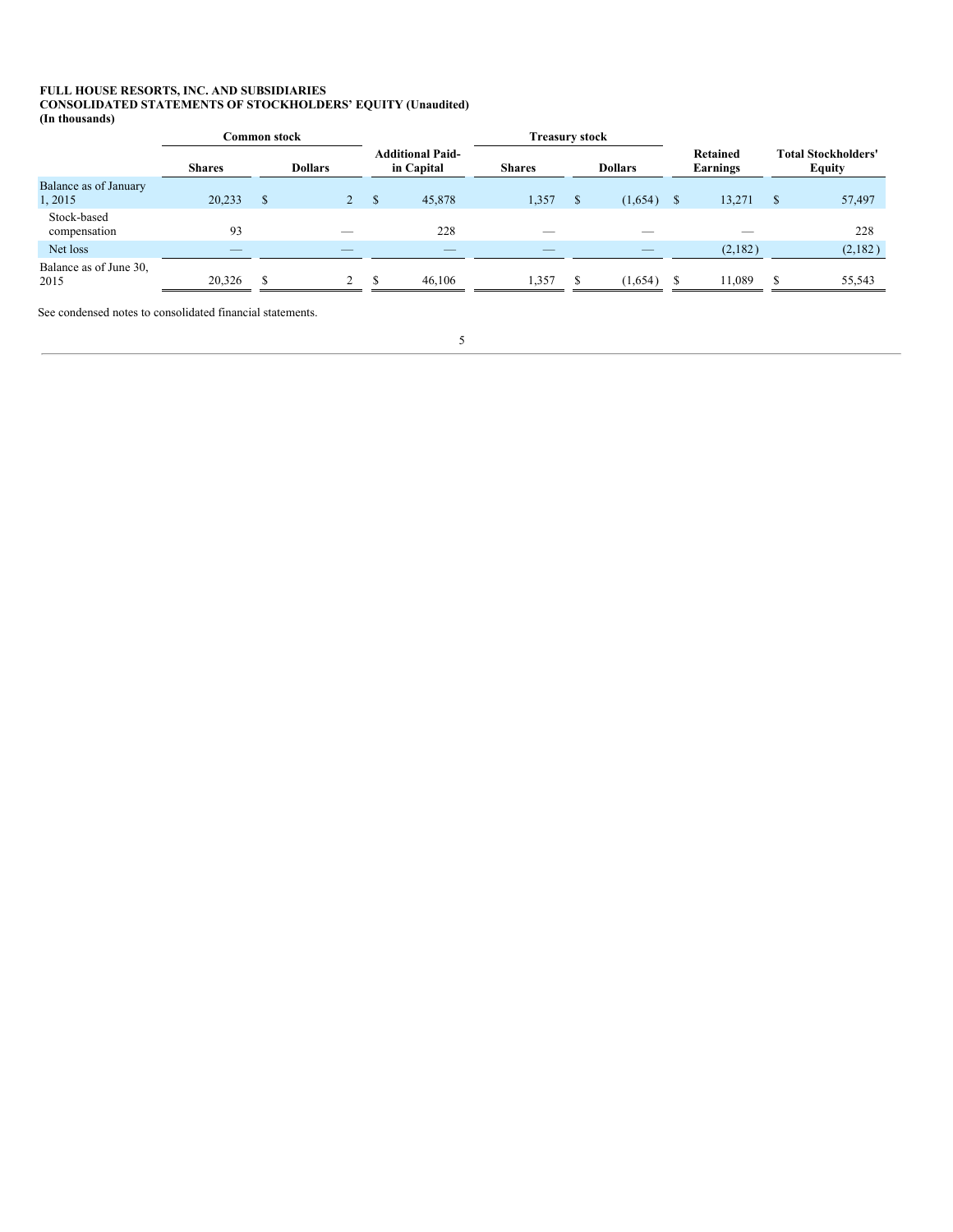#### <span id="page-5-0"></span>**FULL HOUSE RESORTS, INC. AND SUBSIDIARIES CONSOLIDATED STATEMENTS OF CASH FLOWS (Unaudited) (In thousands)**

|                                                                                 | <b>Six Months Ended</b><br><b>June 30,</b> |          |               |          |
|---------------------------------------------------------------------------------|--------------------------------------------|----------|---------------|----------|
|                                                                                 |                                            | 2015     |               | 2014     |
| Cash flows from operating activities:                                           |                                            |          |               |          |
| Net loss                                                                        | \$                                         | (2,182)  | <sup>\$</sup> | (9,573)  |
| Adjustments to reconcile net loss to net cash provided by operating activities: |                                            |          |               |          |
| Development receivable collection allowance reduction                           |                                            | (500)    |               |          |
| Impairment                                                                      |                                            |          |               | 11,547   |
| Depreciation                                                                    |                                            | 3,023    |               | 3,626    |
| Amortization of loan fees                                                       |                                            | 810      |               | 725      |
| Amortization of player loyalty program, land lease and water rights             |                                            | 999      |               | 1,141    |
| Loss on disposals                                                               |                                            | $\equiv$ |               | 8        |
| Stock-based compensation                                                        |                                            | 228      |               | 160      |
| Increases and decreases in operating assets and liabilities:                    |                                            |          |               |          |
| Accounts receivable, net                                                        |                                            | (29)     |               | 95       |
| Income tax receivable                                                           |                                            | 3,095    |               | 1,970    |
| Prepaid expenses                                                                |                                            | (2,374)  |               | (1,580)  |
| Other assets                                                                    |                                            | 87       |               | 51       |
| Deferred tax                                                                    |                                            | 178      |               | (4,255)  |
| Accounts payable and accrued expenses                                           |                                            | (2, 475) |               | (1, 445) |
| Net cash provided by operating activities                                       |                                            | 860      |               | 2,470    |
| Cash flows from investing activities:                                           |                                            |          |               |          |
| Purchase of property and equipment, net of construction contracts payable       |                                            | (8,883)  |               | (3,828)  |
| Deposits                                                                        |                                            | (456)    |               | (1,750)  |
| Other                                                                           |                                            |          |               | (413)    |
| Net cash used in investing activities                                           |                                            | (9,339)  |               | (5,991)  |
| Cash flows from financing activities:                                           |                                            |          |               |          |
| First Term Loan borrowings                                                      |                                            | 7,726    |               |          |
| Revolving Loan borrowings, net                                                  |                                            |          |               | 2,000    |
| Repayment of capital lease obligation                                           |                                            | (381)    |               | (423)    |
| Other                                                                           |                                            | (25)     |               | (3)      |
| Net cash provided by financing activities                                       |                                            | 7,320    |               | 1,574    |
| Net decrease in cash and equivalents                                            |                                            | (1,159)  |               | (1, 947) |
| Cash and equivalents, beginning of period                                       |                                            | 15,639   |               | 14,936   |
| Cash and equivalents, end of period                                             | \$                                         | 14,480   | \$            | 12,989   |
| SUPPLEMENTAL CASH FLOW INFORMATION:                                             |                                            |          |               |          |
| Cash paid for interest, net of amounts capitalized                              | \$                                         | 2,160    | \$            | 2,355    |
| Cash received from income tax refunds, net                                      | $\mathsf{\$}$                              | (3, 154) | $\mathsf{\$}$ | (1, 915) |
| <b>NON-CASH INVESTING AND FINANCING ACTIVITIES:</b>                             |                                            |          |               |          |
| Accrued property and equipment capital expenditures                             | $\$$                                       | 1,215    | $\mathbb{S}$  | 941      |
| Accrued loan fees                                                               | \$                                         | 231      | \$            |          |

See condensed notes to consolidated financial statements.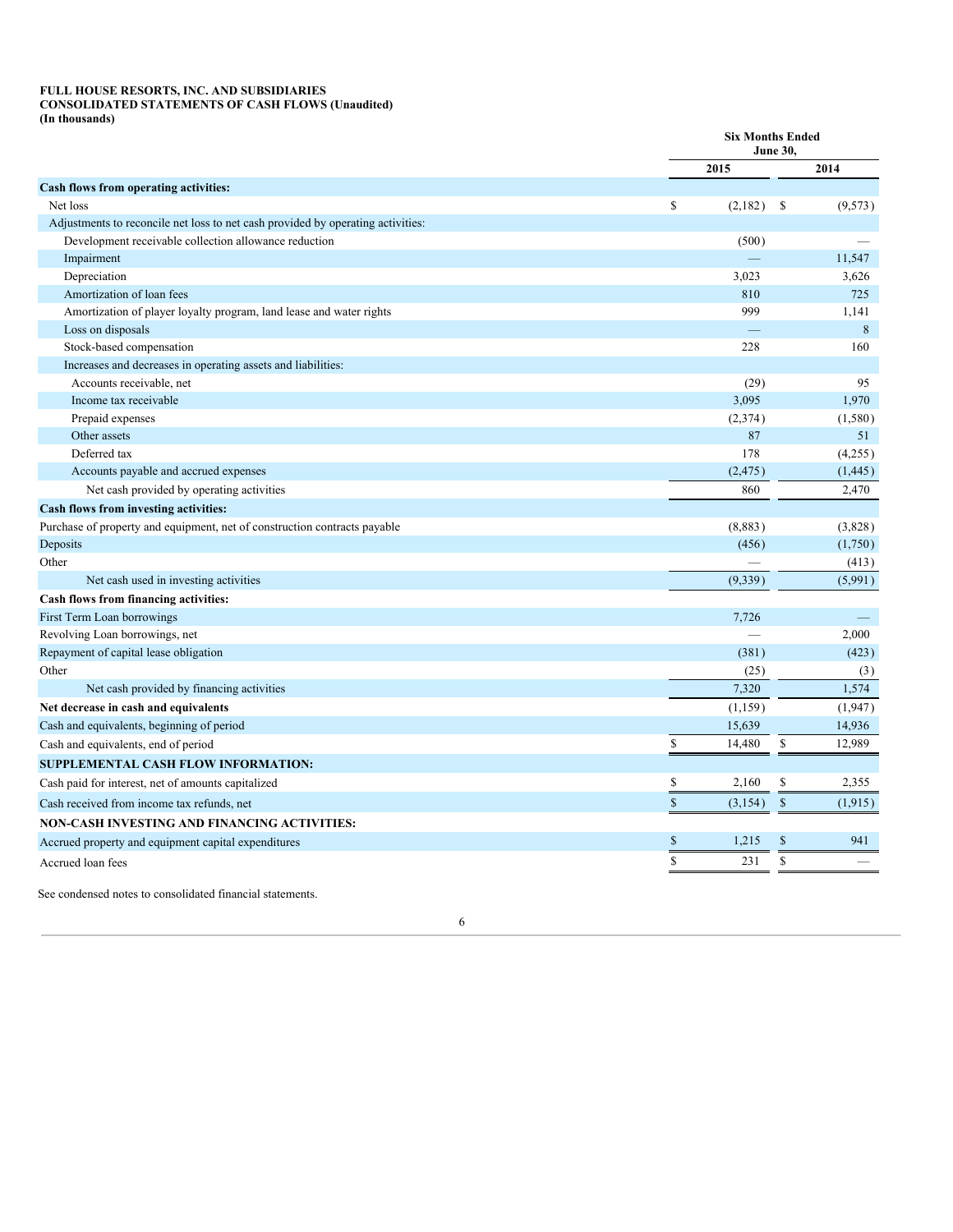# <span id="page-6-0"></span>**FULL HOUSE RESORTS, INC. AND SUBSIDIARIES CONDENSED NOTES TO CONSOLIDATED FINANCIAL STATEMENTS (Unaudited)**

#### *1. ORGANIZATION*

**Organization.** Formed as a Delaware corporation in 1987, Full House Resorts, Inc., owns, operates, develops, manages, and/or invests in casinos and related hospitality and entertainment facilities. References in this document to "Full House", the "Company", "we", "our", or "us" refer to Full House Resorts, Inc. and its subsidiaries, except where stated or the context otherwise indicates.

We currently own three casino properties and operate a fourth casino subject to a lease, as follows:

|                                                                             | Acquisition |                                                    |
|-----------------------------------------------------------------------------|-------------|----------------------------------------------------|
| <b>Property</b>                                                             | Date        | Location                                           |
| Silver Slipper Casino and Hotel (Owned)                                     | 2012        | Bay St. Louis, MS (near New Orleans)               |
| Rising Star Casino Resort (Owned)                                           | 2011        | Rising Sun, IN (near Cincinnati)                   |
| Stockman's Casino (Owned)                                                   | 2007        | Fallon, NV (one hour east of Reno)                 |
| Grand Lodge Casino (leased and part of the Hyatt Regency Lake Tahoe Resort) | 2011        | Incline Village, NV (North Shore of<br>Lake Tahoe) |

# *2. BASIS OF PRESENTATION AND SIGNIFICANT ACCOUNTING POLICIES*

**Basis of Presentation.** As permitted by the rules and regulations of the Securities and Exchange Commission, certain information and footnote disclosures normally included in financial statements prepared in accordance with U.S. generally accepted accounting principles ("GAAP") have been condensed or omitted. These consolidated financial statements should be read in conjunction with the Company's 2014 annual consolidated financial statements and notes thereto included in the Company's Annual Report on Form 10-K for the year ended December 31, 2014.

The interim consolidated financial statements of the Company and its subsidiaries included herein reflect all adjustments (consisting of normal recurring adjustments) that are, in the opinion of management, necessary to present fairly the financial position and results of operations for the interim periods presented. The results of operations for the interim periods are not necessarily indicative of the results that may be expected for the entire year.

The consolidated financial statements include our accounts and the accounts of our wholly-owned subsidiaries. During April 2015, the wholly-owned subsidiary Richard and Louise Johnson, LLC, a Kentucky limited liability company, was organized. All material intercompany accounts and transactions have been eliminated. Certain minor reclassifications have been made to prior-period amounts to conform to the current-period presentation. These reclassifications had no effect on the previously reported net loss.

**Income taxes.** For interim income tax reporting, the Company estimates its annual effective tax rate and applies it to its year-to-date pretax income or loss. During the second quarter of 2015, it was determined that the Company's annual effective tax rate could not be reasonably estimated. As a result, the year-to-date effective tax rate was used to determine the tax expense incurred during the six months ended June 30, 2015.

**Recently issued accounting standards.** Management believes that there are no recently issued accounting standards not yet effective that are likely to have a material impact on our financial statements.

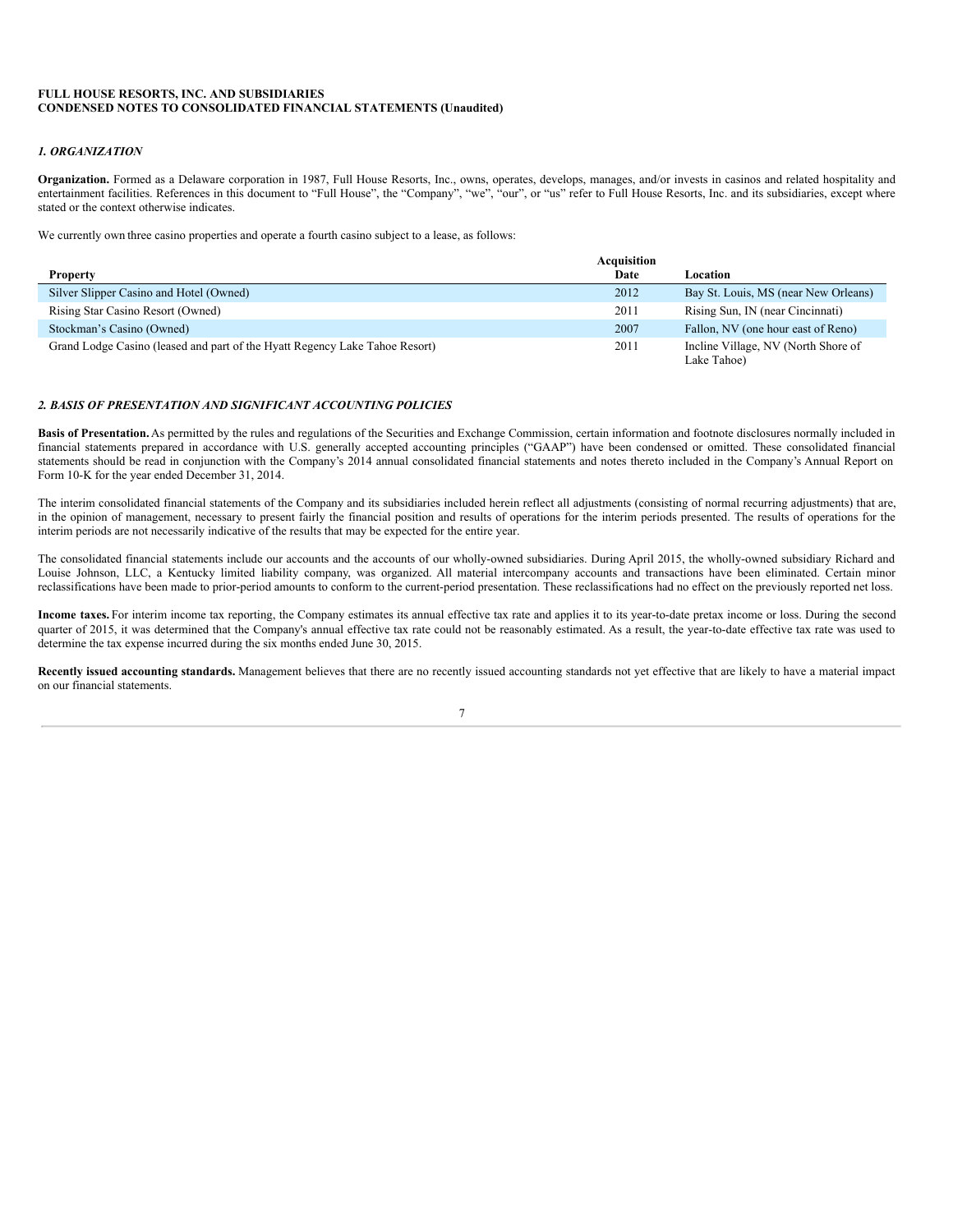#### **3.** *PROPERTY AND EQUIPMENT*

Property and equipment, including capital lease assets, consisted of the following (in thousands):

|                               |               | <b>June 30,</b><br>2015 |   | December 31,<br>2014 |
|-------------------------------|---------------|-------------------------|---|----------------------|
|                               |               | (Unaudited)             |   |                      |
| Land and improvements         | <sup>\$</sup> | 11,950                  | S | 11,670               |
| Buildings and improvements    |               | 86,009                  |   | 73,997               |
| Furniture and equipment       |               | 29,878                  |   | 27,951               |
| Construction in progress      |               | 5,504                   |   | 11,264               |
|                               |               | 133,341                 |   | 124,882              |
| Less accumulated depreciation |               | (32, 865)               |   | (29, 842)            |
|                               |               | 100,476                 |   | 95,040               |

Construction in progress amounts are primarily related to the remaining construction of the hotel at Silver Slipper Casino and Hotel.

# *4. ACCRUED LIABILITIES*

Other accrued expenses consisted of the following (in thousands):

|                             | <b>June 30,</b><br>2015 |  | December 31,<br>2014 |
|-----------------------------|-------------------------|--|----------------------|
|                             | (Unaudited)             |  |                      |
| Real estate and other taxes | 1,478                   |  | 1,961                |
| Other                       | 1,413                   |  | 1,743                |
|                             | 2,891                   |  | 3,704                |

# *5. GOODWILL AND OTHER INTANGIBLES*

At least annually during the fourth quarter or more frequently when there is a material change in circumstances that could have a negative effect, the Company performs an assessment of its goodwill and other indefinite-lived intangible assets to determine if the carrying value of such assets exceeds the fair value. No change in circumstances that would trigger an evaluation was observed during the three and six months ended June 30, 2015 or subsequently. During the second quarter of 2014, we recorded a non-cash impairment charge of \$11.5 million on the goodwill and gaming license associated with Rising Star Casino Resort. We evaluate these assets using the market (comparable transactions) and income (discounted cash flow) approaches to value, both of which use Level 3 inputs as defined by GAAP.

We amortize our definite-lived intangible assets, including our player loyalty programs, loan fees, land leases and water rights, over their estimated useful lives.

### *6.CAPITAL LEASE*

Our Indiana subsidiary, Gaming Entertainment (Indiana) LLC, leases a 104-room hotel at Rising Star Casino Resort pursuant to a capital lease agreement (the "Rising Star Lease Agreement") with Rising Sun/Ohio County First, Inc., an Indiana non-profit corporation (the "Landlord"). Rent is fixed at \$77,537 per month throughout the lease term and has an annual interest rate of 2.5% until September 30, 2015, 3.5% from October 1, 2015 until September 30, 2017, and4.5% thereafter. The lease term expires on October 1, 2023. At any time during the lease term, we have the exclusive option to purchase the hotel at a price based upon the project's actual cost of \$7.7 million, reduced by the cumulative principal payments made by the Company during the lease term. Upon expiration of the lease term, if we have not yet exercised our option to purchase the hotel tower, either (i) the Landlord has the right to sell the hotel to us, or (ii) we have the option to purchase the hotel. In either case, the purchase price is \$1 plus closing costs. The Rising Star Lease Agreement is not guaranteed by the parent company or any subsidiary other than Gaming Entertainment (Indiana) LLC and has customary provisions in the event of a default.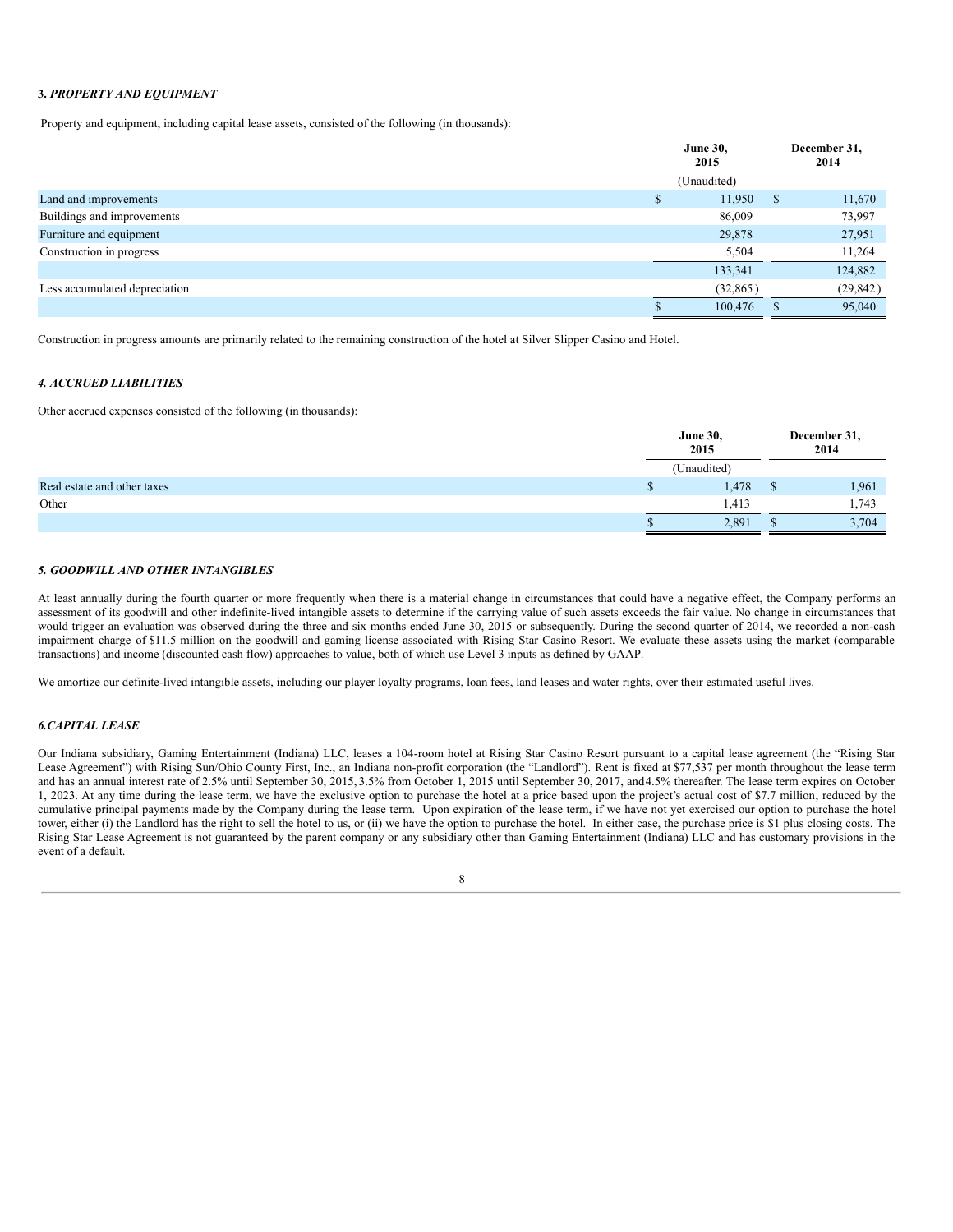#### *7. LONG-TERM DEBT*

Long-term debt consisted of the following (in thousands):

|                                                                                                                                                                                                                       | <b>June 30.</b><br>2015 |             | December 31.<br>2014 |
|-----------------------------------------------------------------------------------------------------------------------------------------------------------------------------------------------------------------------|-------------------------|-------------|----------------------|
|                                                                                                                                                                                                                       |                         | (Unaudited) |                      |
| Long-term debt, net of current portion:                                                                                                                                                                               |                         |             |                      |
| First Term Loan, maturing October 1, 2016 (as amended); quarterly payments of \$1.5 million beginning October 1, 2015;<br>interest payable monthly at a variable rate which averaged 4.75% for both periods presented |                         | 46.357      | 38,631               |
| Revolving Loan, maturing October 1, 2016 (as amended), interest payable monthly at a variable rate which averaged 4.75%<br>for both periods presented                                                                 |                         | 2,000       | 2,000                |
| Second Term Loan, maturing April 1, 2017, interest payable monthly at 14.25% per annum (13.25% prior to July 18, 2014)                                                                                                |                         | 20,000      | 20,000               |
| Less current portion                                                                                                                                                                                                  |                         | (4, 414)    | (1, 337)             |
|                                                                                                                                                                                                                       |                         | 63.943      | 59.294               |

**First and Second Lien Credit Facilities.** The First Lien Credit Facility, including the Revolving Loan, and Second Lien Credit Facility are secured by substantially all of our assets. Our wholly-owned subsidiaries guarantee our obligations under the agreements. As of June 30, 2015, we had drawn \$8.9 million of the \$10 million construction term loan under the First Lien Credit Facility. The remaining \$1.1 million of funding availability under the term loan will be used to fund a portion of the construction costs of the 129-room hotel addition to the Silver Slipper Casino and Hotel. The hotel began its phased opening in May 2015 and is scheduled to be completely open by the end of the third quarter of 2015.

Effective May 31, 2015, the Company entered into a Fourth Amendment to the First Lien Credit Facility which amended certain provisions of the First Lien Credit Agreement, including (i) extending the period for draws against the \$10 million term loan associated with the hotel construction at Silver Slipper Casino and Hotel to August 31, 2015, and (ii) extending the date that the first quarterly payment of \$0.25 million is due for this portion of the term loan to October 1, 2015.

On August 5, 2015 and effective as of June 30, 2015, we entered into the Fifth Amendment to the First Lien Credit Facility and Amendment No. 4 to the Second Lien Credit Facility which, amongst other items:

- Revised certain financial covenant ratios as of June 30, 2015, and going forward through the term of the loans;
- Extended the maturity date for the First Lien Credit Facility from June 29, 2016 to October 1,  $2016$
- Created a pricing grid to allow the interest rate on the Second Lien Credit Facility to vary with changes in our leverage; and
- Amended the prepayment premium on the Second Lien Credit Facility.

The First and Second Lien Credit Facilities continue to contain customary restrictive covenants, including a maximum total leverage ratio, maximum first lien leverage ratio, and a fixed charge coverage ratio. These revised financial covenant ratios are as follows:

#### **First Lien Credit Facility**

|                                                            | <b>Maximum</b><br><b>Total Leverage</b> | <b>Maximum</b><br><b>First Lien Leverage</b> | <b>Minimum</b><br><b>Fixed Charge</b> |
|------------------------------------------------------------|-----------------------------------------|----------------------------------------------|---------------------------------------|
| <b>Applicable Period</b>                                   | Ratio                                   | Ratio                                        | <b>Coverage Ratio</b>                 |
| June 30, 2015 through and including September 29, 2015     | 6.85x                                   | 4.85x                                        | 1.10x                                 |
| September 30, 2015 through and including December 30, 2015 | 6.75x                                   | 4.75x                                        | 1.10x                                 |
| December 31, 2015 through and including March 30, 2016     | 6.35x                                   | 4.35x                                        | 1.10x                                 |
| March 31, 2016 through and including June 29, 2016         | 6.15x                                   | 4.15x                                        | 1.10x                                 |
| June 30, 2016 through and including September 29, 2016     | 5.85x                                   | 4.00x                                        | 1.10x                                 |
| September 30, 2016 and thereafter                          | 5.50x                                   | 3.75x                                        | 1.10x                                 |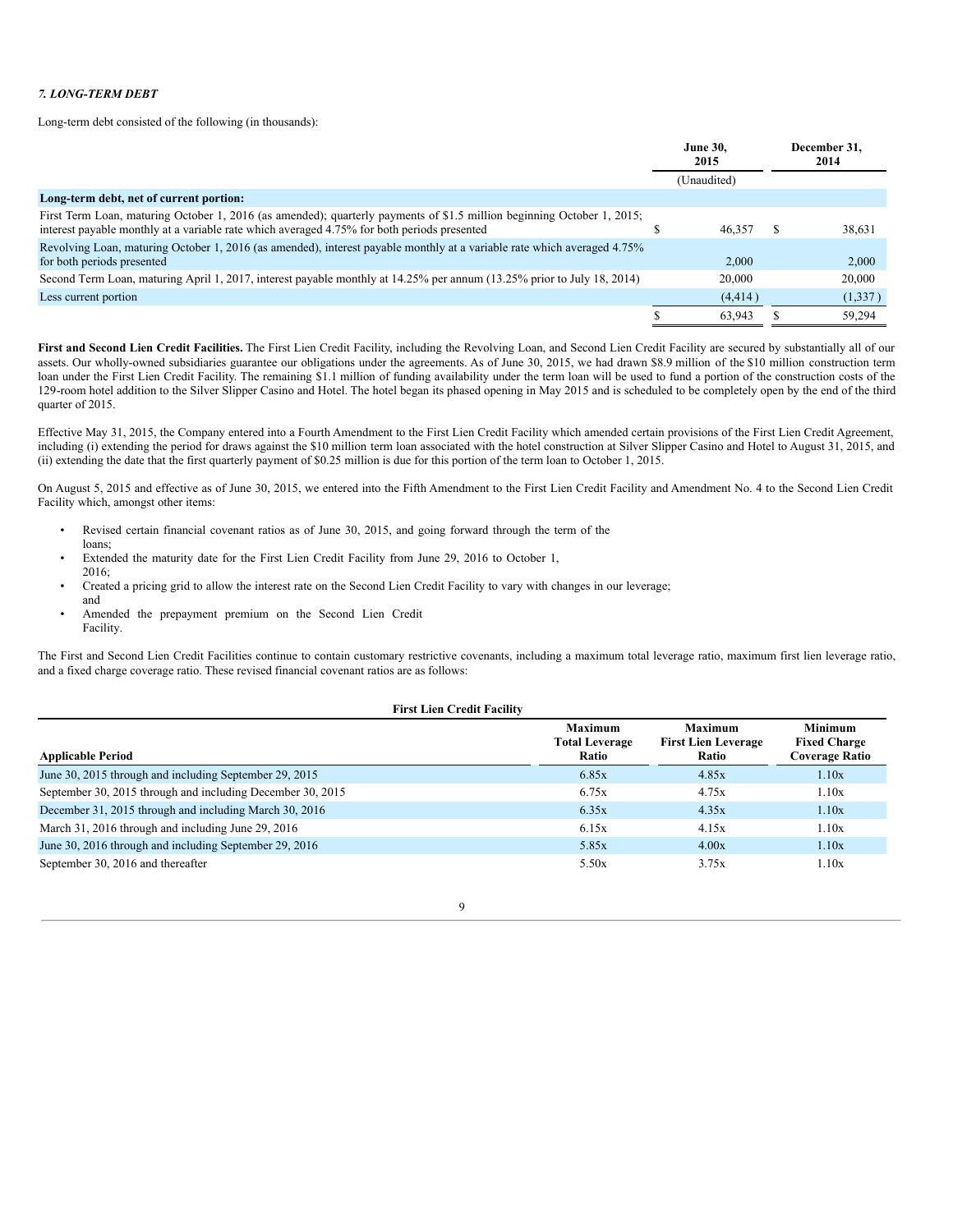**Second Lien Credit Facility**

| <b>Applicable Period</b>                                   | <b>Maximum</b><br><b>Total Leverage</b><br>Ratio | <b>Maximum</b><br><b>First Lien Leverage</b><br>Ratio | <b>Minimum</b><br><b>Fixed Charge</b><br>Coverage Ratio |
|------------------------------------------------------------|--------------------------------------------------|-------------------------------------------------------|---------------------------------------------------------|
| June 30, 2015 through and including September 29, 2015     | 7.10x                                            | 5.10x                                                 | 1.00x                                                   |
| September 30, 2015 through and including December 30, 2015 | 7.00x                                            | 5.00x                                                 | 1.00x                                                   |
| December 31, 2015 through and including March 30, 2016     | 6.60x                                            | 4.60x                                                 | 1.00x                                                   |
| March 31, 2016 through and including June 29, 2016         | 6.40x                                            | 4.40x                                                 | 1.00x                                                   |
| June 30, 2016 through and including September 29, 2016     | 6.10x                                            | 4.25x                                                 | 1.00x                                                   |
| September 30, 2016 and thereafter                          | 5.75x                                            | 4.00x                                                 | 1.00x                                                   |

We were in compliance with our covenants, as amended, as of June 30, 2015. There can be no assurances that we will remain in compliance with all covenants in all future periods or that, if there is a breach, lenders will waive such breach.

During March 2015, we paid down\$2.0 million previously drawn on our\$5.0 million Revolving Loan under the First Lien Credit Facility. On April 1, 2015, we re-borrowed \$2.0 million under our Revolving Loan.

We have elected to pay interest on the First Lien Credit Facility based on the greater of the elected London Interbank Offered Rate ("LIBOR") rate or1.0%, plus a margin rate. As of June 30, 2015, the interest rate was 4.75% on the balance outstanding on the First Lien Credit Facility, based on the 1.0% minimum plus a 3.75% margin. In accordance with the terms of the First Lien Credit Facility, we maintain a prepaid interest rate cap for a notional amount of \$14.75 million at a LIBOR cap rate of 1.5%, which terminates on June 29, 2016.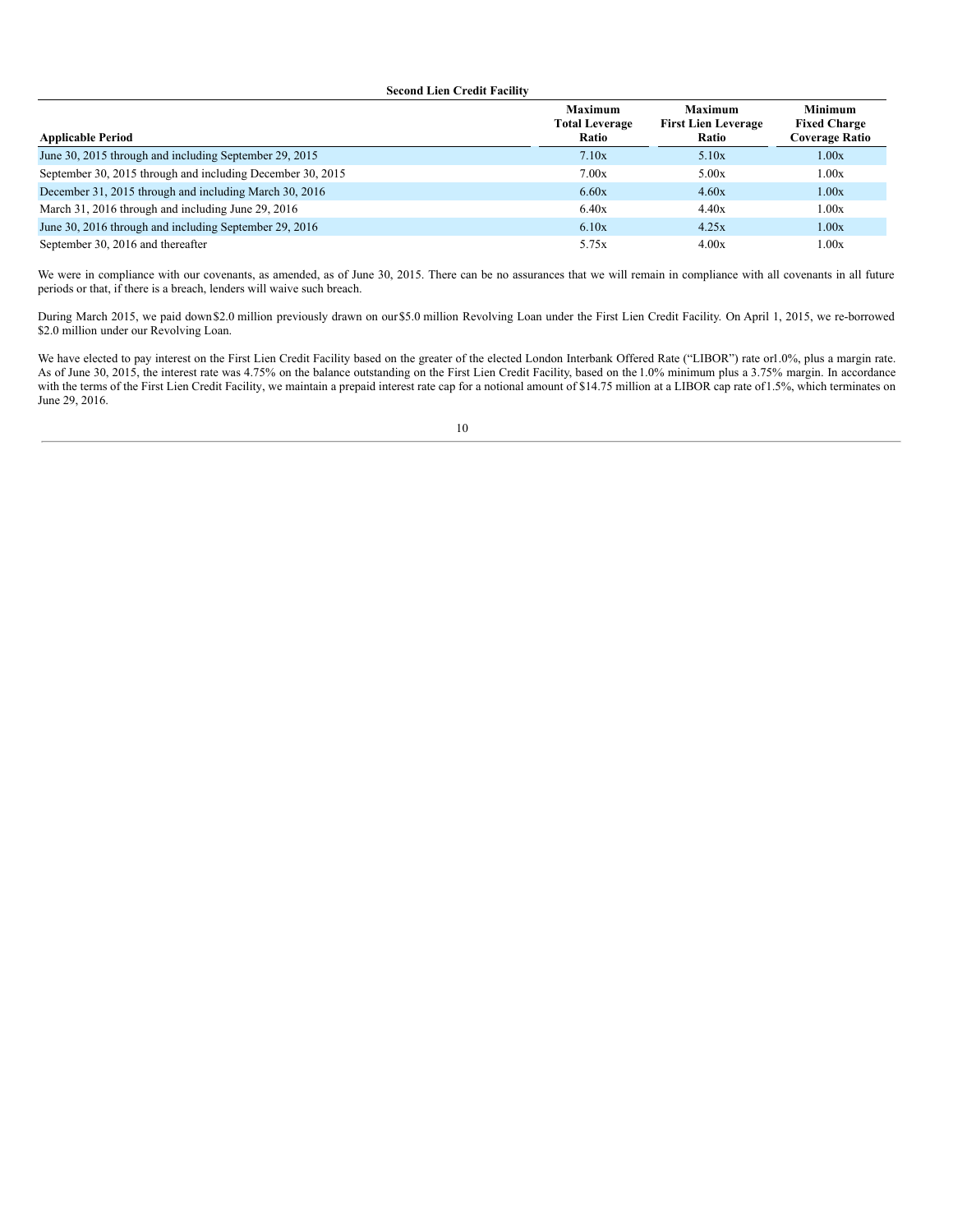#### *8. INCOME TAXES*

We had a provision for income taxes for the six months ended June 30, 2015, despite incurring a pre-tax loss. This was due to the effects of the valuation allowance against our deferred tax assets, and the recording of a deferred tax expense related to the tax amortization of indefinite-lived intangible assets.

The Company's effective income tax rate for the three and six months ended June 30, 2015 was10.4% and (8.9)%, respectively, compared to an effective tax rate of 35.7% and 35.3% during the corresponding prior-year periods. The differences primarily relate to changes in the allowance against deferred tax assets.

#### *9. COMMITMENTS AND CONTINGENCIES*

#### *Operating Leases*

The nature of our operating leases is as follows:

| <b>Leased Property</b>                             | Term / Expiration   |
|----------------------------------------------------|---------------------|
| Grand Lodge Casino facility                        | 7 years/August 2018 |
| Land lease of Silver Slipper Casino and Hotel site | 54 years/April 2058 |

Additionally, we have less significant operating leases for certain office and warehouse facilities, office equipment, signage and land.

**Grand Lodge Casino Lease.** In 2011, we entered into a lease with Hyatt Equities, L.L.C. to operate the Grand Lodge Casino ("Grand Lodge Lease"). The Grand Lodge Lease is secured by the Company's interests under the lease and property as defined and is subordinate to the liens in the First and Second Lien Credit Facilities. Hyatt Equities, L.L.C. has an option to purchase our leasehold interest and related operating assets of the Grand Lodge Casino subject to assumption of applicable liabilities. The option price is an amount equal to the Grand Lodge Casino's positive working capital, plus Grand Lodge Casino's earnings before interest, income taxes, depreciation and amortization ("EBITDA") for the twelve-month period preceding the acquisition or for such period of time remaining on the lease term, whichever is less, plus the fair market value of the Grand Lodge Casino's personal property. The Grand Lodge Lease was amended in 2013 to extend the initial term to August 31, 2018, among certain other conforming changes.

Options to Purchase Silver Slipper Casino and Hotel Leased Land.In 2004, our subsidiary, Silver Slipper Casino Venture, LLC, entered into a land lease with Cure Land Company, LLC for approximately 31 acres of marshlands and a seven-acre parcel on which the Silver Slipper Casino and Hotel is situated. The lease includes base monthly payments of \$77,500 plus 3% of gross gaming revenue in excess of\$3.65 million, as defined. The land lease includes an exclusive option to purchase the leased land ("Purchase Option") after February 26, 2019 through October 1, 2027, for \$15.5 million plus a retained interest in Silver Slipper Casino and Hotel's operations of 3% of net income, as defined, for ten years from the purchase date. In the event that Full House sells or transfers (i) substantially all of the assets of Silver Slipper Casino Venture, LLC, or (ii) its membership interests in Silver Slipper Casino Venture, LLC in its entirety, then the purchase price will increase to \$17.1 million plus the retained interest for ten years mentioned above. In either case, we also have an option to purchase only a four-acre portion of the leased land for\$2.0 million, which may be exercised at any time in conjunction with the development of a hotel and which accordingly reduces the purchase price of the remaining land by \$2.0 million. The current term of the land lease is through April 30, 2058.

#### *Silver Slipper Casino Hotel Construction*

On August 26, 2013, the Silver Slipper Casino and Hotel entered into an agreement for the construction of a129-room hotel adjoining the casino. We expect costs related to the construction of the hotel to be approximately \$20 million, inclusive of capitalized interest. We intend to finance\$10 million of the construction costs with proceeds from the term loan under the First Lien Credit Facility as described in Note 7. The remaining construction and related costs will be funded from available working capital. As of June 30, 2015, we had funded \$8.7 million of hotel construction costs in cash, and anticipate funding an additional\$1.3 million in cash to complete the project, including capitalized interest. The hotel began its phased opening in May 2015 and is expected to be completed during the third quarter of 2015.

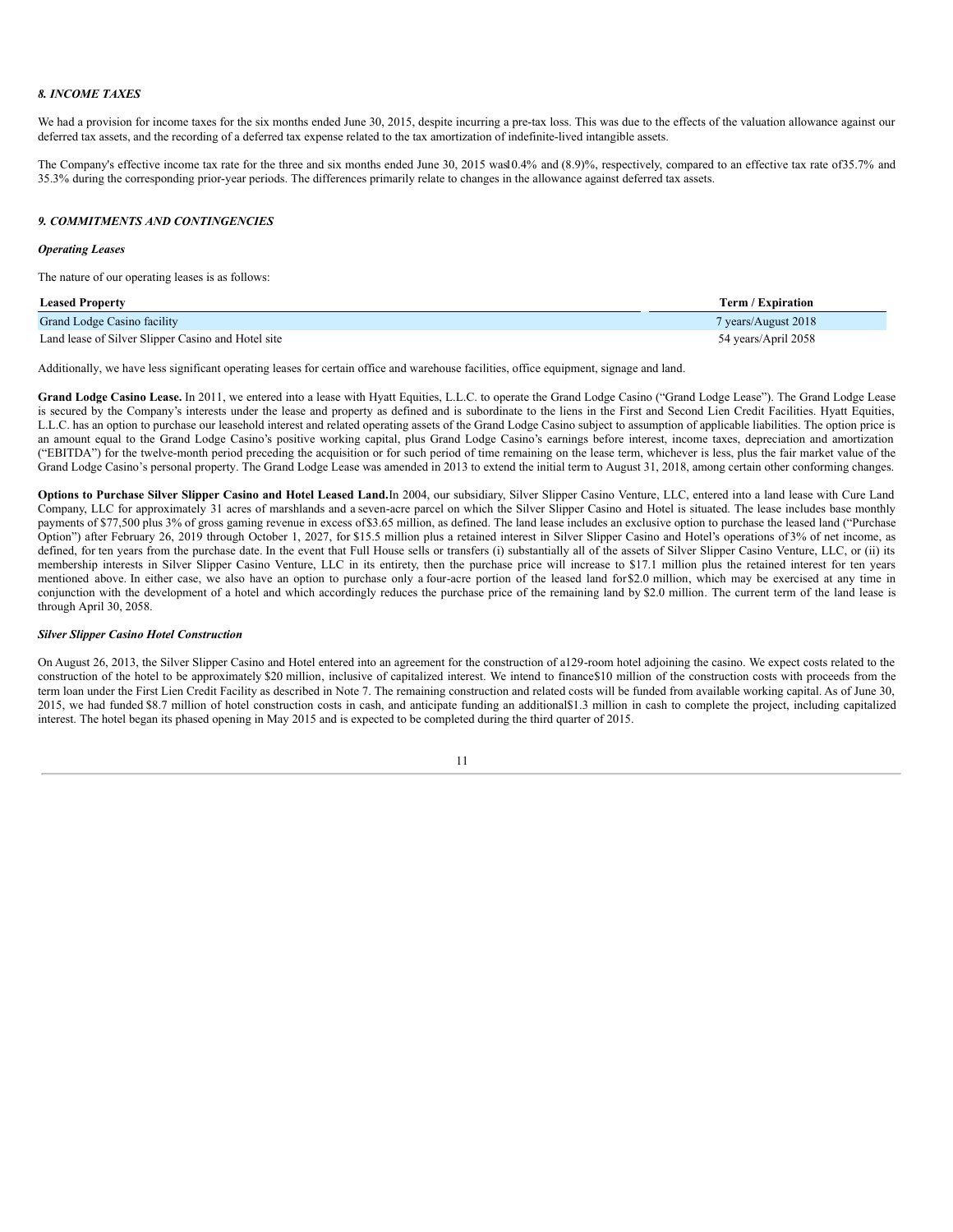#### *Indiana Department of Revenue*

During 2014, we received a proposed assessment of \$1.6 million, including interest and penalties, from the Indiana Department of Revenue ("IDOR") related to unpaid sales and use taxes for periods prior to 2013, which we protested. In April 2015, we withdrew our formal protest with the IDOR and accepted the IDOR's revised audit findings and proposed assessment. The revised assessment totaled \$237,000, including interest and penalties, which approximated our estimate and was remitted in April 2015.

#### *Litigation*

In 2013 and 2014, the Company spent approximately\$1.6 million repairing defects to its parking garage at the Silver Slipper Casino and Hotel. The Company has hired outside legal counsel to pursue the reimbursement of such costs from the contractor and architect. The Company at this time cannot reasonably predict whether it will be successful in the matter.

#### *Property Tax Assessments*

The Company, through its wholly-owned subsidiary Gaming Entertainment (Indiana) LLC, has protested its real property tax assessments in Ohio County, Indiana for the tax years 2011 through 2014. The Company has continued to make all assessed property tax payments, but at this time cannot reasonably predict the outcome of the matter.

#### *Legal Matters*

We are party to a number of pending legal proceedings which occurred in the normal course of business. Management does not expect that the outcome of such proceedings, either individually or in the aggregate, will have a material effect on our financial position, cash flows or results of operations.

# *10. SHARE-BASED BENEFIT PLANS*

**2015 Equity Incentive Plan.** On March 31, 2015, our Board adopted the Full House Resorts, Inc. 2015 Equity Incentive Plan (the "2015 Plan"). Our stockholders approved the 2015 Plan on May 5, 2015, terminating our 2006 Plan. The 2015 Plan includes shares reserved for issuance of up to 1,400,000 new shares to directors, employees and consultants. Additionally, there were 1,243,834 shares issuable in respect to non-qualified stock options granted to Mr. Lee and to Mr. Fanger in connection with their employment. The 2015 Plan includes a variety of forms of awards, including stock options, stock appreciation rights, restricted stock, restricted stock units, dividend equivalents and performance-based compensation.

On May 5, 2015, the Company issued 92,715 shares of restricted common stock to members of our Board of Directors as partial payment for their service as directors and granted 320,000 stock options to various employees of the Company with an exercise price of\$1.51, the closing price per share on the grant date. These stock options have a three year vesting period with one-third of the stock options vesting each year.

During the first quarter of 2015, 300,000 stock options were granted to Lewis Fanger, our Senior Vice President, Chief Financial Officer, and Treasurer, at an exercise price of \$1.37, the closing price per share on the grant date. These stock options vest 25% on January 30, 2016 and 1/48<sup>th</sup> on each month thereafter.

**Stock Options.** The following table summarizes information related to our common stock options, all of which remain unvested as of June 30, 2015.

|                                        | <b>Number</b><br>of Stock<br><b>Options</b> |   | Weighted<br>Average<br><b>Exercise Price</b> |
|----------------------------------------|---------------------------------------------|---|----------------------------------------------|
| Options outstanding at January 1, 2015 | 943,834                                     | S | 1.25                                         |
| Granted                                | 620,000                                     | S | 1.44                                         |
| Exercised                              | _                                           |   | _                                            |
| Canceled/Forfeited                     | __                                          |   |                                              |
| Options outstanding at June 30, 2015   | 1,563,834                                   |   | 1.33                                         |
| Options exercisable at June 30, 2015   | _                                           |   | 1.33                                         |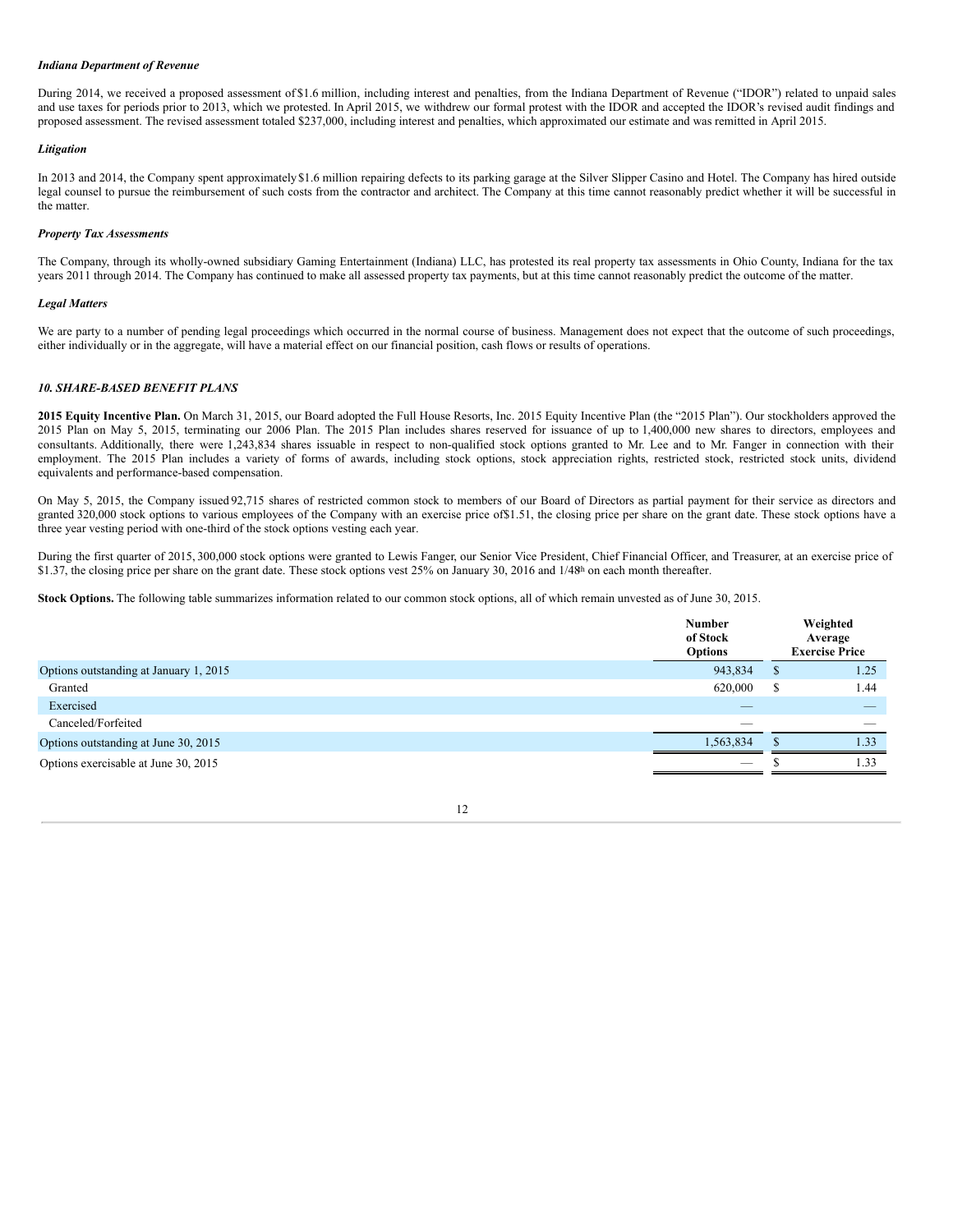**Compensation Costs.** As of June 30, 2015, there was approximately\$0.7 million of total unrecognized compensation cost related to unvested stock options granted by the Company. This unrecognized compensation cost is expected to be recognized over a weighted-average period of 3.4 years.

The aggregate intrinsic value of options outstanding was \$0.5 million at June 30, 2015, none of which were exercisable. The aggregate intrinsic value represents the total pretax intrinsic value that would have been realized by the option holders had all option holders exercised their options on the applicable date. The intrinsic value of a stock option is the excess of our closing stock price on that date over the exercise price, multiplied by the number of in-the-money options.

We estimated the fair value of each stock option award on the grant date using the Black-Scholes valuation model. Option valuation models require the input of highly subjective assumptions. Changes in assumptions used can materially affect the fair value estimate. Option valuation assumptions for the options granted during the second quarter were as follows:

| Vesting commencement date:       | May 5, 2016 |
|----------------------------------|-------------|
| Expected volatility:             | 43.2%       |
| Expected dividend yield:         | $-$ %       |
| Expected life (in years):        | 5.66        |
| Weighted average risk free rate: | 1.78%       |

#### *11. SEGMENT REPORTING*

The casino/resort segments include the Silver Slipper Casino and Hotel in Bay St. Louis, Mississippi; the Rising Star Casino Resort in Rising Sun, Indiana; and the Northern Nevada segment, which consists of the Grand Lodge Casino in Incline Village, Nevada and Stockman's Casino in Fallon, Nevada. The Development/Management segment includes costs associated with casino-related development and management projects, including our management contract with the Pueblo of Pojoaque that expired in September 2014.

In 2015, the Company's management began utilizing Adjusted Property EBITDA as the primary profit measure for its segments. Adjusted Property EBITDA is a non-GAAP measure defined as Adjusted EBITDA before corporate related costs and expenses, which are not allocated to each property. Adjusted EBITDA is a non-GAAP measure defined as earnings before interest and other non-operating income (expense), taxes, depreciation and amortization, preopening expenses, impairment charges, asset write-offs, recoveries, gain (loss) from asset disposals, board and executive transition costs, project development and acquisition costs, and non-cash share based compensation expense. Adjusted EBITDA or Adjusted Property EBITDA should not be construed as an alternative to operating income or net income for use as an indicator of our performance; or as an alternative to cash flows from operating activities for use as a measure of liquidity; or as any other measure determined in accordance with U.S. generally accepted accounting principles. We have significant uses of cash flows, including capital expenditures, interest payments, taxes and debt principal repayments, which are not reflected in Adjusted EBITDA or Adjusted Property EBITDA. Also, other companies in the gaming and hospitality industries that report Adjusted EBITDA or Adjusted Property EBITDA information may calculate Adjusted EBITDA or Adjusted Property EBITDA in a different manner.

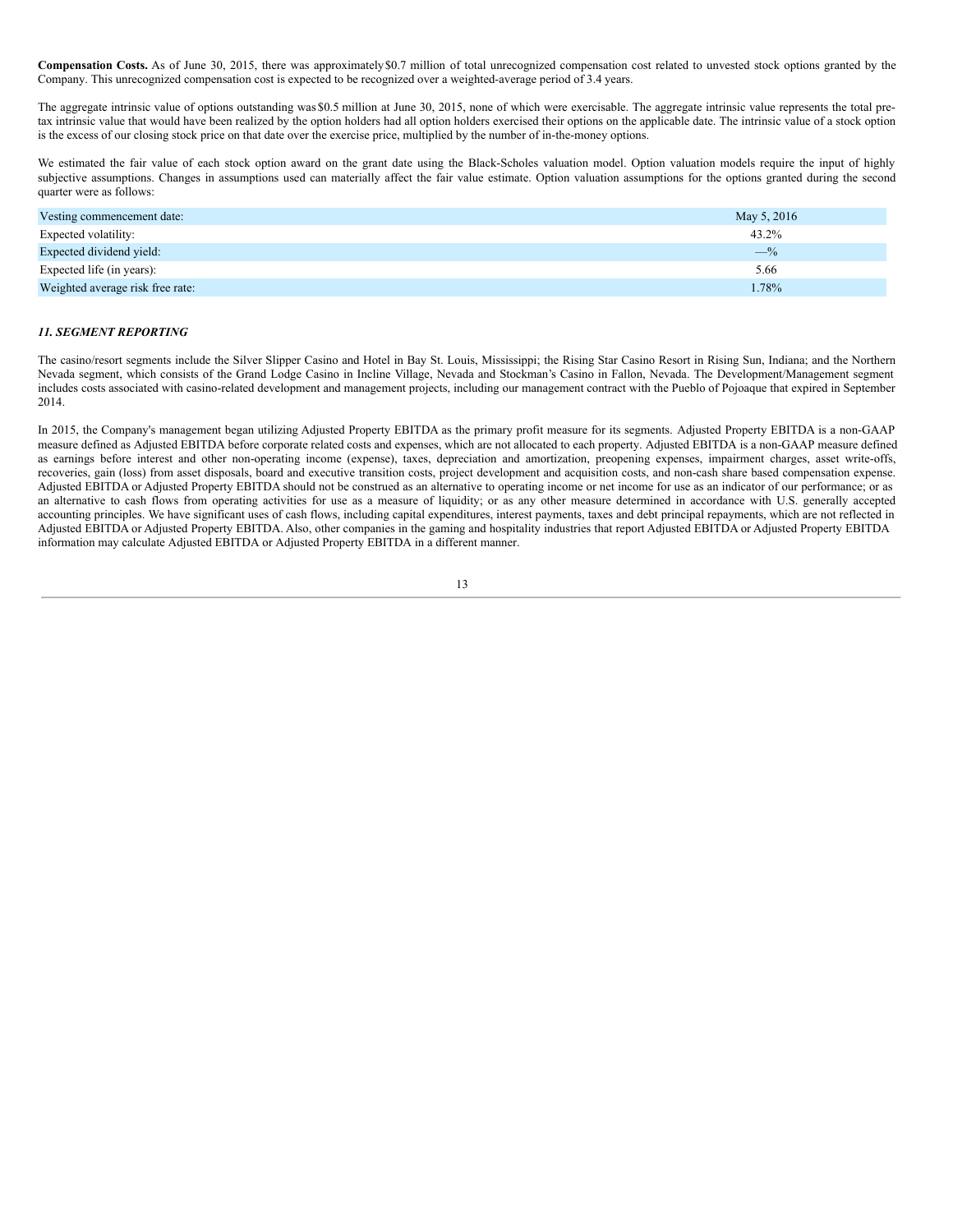The following tables reflect selected operating information for our reporting segments for the three and six months ended June 30, 2015 and 2014 and include a reconciliation of Adjusted Property EBITDA to operating income (loss) and net income (loss):

# **For the three months ended June 30, 2015**

*(In thousands)*

|                                              |               |                                  |              | <b>Casino/Resort Operations</b>            |              |                                            |               |                            |              |           |              |              |
|----------------------------------------------|---------------|----------------------------------|--------------|--------------------------------------------|--------------|--------------------------------------------|---------------|----------------------------|--------------|-----------|--------------|--------------|
|                                              |               | <b>Northern</b><br><b>Nevada</b> |              | <b>Rising Star</b><br><b>Casino Resort</b> |              | <b>Silver Slipper</b><br>Casino &<br>Hotel |               | Development/<br>Management |              | Corporate |              | Consolidated |
| Revenues, net                                | <sup>\$</sup> | 4,610                            | $\mathbb{S}$ | 11,766                                     | $\mathbb{S}$ | 14,350                                     | $\mathbb{S}$  |                            | $\mathbf S$  |           | $\mathbb{S}$ | 30,726       |
|                                              |               |                                  |              |                                            |              |                                            |               |                            |              |           |              |              |
| <b>Adjusted Property EBITDA</b>              | \$            | 679                              | \$           | 592                                        | $\mathbb{S}$ | 2,665                                      | $\mathcal{S}$ |                            | $\mathbb{S}$ |           | $\mathbb{S}$ | 3,936        |
|                                              |               |                                  |              |                                            |              |                                            |               |                            |              |           |              |              |
| Other operating costs and expenses:          |               |                                  |              |                                            |              |                                            |               |                            |              |           |              |              |
| Depreciation and amortization                |               | 194                              |              | 673                                        |              | 1,159                                      |               |                            |              | 4         |              | 2,030        |
| Impairment                                   |               |                                  |              |                                            |              |                                            |               |                            |              |           |              |              |
| Write-offs, recoveries and asset disposals   |               |                                  |              |                                            |              |                                            |               |                            |              | (450)     |              | (450)        |
| Preopening                                   |               |                                  |              |                                            |              | 75                                         |               |                            |              |           |              | 75           |
| Corporate expenses                           |               |                                  |              |                                            |              |                                            |               |                            |              | 995       |              | 995          |
| Project development and acquisition costs    |               |                                  |              |                                            |              |                                            |               | 48                         |              |           |              | 48           |
| Stock compensation                           |               |                                  |              |                                            |              |                                            |               |                            |              | 191       |              | 191          |
| <b>Operating income (loss)</b>               |               | 485                              |              | (81)                                       |              | 1,431                                      |               | (48)                       |              | (740)     |              | 1,047        |
| Non-operating expense (income):              |               |                                  |              |                                            |              |                                            |               |                            |              |           |              |              |
| Interest expense, net of amounts capitalized |               |                                  |              | 42                                         |              | $\overline{4}$                             |               |                            |              | 1,477     |              | 1,523        |
| Other                                        |               |                                  |              |                                            |              |                                            |               |                            |              |           |              |              |
| Non-operating expense                        |               |                                  |              | 42                                         |              | $\overline{4}$                             |               |                            |              | 1,477     |              | 1,523        |
| Income (loss) before income taxes            |               | 485                              |              | (123)                                      |              | 1,427                                      |               | (48)                       |              | (2,217)   |              | (476)        |
| Provision (benefit) for income taxes         |               |                                  |              |                                            |              | (49)                                       |               |                            |              |           |              | (49)         |
| Net income (loss)                            |               | 485                              | \$           | (123)                                      | S            | 1,476                                      | S             | (48)                       | S            | (2,217)   | S            | (427)        |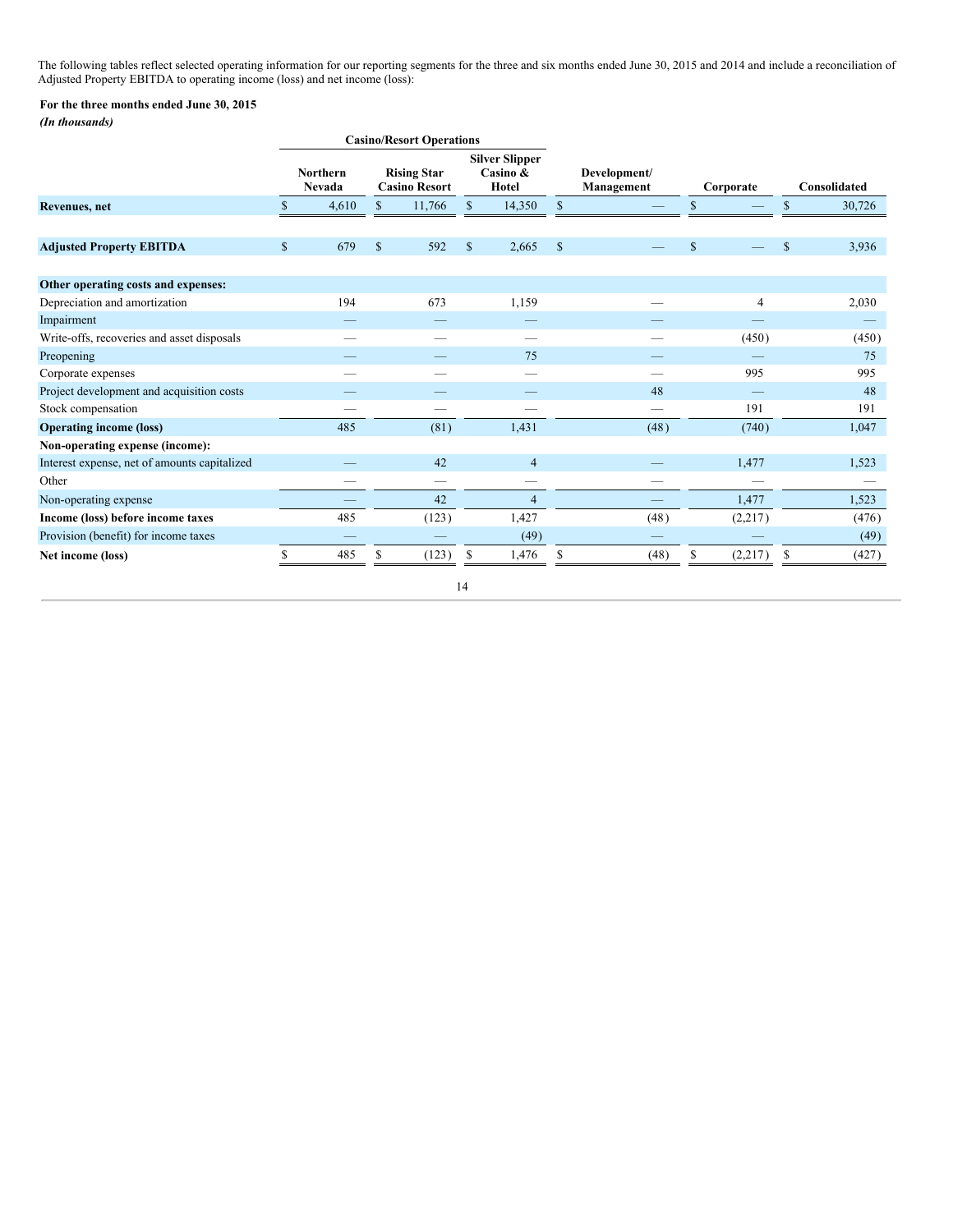# **For the three months ended June 30, 2014**

*(In thousands)*

|                                              |              |       |                                                                                | <b>Casino/Resort Operations</b> |                                            |                            |      |             |           |               |           |  |
|----------------------------------------------|--------------|-------|--------------------------------------------------------------------------------|---------------------------------|--------------------------------------------|----------------------------|------|-------------|-----------|---------------|-----------|--|
|                                              |              |       | <b>Northern</b><br><b>Rising Star</b><br><b>Casino Resort</b><br><b>Nevada</b> |                                 | <b>Silver Slipper</b><br>Casino &<br>Hotel | Development/<br>Management |      |             | Corporate | Consolidated  |           |  |
| Revenues, net                                | S            | 5,022 | \$                                                                             | 13,541                          | \$<br>12,447                               | $\mathbb{S}$               | 300  | \$          |           | S             | 31,310    |  |
|                                              |              |       |                                                                                |                                 |                                            |                            |      |             |           |               |           |  |
| <b>Adjusted Property EBITDA</b>              | $\mathbb{S}$ | 1,019 | $\mathbb{S}$                                                                   | 248                             | \$<br>2,130                                | $\mathbb{S}$               | 300  | $\mathbf S$ |           | <sup>\$</sup> | 3,697     |  |
|                                              |              |       |                                                                                |                                 |                                            |                            |      |             |           |               |           |  |
| Other operating costs and expenses:          |              |       |                                                                                |                                 |                                            |                            |      |             |           |               |           |  |
| Depreciation and amortization                |              | 214   |                                                                                | 692                             | 1,402                                      |                            |      |             | 4         |               | 2,312     |  |
| Impairment                                   |              |       |                                                                                | 11,547                          |                                            |                            |      |             |           |               | 11,547    |  |
| Write-offs, recoveries and asset disposals   |              |       |                                                                                |                                 |                                            |                            |      |             | 30        |               | 37        |  |
| Preopening                                   |              |       |                                                                                |                                 |                                            |                            |      |             |           |               |           |  |
| Corporate expenses                           |              |       |                                                                                |                                 |                                            |                            |      |             | 1,062     |               | 1,062     |  |
| Project development and acquisition costs    |              |       |                                                                                |                                 |                                            |                            | 280  |             |           |               | 280       |  |
| Stock compensation                           |              |       |                                                                                |                                 |                                            |                            |      |             | 81        |               | 81        |  |
| <b>Operating income (loss)</b>               |              | 805   |                                                                                | (11, 991)                       | 721                                        |                            | 20   |             | (1,177)   |               | (11,622)  |  |
| Non-operating expense (income):              |              |       |                                                                                |                                 |                                            |                            |      |             |           |               |           |  |
| Interest expense, net of amounts capitalized |              |       |                                                                                | 46                              | $\overline{3}$                             |                            |      |             | 1,522     |               | 1,571     |  |
| Other                                        |              |       |                                                                                |                                 | 6                                          |                            |      |             |           |               | 6         |  |
| Non-operating expense                        |              |       |                                                                                | 46                              | 9                                          |                            |      |             | 1,522     |               | 1,577     |  |
| Income (loss) before income taxes            |              | 805   |                                                                                | (12,037)                        | 712                                        |                            | 20   |             | (2,699)   |               | (13, 199) |  |
| Provision (benefit) for income taxes         |              | 273   |                                                                                | (4,241)                         | 242                                        |                            | (65) |             | (917)     |               | (4,708)   |  |
| Net income (loss)                            | S            | 532   | \$                                                                             | (7,796)                         | \$<br>470                                  | S                          | 85   | \$          | (1,782)   | \$            | (8, 491)  |  |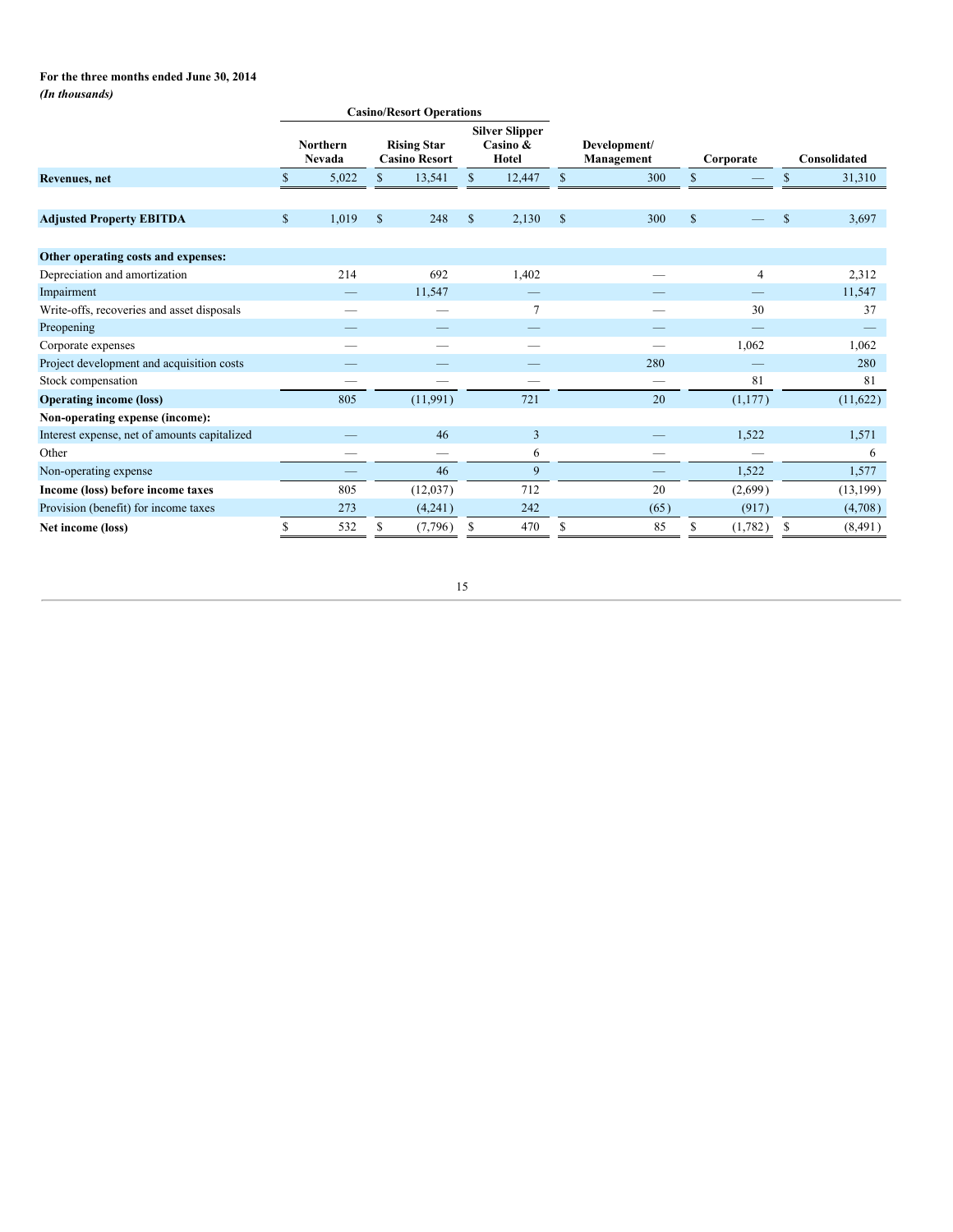# **For the six months ended June 30, 2015**

*(In thousands)*

|                                              | <b>Casino/Resort Operations</b> |                                  |             |                                            |              |                                            |              |                            |              |          |              |              |
|----------------------------------------------|---------------------------------|----------------------------------|-------------|--------------------------------------------|--------------|--------------------------------------------|--------------|----------------------------|--------------|----------|--------------|--------------|
|                                              |                                 | <b>Northern</b><br><b>Nevada</b> |             | <b>Rising Star</b><br><b>Casino Resort</b> |              | <b>Silver Slipper</b><br>Casino &<br>Hotel |              | Development/<br>Management | Corporate    |          |              | Consolidated |
| Revenues, net                                | \$.                             | 8,855                            | $\mathbf S$ | 22,881                                     | \$           | 28,074                                     | $\$$         |                            | $\mathbf{s}$ |          | $\mathbb{S}$ | 59,810       |
|                                              |                                 |                                  |             |                                            |              |                                            |              |                            |              |          |              |              |
| <b>Adjusted Property EBITDA</b>              | $\mathbb{S}$                    | 1,042                            | \$          | 797                                        | $\mathbb{S}$ | 5,362                                      | $\mathbb{S}$ |                            | $\mathbb{S}$ |          | $\mathbb{S}$ | 7,201        |
|                                              |                                 |                                  |             |                                            |              |                                            |              |                            |              |          |              |              |
| Other operating costs and expenses:          |                                 |                                  |             |                                            |              |                                            |              |                            |              |          |              |              |
| Depreciation and amortization                |                                 | 394                              |             | 1,361                                      |              | 2,260                                      |              |                            |              | 7        |              | 4,022        |
| Impairment                                   |                                 |                                  |             |                                            |              |                                            |              |                            |              |          |              |              |
| Write-offs, recoveries and asset disposals   |                                 | 80                               |             |                                            |              |                                            |              |                            |              | (446)    |              | (366)        |
| Preopening                                   |                                 |                                  |             |                                            |              | 113                                        |              |                            |              |          |              | 113          |
| Corporate expenses                           |                                 | -                                |             |                                            |              | $\sim$                                     |              | _                          |              | 2,121    |              | 2,121        |
| Project development and acquisition costs    |                                 |                                  |             |                                            |              |                                            |              | 51                         |              |          |              | 51           |
| Stock compensation                           |                                 |                                  |             |                                            |              |                                            |              |                            |              | 228      |              | 228          |
| <b>Operating income (loss)</b>               |                                 | 568                              |             | (564)                                      |              | 2,989                                      |              | (51)                       |              | (1,910)  |              | 1,032        |
| Non-operating expense (income):              |                                 |                                  |             |                                            |              |                                            |              |                            |              |          |              |              |
| Interest expense, net of amounts capitalized |                                 |                                  |             | 84                                         |              | 9                                          |              |                            |              | 2,954    |              | 3,047        |
| Other                                        |                                 |                                  |             | (11)                                       |              | -                                          |              | -                          |              | (1)      |              | (12)         |
| Non-operating expense                        |                                 |                                  |             | 73                                         |              | 9                                          |              |                            |              | 2,953    |              | 3,035        |
| Income (loss) before income taxes            |                                 | 568                              |             | (637)                                      |              | 2,980                                      |              | (51)                       |              | (4, 863) |              | (2,003)      |
| Provision (benefit) for income taxes         |                                 |                                  |             |                                            |              | 178                                        |              |                            |              |          |              | 179          |
| Net income (loss)                            | \$                              | 568                              | \$          | (638)                                      | \$           | 2,802                                      | \$           | (51)                       | \$           | (4, 863) | \$           | (2,182)      |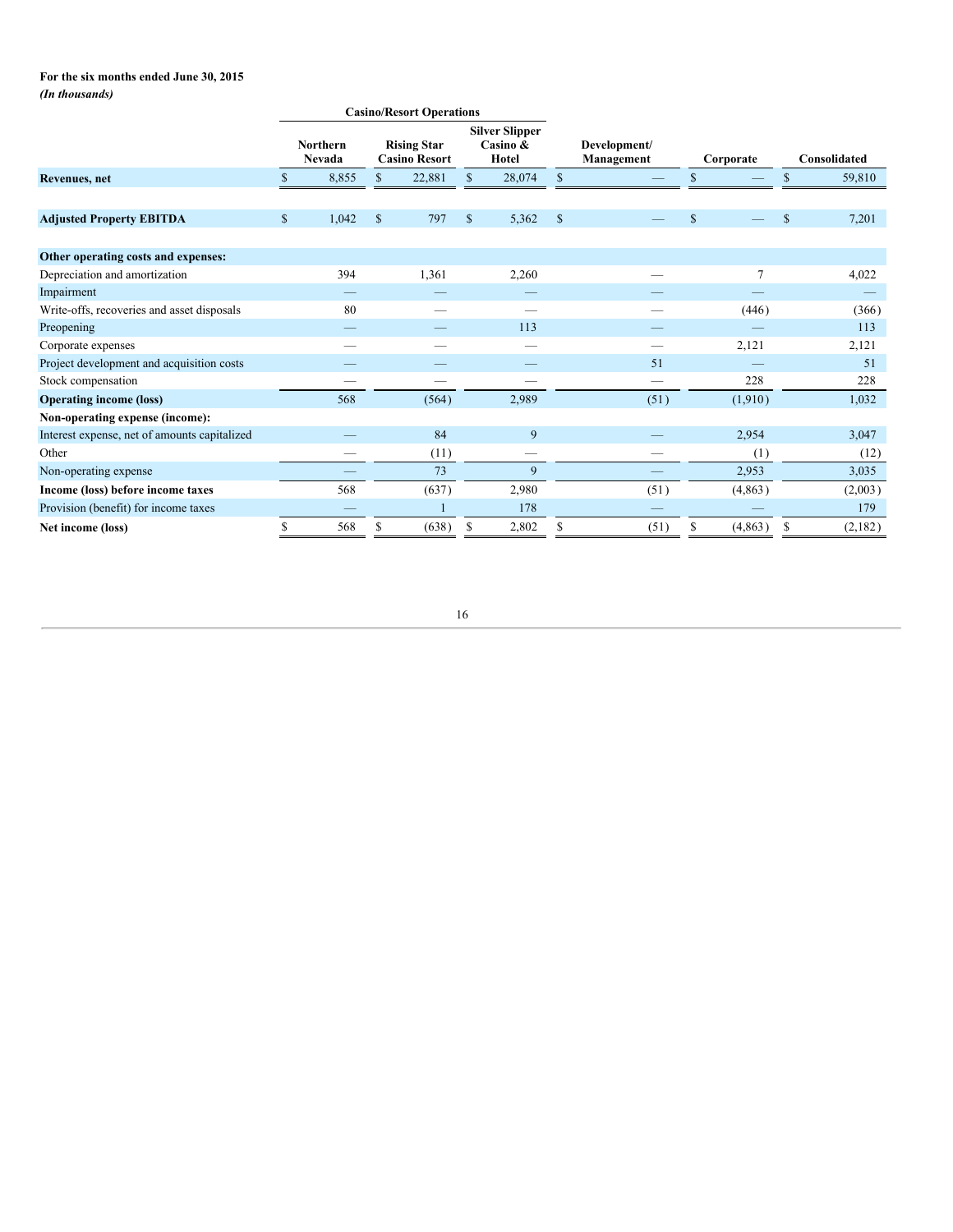# **For the six months ended June 30, 2014**

*(In thousands)*

|                                              |               |                           |              | <b>Casino/Resort Operations</b>            |                                            |                |                            |     |              |           |              |              |
|----------------------------------------------|---------------|---------------------------|--------------|--------------------------------------------|--------------------------------------------|----------------|----------------------------|-----|--------------|-----------|--------------|--------------|
|                                              |               | <b>Northern</b><br>Nevada |              | <b>Rising Star</b><br><b>Casino Resort</b> | <b>Silver Slipper</b><br>Casino &<br>Hotel |                | Development/<br>Management |     |              | Corporate |              | Consolidated |
| Revenues, net                                | <sup>\$</sup> | 9,409                     | \$           | 26,789                                     | $\mathbb{S}$                               | 24,768         | $\mathbb{S}$               | 793 | $\mathbf S$  |           | S            | 61,759       |
| <b>Adjusted Property EBITDA</b>              | $\mathbb{S}$  | 1,383                     | $\mathbb{S}$ | 852                                        | $\mathbb{S}$                               | 4,282          | $\mathcal{S}$              | 793 | $\mathbb{S}$ |           | $\mathbb{S}$ | 7,310        |
|                                              |               |                           |              |                                            |                                            |                |                            |     |              |           |              |              |
| Other operating costs and expenses:          |               |                           |              |                                            |                                            |                |                            |     |              |           |              |              |
| Depreciation and amortization                |               | 430                       |              | 1,539                                      |                                            | 2,789          |                            |     |              | 9         |              | 4,767        |
| Impairment                                   |               |                           |              | 11,547                                     |                                            |                |                            |     |              |           |              | 11,547       |
| Write-offs, recoveries and asset disposals   |               |                           |              | 7                                          |                                            | 21             |                            |     |              | 30        |              | 58           |
| Pre-opening                                  |               |                           |              |                                            |                                            |                |                            |     |              |           |              |              |
| Corporate expenses                           |               |                           |              |                                            |                                            |                |                            |     |              | 2,155     |              | 2,155        |
| Project development and acquisition costs    |               |                           |              |                                            |                                            |                |                            | 335 |              |           |              | 335          |
| Stock compensation                           |               |                           |              |                                            |                                            |                |                            |     |              | 160       |              | 160          |
| <b>Operating income (loss)</b>               |               | 953                       |              | (12,241)                                   |                                            | 1,472          |                            | 458 |              | (2,354)   |              | (11,712)     |
| Non-operating expense (income):              |               |                           |              |                                            |                                            |                |                            |     |              |           |              |              |
| Interest expense, net of amounts capitalized |               |                           |              | 94                                         |                                            | $\overline{3}$ |                            |     |              | 2,991     |              | 3,088        |
| Other                                        |               |                           |              | -                                          |                                            | $\overline{7}$ |                            |     |              |           |              | 7            |
| Non-operating expense                        |               |                           |              | 94                                         |                                            | 10             |                            |     |              | 2,991     |              | 3,095        |
| Income (loss) before income taxes            |               | 953                       |              | (12, 335)                                  |                                            | 1,462          |                            | 458 |              | (5,345)   |              | (14, 807)    |
| Provision (benefit) for income taxes         |               | 324                       |              | (4,291)                                    |                                            | 497            |                            | 53  |              | (1, 817)  |              | (5,234)      |
| Net income (loss)                            |               | 629                       | \$           | (8,044)                                    | S                                          | 965            | \$                         | 405 | \$           | (3,528)   | S            | (9,573)      |
|                                              |               |                           |              |                                            | 17                                         |                |                            |     |              |           |              |              |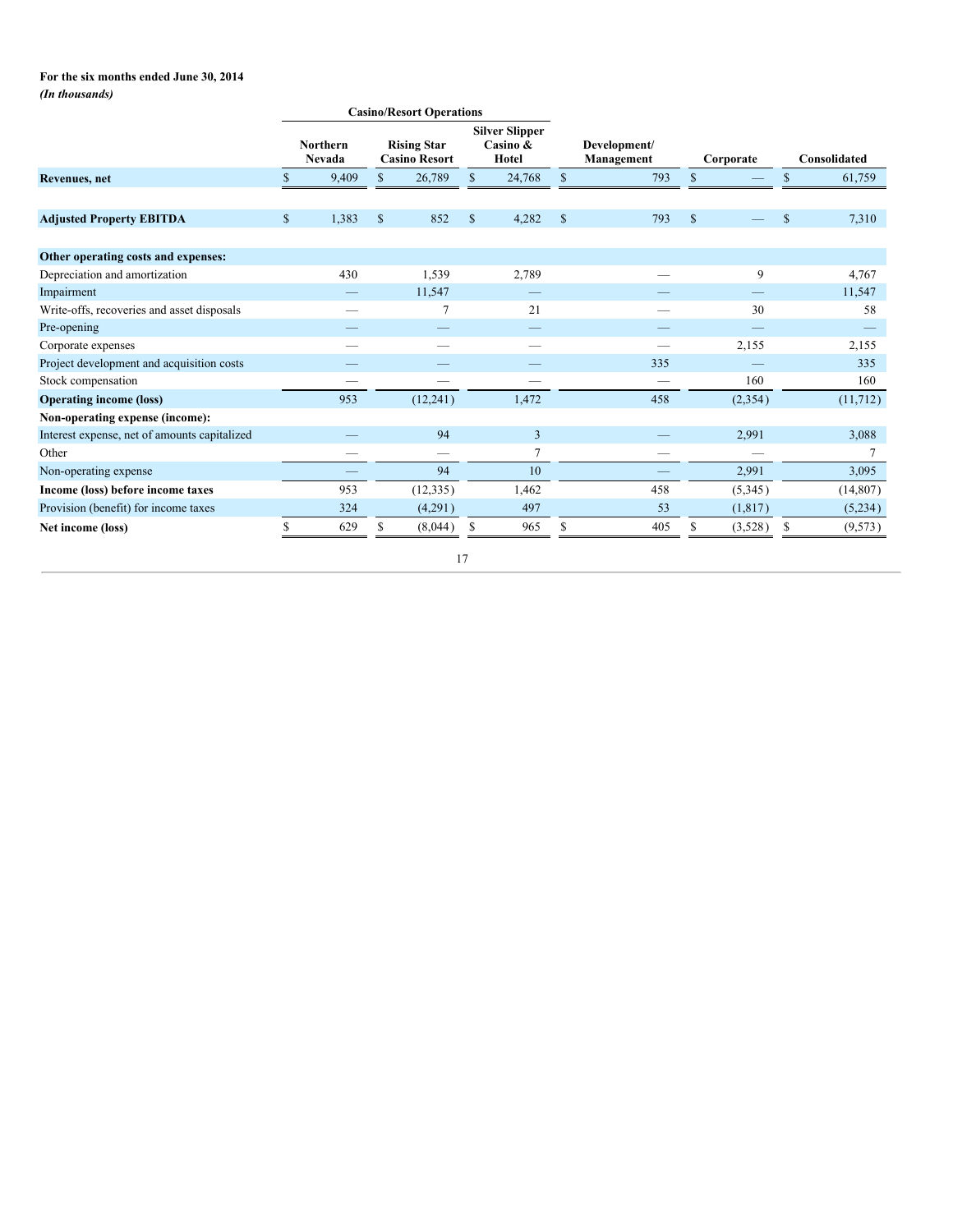# **As of June 30, 2015**

*(In thousands)*

|                                            |                                                                                |  | <b>Casino/Resort Operations</b> |  |                                            |   |                            |           |               |              |
|--------------------------------------------|--------------------------------------------------------------------------------|--|---------------------------------|--|--------------------------------------------|---|----------------------------|-----------|---------------|--------------|
|                                            | <b>Northern</b><br><b>Rising Star</b><br><b>Nevada</b><br><b>Casino Resort</b> |  |                                 |  | <b>Silver Slipper</b><br>Casino &<br>Hotel |   | Development/<br>Management | Corporate |               | Consolidated |
| Total assets                               | 11,800                                                                         |  | 39,362                          |  | 82,804                                     | S | 242                        | 9,638     | <sup>\$</sup> | 143,846      |
| Property, equipment and capital lease, net | 6,339                                                                          |  | 32,462                          |  | 61,406                                     |   | 242                        | 27        |               | 100,476      |
| Goodwill                                   | 1,809                                                                          |  | $\overline{\phantom{a}}$        |  | 14,671                                     |   |                            |           |               | 16.480       |
| Liabilities                                | 1.918                                                                          |  | 10.750                          |  | 4.192                                      |   |                            | 71.443    |               | 88.303       |

# **As of December 31, 2014**

*(In thousands)*

|                                            |                                                                                |  | <b>Casino/Resort Operations</b>            |                            |           |                                 |        |   |         |
|--------------------------------------------|--------------------------------------------------------------------------------|--|--------------------------------------------|----------------------------|-----------|---------------------------------|--------|---|---------|
|                                            | <b>Northern</b><br><b>Rising Star</b><br><b>Nevada</b><br><b>Casino Resort</b> |  | <b>Silver Slipper</b><br>Casino &<br>Hotel | Development/<br>Management | Corporate | Consolidated                    |        |   |         |
| Total assets                               | 12,471                                                                         |  | 39.101                                     |                            | 76,898    | $\hspace{0.1mm}-\hspace{0.1mm}$ | 12.474 | S | 140,944 |
| Property, equipment and capital lease, net | 6,656                                                                          |  | 33,801                                     |                            | 54,548    | __                              | 35     |   | 95,040  |
| Goodwill                                   | 1,809                                                                          |  | _                                          |                            | 14,671    | _                               |        |   | 16,480  |
| Liabilities                                | 1.970                                                                          |  | 11.543                                     |                            | 4,182     |                                 | 65.752 |   | 83,447  |

#### *12. SUBSEQUENT EVENTS*

**Settlement Agreement.** On July 24, 2015, the Company reached a settlement with the Nambe Pueblo tribe related to\$662,000 previously advanced by the Company to Nambe Pueblo as part of a development agreement and a security and reimbursement agreement from 2005. The advance has been fully reserved since 2011.

In consideration for the release of any future claims and other items as defined within the settlement agreement, Nambe Pueblo will pay\$500,000 to the Company in two installments of \$250,000. The first installment was received on July 31, 2015, and the final installment is due upon the opening of the Nambe Pueblo casino or December 31, 2015, whichever occurs earlier. In association with the expected recovery, the Company incurred \$50,000 in collection fees payable to an unrelated third party. Both the expected recovery and the related collection fee have been recognized as a change in estimate within selling, general and administrative expense in the quarter ended June 30,  $2015.$ 

**Indianapolis Proposal.** On August 10, 2015, the Company responded to a "request for proposal" (RFP) by the Indianapolis Airport Authority with a proposal for a \$650 million lifestyle complex, anchored by a modest-sized casino. The Company would act as the "master developer" (as such term is used in the RFP) of the project and plans to seek partners for many of its aspects. The project is contingent, amongst other things, on being selected by the Indianapolis Airport Authority, on changes in the state gaming laws and other regulatory approvals that would allow the relocation to Indianapolis of approximately half of the gaming devices that the Company is licensed to operate in Rising Sun, Indiana, and on obtaining financing for the proposed project. There is no certainty that the Company's proposal will be selected or that the proposed project will become a reality.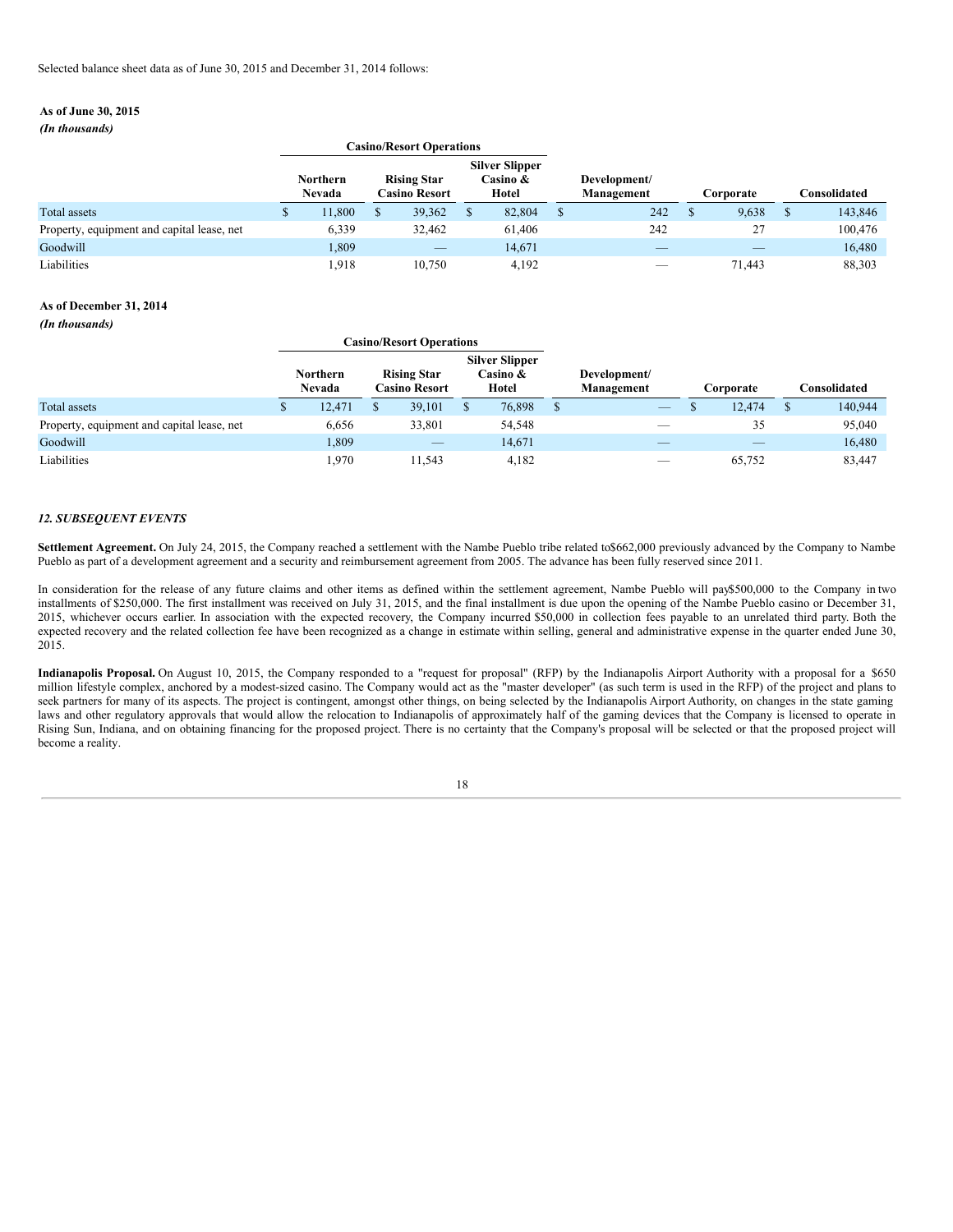#### <span id="page-18-0"></span>**Item 2. Management's Discussion and Analysis of Financial Condition and Results of Operations**

This management's discussion and analysis of financial condition and results of operations ("MD&A") contains forward-looking statements that involve risks and uncertainties. Please see "Forward-Looking Statements" for a discussion of the uncertainties, risks and assumptions that may cause our actual results to differ materially from those discussed in the forward-looking statements. This discussion should be read in conjunction with our historical financial statements and related notes thereto and the other disclosures contained elsewhere in this Quarterly Report on Form 10-Q, and the audited consolidated financial statements and notes for the fiscal year ended December 31, 2014, which were included in our Annual Report on Form 10-K, filed with the Securities and Exchange Commission on March 26, 2015. The results of operations for the periods reflected herein are not necessarily indicative of results that may be expected for future periods. Full House Resorts, Inc., together with its subsidiaries, may be referred to as "Full House", the "Company", "we", "our" or "us".

#### **Overview**

We own and operate casinos and related hotel, food and beverage and entertainment facilities. Our portfolio of casinos consists of:

|                                                                             | Acquisition |                                                     |
|-----------------------------------------------------------------------------|-------------|-----------------------------------------------------|
| <b>Property</b>                                                             | Date        | Location                                            |
| Silver Slipper Casino and Hotel (Owned)                                     | 2012        | Bay St. Louis, MS (near New Orleans)                |
| Rising Star Casino Resort (Owned)                                           | 2011        | Rising Sun, IN (near Cincinnati)                    |
| Stockman's Casino (Owned)                                                   | 2007        | Fallon, NV (one hour east of Reno)                  |
| Grand Lodge Casino (leased and part of the Hyatt Regency Lake Tahoe Resort) | 2011        | Incline Village, NV (North Shore of Lake)<br>Tahoe) |

Until our three-year contract expired in September 2014, we also managed the Buffalo Thunder Casino near Santa Fe, New Mexico for the Pueblo of Pojoaque.

During May 2015, we opened the first phase of our hotel at the Silver Slipper Casino and Hotel. The hotel consists of 129 rooms, of which 96 were open as of June 30, 2015. We currently have 120 rooms open and expect to complete the hotel during the third quarter of 2015.

Our financial results are dependent upon the number of patrons that we attract to our properties and the amounts those guests spend per visit. Additionally, our operating results may be affected by, among other things, overall economic conditions affecting the disposable income of our guests, weather conditions affecting our properties, achieving and maintaining cost efficiencies, competitive factors, gaming tax increases and other regulatory changes, the commencement of new gaming operations and construction at existing facilities. We may experience significant fluctuations in our quarterly operating results due to seasonality, variations in gaming hold percentages and other factors. Consequently, our operating results for any quarter or year are not necessarily comparable and may not be indicative of future periods' results.

Our revenues are primarily derived from gaming sources, which include revenues from slot machines, table games and live keno. Gaming revenues are generally defined as gaming wins less gaming losses. In addition, we derive a significant amount of revenue from our hotel rooms and our food and beverage outlets. We also derive revenues from our golf course at the Rising Star Casino Resort, retail outlets and entertainment. Promotional allowances consist primarily of hotel, food and beverages furnished to customers on a complimentary basis. The retail value of such services is included in the respective revenue classifications and is then deducted as promotional allowances to calculate net revenues. We calculate operating income (loss) as net revenues less total operating costs and expenses. Operating income (loss) represents only those amounts that relate to our operations and excludes interest income, interest expense, and other non-operating income and expenses.

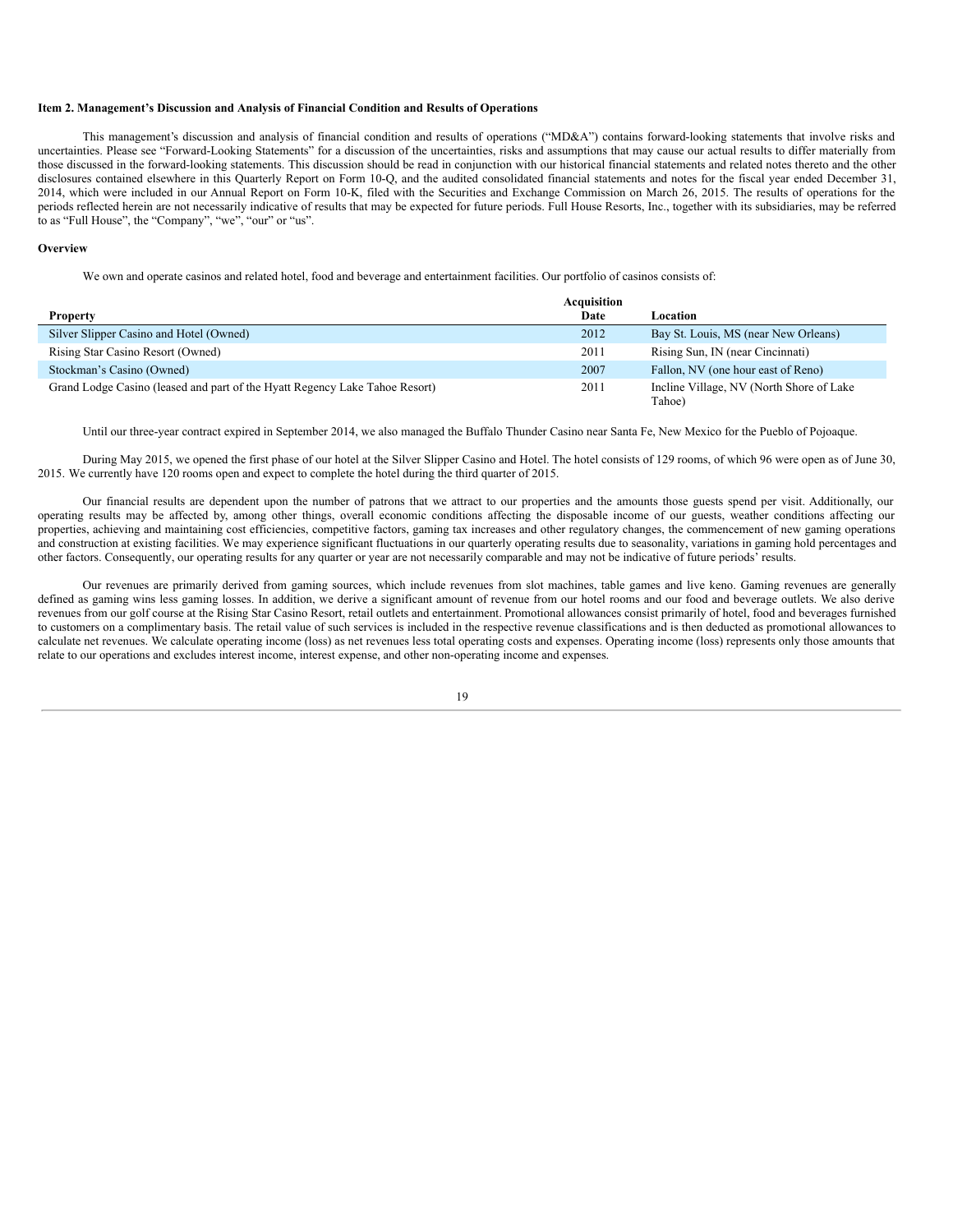#### **Key Performance Indicators**

We use several key performance indicators to evaluate the operations of our properties. These key performance indicators include the following:

#### *Gaming revenue indicators:*

Slot coin-in is the gross dollar amount wagered in slot machines and table game drop is the total amount of cash or promises to pay ("markers") exchanged into chips for use at the Company's table games. Slot coin-in and table game drop are indicators of volume.

Slot win and table game hold is the difference between customer wagers and customer winnings on slot machines and table games, respectively. Slot win and table game hold percentages represent the relationship between slot coin-in and table game drop to gaming wins and losses.

#### *Room revenue indicators:*

Hotel occupancy rate is an indicator of the utilization of our available rooms; average daily rate ("ADR") is a price indicator; and hotel revenue per available room ("RevPAR") is the product of the two and indicates the overall revenue generation of the hotel. Complimentary room sales, or the retail value of accommodations gratuitously furnished to customers, are included in the calculation of the hotel occupancy rate, ADR and RevPAR.

# *Adjusted EBITDA and Adjusted Property EBITDA:*

Management also uses Adjusted EBITDA and Adjusted Property EBITDA as measures of performance as more fully explained and discussed below.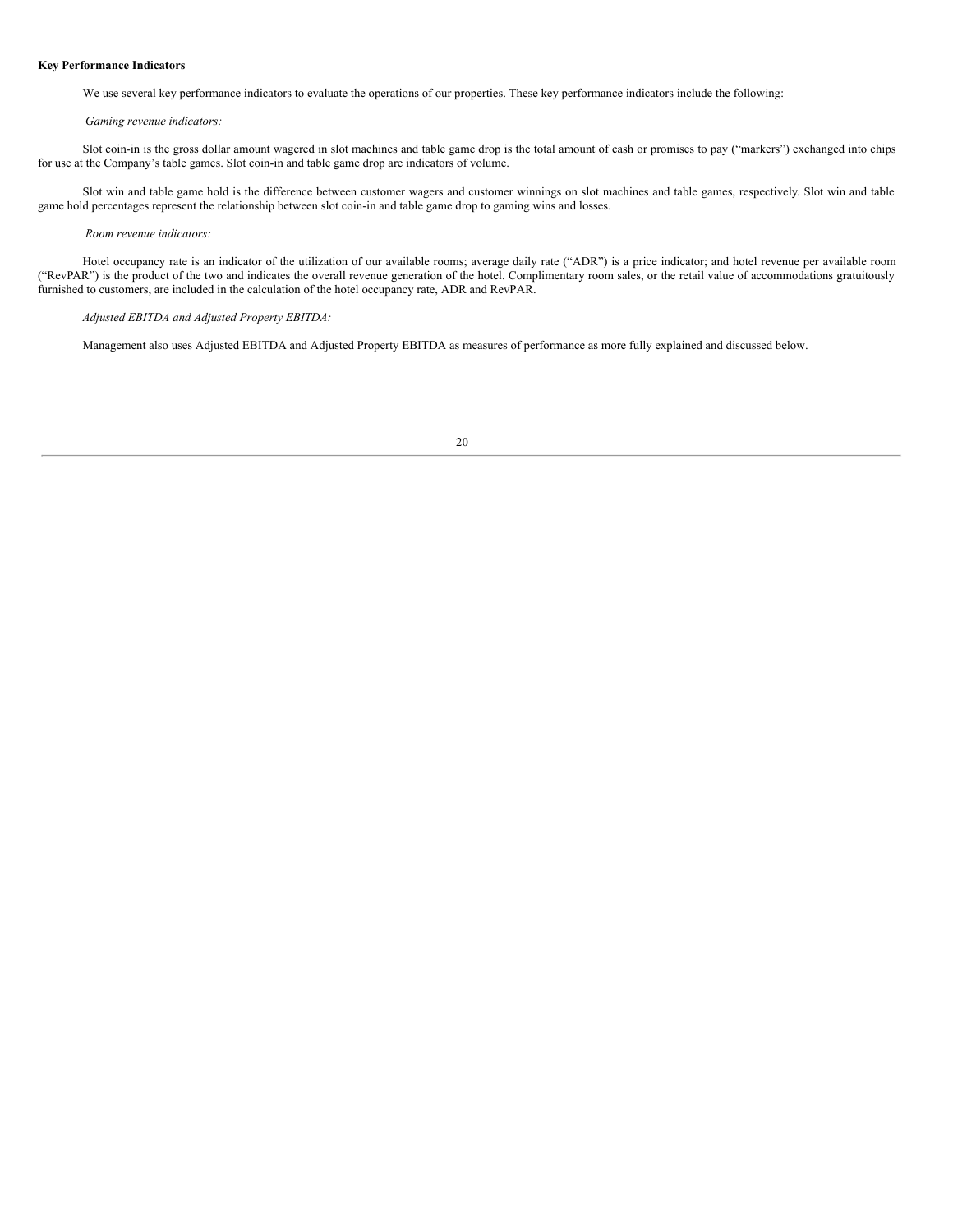#### **Results of Operations**

#### *Consolidated operating results*

The following summarizes our consolidated operating results for the three and six months ended June 30, 2015 and 2014 (in thousands):

|                              | <b>Three Months Ended</b> | <b>June 30,</b> |          | Percent     | Six Months Ended June 30. |           | Percent     |  |
|------------------------------|---------------------------|-----------------|----------|-------------|---------------------------|-----------|-------------|--|
|                              | 2015                      |                 | 2014     | Change      | 2015                      | 2014      | Change      |  |
| Net revenues                 | 30,726                    |                 | 31,310   | (1.9)%      | 59,810                    | 61,759    | $(3.2)\%$   |  |
| Operating expenses           | 29.679                    |                 | 42,932   | (30.9)%     | 58,778                    | 73,471    | $(20.0)\%$  |  |
| Operating income (loss)      | 1,047                     |                 | (11,622) | $(109.0)\%$ | 1,032                     | (11, 712) | $(108.8)\%$ |  |
| Interest expense             | 1,523                     |                 | 1,571    | $(3.1)\%$   | 3,047                     | 3,088     | $(1.3)\%$   |  |
| Income tax expense (benefit) | (49)                      |                 | (4,708)  | $(99.0)\%$  | 179                       | (5,234)   | $(103.4)\%$ |  |
| Net loss                     | (427)                     |                 | (8,491)  | $(95.0)\%$  | (2,182)                   | (9,573)   | $(77.2)\%$  |  |

|                           |    | <b>Three Months Ended</b> | <b>June 30,</b> |        | Percent    | <b>Six Months Ended</b> | <b>June 30,</b> |        | Percent    |
|---------------------------|----|---------------------------|-----------------|--------|------------|-------------------------|-----------------|--------|------------|
|                           |    | 2015                      | 2014            |        | Change     | 2015                    |                 | 2014   | Change     |
| <b>Casino revenues</b>    |    |                           |                 |        |            |                         |                 |        |            |
| <b>Slots</b>              | \$ | 23,797                    | \$              | 24,313 | $(2.1)\%$  | \$<br>46,263            | \$              | 48,102 | $(3.8)\%$  |
| Table games               |    | 3,569                     |                 | 3,614  | $(1.2)\%$  | 7.365                   |                 | 7,232  | $1.8\%$    |
| Other                     |    | 76                        |                 | 121    | $(37.2)\%$ | 169                     |                 | 196    | $(13.8)\%$ |
|                           |    | 27,442                    |                 | 28,048 | $(2.2)\%$  | 53,797                  |                 | 55,530 | $(3.1)\%$  |
| Non-casino revenues, net  |    |                           |                 |        |            |                         |                 |        |            |
| Food and beverage         |    | 2,369                     |                 | 2,078  | 14.0 %     | 4,527                   |                 | 4,045  | 11.9%      |
| Hotel                     |    | 247                       |                 | 247    | $-$ %      | 400                     |                 | 370    | $8.1\%$    |
| Other                     |    | 668                       |                 | 637    | 4.9 $%$    | 1,086                   |                 | 1,021  | $6.4\%$    |
|                           |    | 3,284                     |                 | 2,962  | $10.9\%$   | 6,013                   |                 | 5,436  | $10.6\%$   |
| <b>Management</b> fees    |    |                           |                 | 300    | $-$ %      | _                       |                 | 793    | $-$ %      |
| <b>Total net revenues</b> | S  | 30,726                    |                 | 31,310 | $(1.9)\%$  | \$<br>59,810            |                 | 61,759 | $(3.2)\%$  |

The following discussion is based on our consolidated financial statements for the three and six months ended June 30, 2015 and 2014.

**Revenues.** Consolidated net revenues decreased for the three and six-month periods primarily due to increased competition for the Rising Star segment, including the addition of two new regional competitors in May and August 2014. Revenues for our Northern Nevada segment also declined primarily due to lesser snow falls in 2015 which negatively affected the Grand Lodge. In addition, our management contract with the Pueblo of Pojoaque Tribe expired in September 2014. Such declines were substantially offset by higher revenues at the Silver Slipper, which benefited from strategic promotional activity, enhancements to our food offerings, more favorable weather during the first quarter of 2015, and the phased opening of our hotel beginning in the second quarter of 2015.

**Operating expenses.** Consolidated operating expenses decreased for the three and six-month periods primarily due to Rising Star's goodwill and other intangible asset impairment charge of \$11.5 million in the second quarter of 2014. Casino costs decreased due to gaming tax reductions associated with reduced revenues and cost containment measures at Rising Star, and depreciation and amortization decreased due to fully depreciated two-year assets at Silver Slipper and the player loyalty program becoming fully amortized at Rising Star.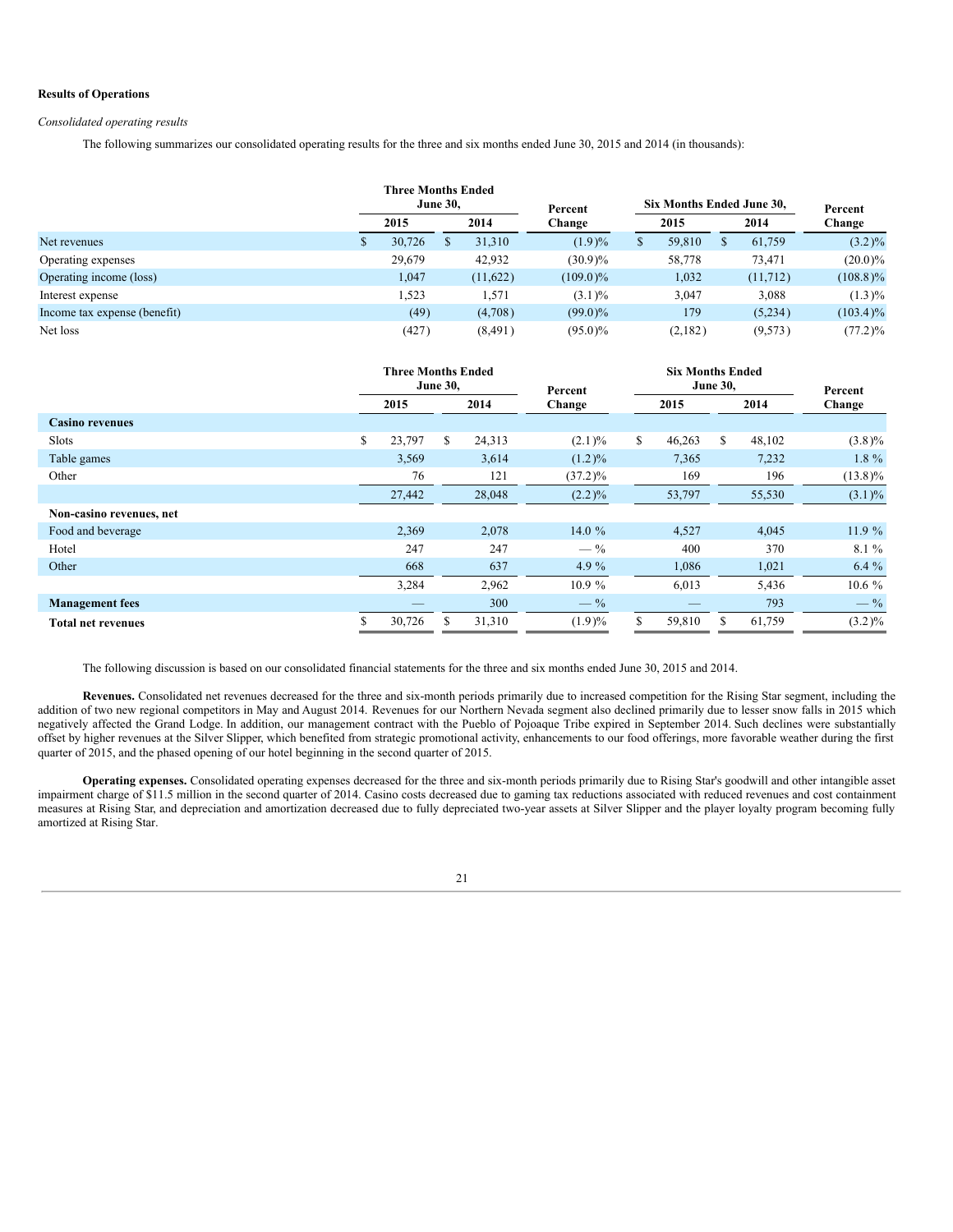#### **Interest expense.** Interest expense consisted of the following (in thousands):

|                                                 | <b>Three Months Ended</b> | <b>June 30.</b> | <b>Six Months Ended</b><br><b>June 30,</b> |  |       |  |       |
|-------------------------------------------------|---------------------------|-----------------|--------------------------------------------|--|-------|--|-------|
|                                                 | 2015                      | 2014            |                                            |  | 2015  |  | 2014  |
| Interest cost (excluding loan fee amortization) | 1,376                     |                 | 1,291                                      |  | 2,693 |  | 2,513 |
| Amortization of loan fees                       | 406                       |                 | 355                                        |  | 810   |  | 725   |
| Capitalized interest                            | (259)                     |                 | (75)                                       |  | (456) |  | (150) |
|                                                 | 1,523                     |                 | .571                                       |  | 3,047 |  | 3,088 |

The increase in interest cost above for the three and six month periods compared to the corresponding periods in the prior year was due to the additional debt incurred to construct the hotel at Silver Slipper and an increase in interest rate for the Second Lien Credit Facility.

**Income tax expense.** We had a provision for income taxes for the six months ended June 30, 2015, despite incurring a pre-tax loss. This was due to the effects of the valuation allowance against our deferred tax assets and the recording of a deferred tax expense on the tax amortization of indefinite-lived intangible assets. In the prior-year periods, a valuation allowance was subsequently recorded during the fourth quarter of 2014 against our deferred tax assets due to the uncertainty that such benefits would be realized. We continued the practice of recording a valuation allowance against our deferred tax assets during the first and second quarters of 2015.

We do not expect to pay any federal income taxes or receive any federal tax refunds related to our 2015 results. Tax losses incurred in 2015 may shelter taxable income in future years, but because of the level of uncertainty regarding sufficient prospective income, we maintain a valuation allowance against our deferred tax assets.

#### *Operating results – reportable segments*

We manage our casinos based on geographical regions within the United States. Accordingly, Stockman's Casino and Grand Lodge Casino comprise a Northern Nevada business segment, while Rising Star Casino Resort and the Silver Slipper Casino and Hotel are currently distinct segments. We previously managed certain casinos owned by Native American tribes and we also consider our fee-based casino development and management services as a segment, although none of our current casino properties are managed for others.

The following table presents detail by segment of our consolidated net revenue and Adjusted EBITDA (in thousands, unaudited). Management uses Adjusted Property EBITDA as the primary profit measure for its reportable segments. See "Non-GAAP Measures" for additional information.

|                                  |              | <b>Three Months Ended</b> | <b>June 30,</b> |         | Percent    |              | <b>Six Months Ended</b><br><b>June 30,</b> | Percent      |         |            |
|----------------------------------|--------------|---------------------------|-----------------|---------|------------|--------------|--------------------------------------------|--------------|---------|------------|
|                                  |              | 2015                      |                 | 2014    | Change     | 2015         |                                            | 2014         |         | Change     |
| <b>Net revenues</b>              |              |                           |                 |         |            |              |                                            |              |         |            |
| Silver Slipper Casino and Hotel  | S.           | 14,350                    | S.              | 12,447  | $15.3\%$   | S.           | 28,074                                     | S            | 24,768  | 13.3 %     |
| <b>Rising Star Casino Resort</b> |              | 11,766                    |                 | 13,541  | $(13.1)\%$ |              | 22,881                                     |              | 26,789  | $(14.6)\%$ |
| Northern Nevada Casinos          |              | 4,610                     |                 | 5,022   | $(8.2)\%$  |              | 8,855                                      |              | 9,409   | $(5.9)\%$  |
| Development/Management           |              |                           |                 | 300     | $-$ %      |              |                                            |              | 793     | $-$ %      |
| Corporate                        |              |                           |                 |         | $-$ %      |              |                                            |              |         | $-$ %      |
|                                  |              | 30,726                    |                 | 31,310  | $(1.9)\%$  | S.           | 59,810                                     | \$           | 61,759  | $(3.2)\%$  |
| <b>Adjusted EBITDA</b>           |              |                           |                 |         |            |              |                                            |              |         |            |
| Silver Slipper Casino and Hotel  | $\mathbb{S}$ | 2,665                     | $\mathbb{S}$    | 2,130   | 25.1%      | $\mathbb{S}$ | 5,362                                      | <sup>S</sup> | 4,282   | $25.2 \%$  |
| <b>Rising Star Casino Resort</b> |              | 592                       |                 | 248     | 138.7 %    |              | 797                                        |              | 852     | $(6.5)\%$  |
| Northern Nevada Casinos          |              | 679                       |                 | 1,019   | $(33.4)\%$ |              | 1,042                                      |              | 1,383   | $(24.7)\%$ |
| Development/Management           |              | -                         |                 | 300     | $-$ %      |              |                                            |              | 793     | $-$ %      |
| Corporate                        |              | (995)                     |                 | (1,062) | $(6.3)\%$  |              | (2,121)                                    |              | (2,155) | $(1.6)\%$  |
|                                  |              | 2,941                     | ъ               | 2,635   | 11.6 $%$   |              | 5,080                                      | S            | 5,155   | $(1.5)\%$  |
|                                  |              |                           |                 |         |            |              |                                            |              |         |            |

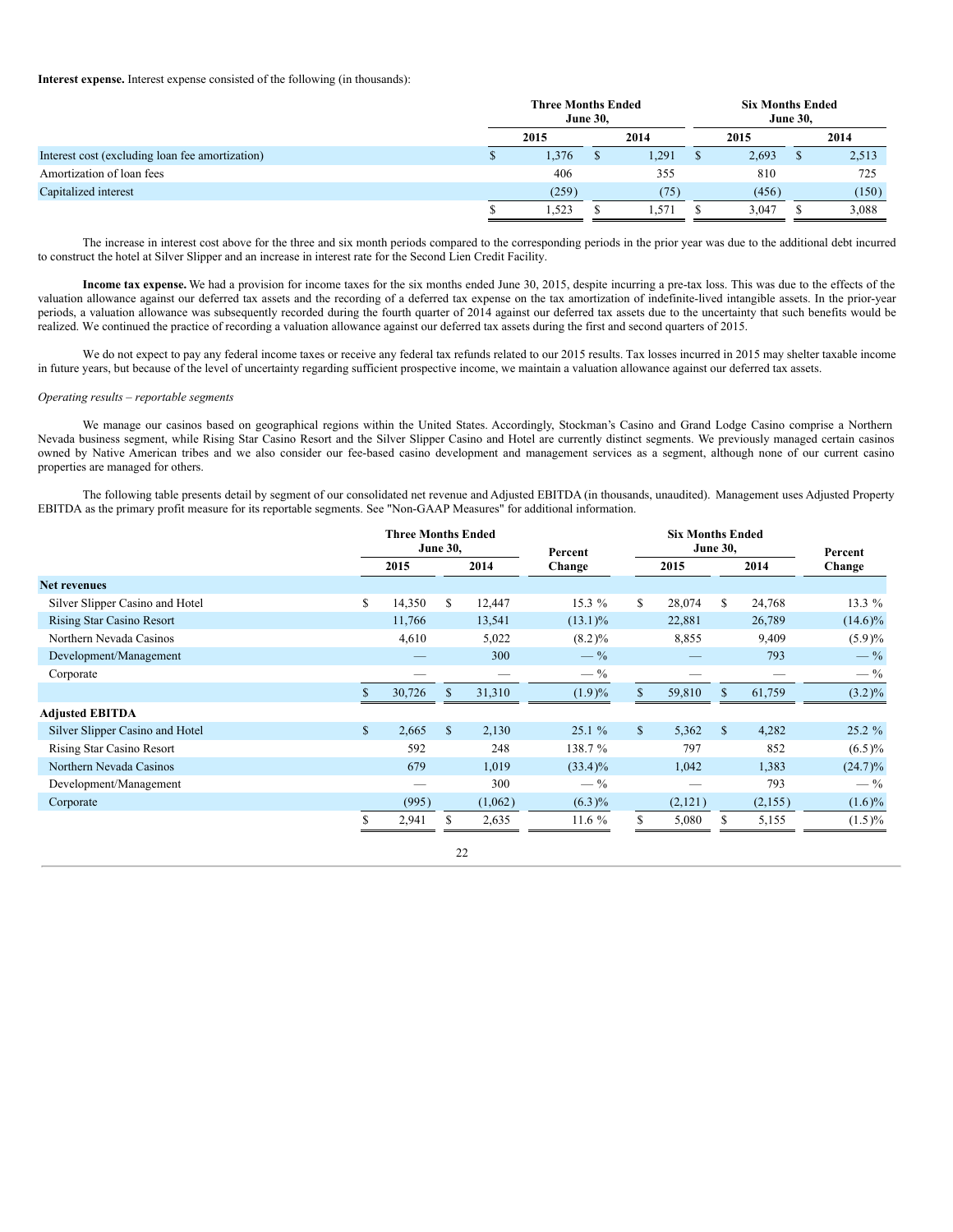#### *Silver Slipper Casino and Hotel*

Net revenues increased for the three and six months ended June 30, 2015 compared to the prior-year periods due to higher customer counts and gaming volumes, reflecting strategic promotional activity, enhancements to our food offerings, and the opening of our hotel. For the three-month period, slot revenue increased 13.5%, table games revenue increased 17.0% and non-gaming net revenues (principally food and beverage revenues) increased 31.6%. For the six-month period, slot revenue increased 11.2%, table games revenue increased 19.4% and non-gaming net revenues increased 27.2%. The property benefited from the opening of 72 rooms in May 2015 and an additional 24 rooms during June, and from better weather conditions during the first quarter of 2015.

Adjusted Property EBITDA increased for the three and six months ended June 30, 2015 compared to the prior-year periods, attributable to the gaming and non-gaming revenue increases described above. Casino expenses and selling, general and administrative expenses increased by less than the increase in gaming revenues. As a result, Adjusted Property EBITDA as a percentage of net revenues for the three-month period improved to 18.6% from 17.1% in the prior-year period, and for the six-month period improved to 19.1% from 17.3% in the prior-year period.

#### *Rising Star Casino Resort*

Net revenues decreased for the three and six months ended June 30, 2015 compared to the prior-year periods, primarily a result of competitive pressure from both new and existing nearby casinos and the resulting decline in gaming volumes. For the three-month period, slot revenue decreased 13.8%, table games revenue decreased 18.8%, and non-gaming net revenues (including food and beverage, hotel, golf and retail) decreased 1.8%. For the six-month period, slot revenue decreased 17.1%, table games revenue decreased 7.6% and non-gaming net revenues were flat.

Adjusted Property EBITDA increased for the three months ended June 30, 2015 compared to the prior-year period, attributable to cost containment measures that more than offset the decrease in net revenues. Adjusted Property EBITDA as a percentage of net revenues for the three month period increased to 5.0% from 1.8% in the prior-year period.

Adjusted Property EBITDA decreased for the six months ended June 30, 2015 compared to the prior-year period. The decrease was primarily due to the decrease in net revenues described above, which was largely offset through cost containment measures. Additionally, during the first quarter of 2014, Rising Star benefited from a nonrecurring operating expense adjustment of \$0.5 million related to lower gaming taxes versus the property's initial estimates and \$0.2 million related to the over-accrual of unemployment taxes. If it were not for these accounting adjustments in the prior-year period, Adjusted Property EBITDA would have shown an increase on a year-over-year basis. Adjusted Property EBITDA as a percentage of net revenues for the six-month period increased to 3.5% from 3.2% in the prior-year period. All casinos as currently allowed in Indiana and southern Ohio have now opened. A Kentucky Supreme Court decision in 2014, however, may permit a horse racing track in northern Kentucky to install slot machine-like devices.

#### *Northern Nevada*

Net revenues decreased for the three and six months ended June 30, 2015 compared to the prior-year periods, primarily a result of decreased gaming volumes. Revenues at the Grand Lodge were affected by historically low snow levels, which adversely affected the winter sports season and visitation at the property. For the threemonth period, slot revenue decreased 10.8% and table games revenue increased 2.9%. For the six-month period, slot revenue decreased 6.0% and table games revenue decreased 6.4%.

Adjusted Property EBITDA decreased for the three and six months ended June 30, 2015 compared to the prior-year periods, primarily due to the decrease in gaming revenues. Adjusted Property EBITDA as a percentage of net revenues for the three months ended June 30, 2015 decreased to 14.7% from 20.3% in the prior-year quarter, and for the six-month period decreased to 11.8% from 14.7% in the prior-year period.

The Company's Northern Nevada operations have historically been seasonal, with the summer months accounting for a disproportionate share of its annual profits.

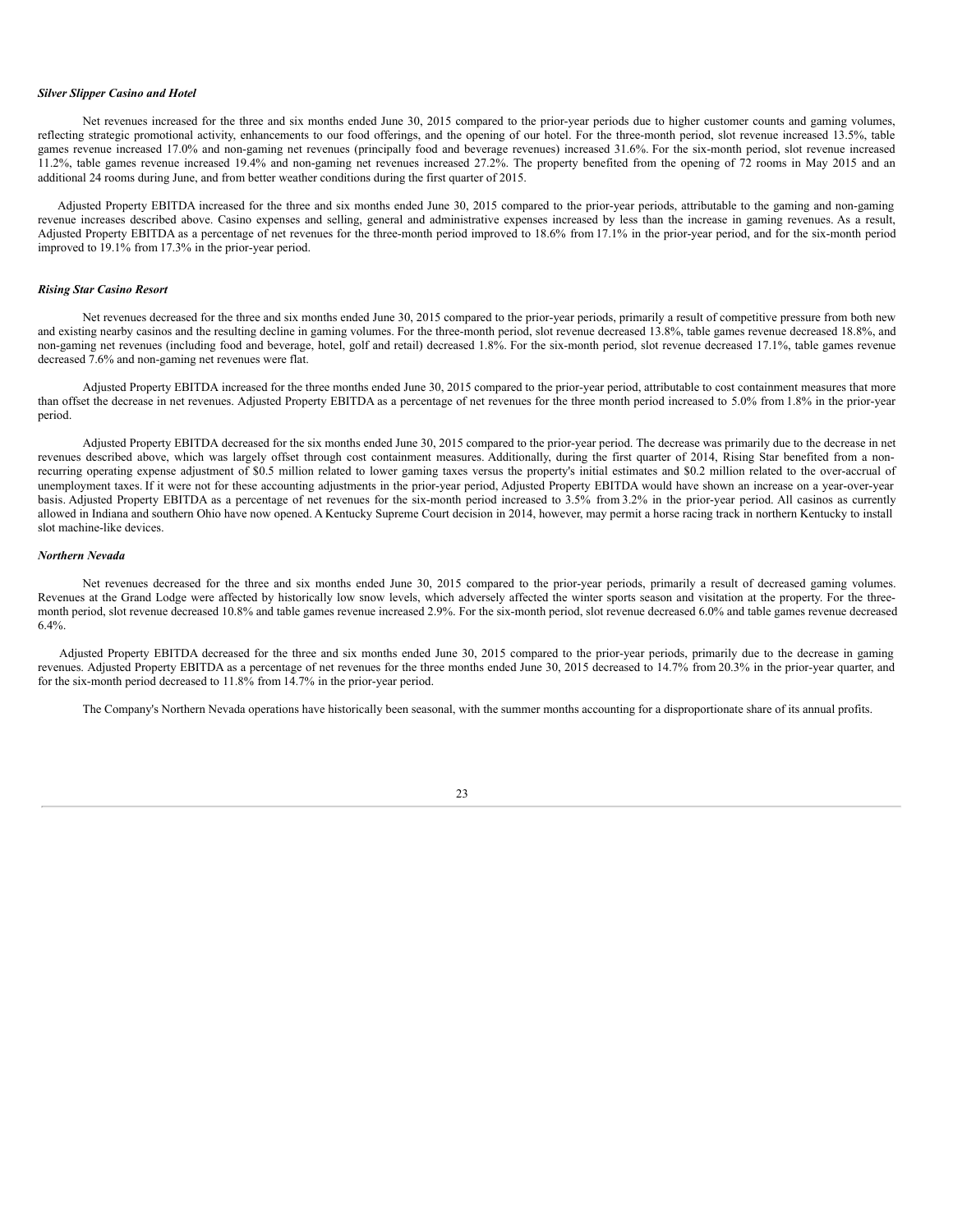#### *Development/Management and Corporate*

Development/Management net revenues and Adjusted EBITDA decreased for both the three and six month periods ended June 30, 2015 compared to the prior-year periods due to the expiration of our management contract in September 2014 with the Pueblo of Pojoaque.

Corporate expenses decreased for both the three and six months ended June 30, 2015 compared to the prior-year periods.

### *Non-GAAP Measures*

"Adjusted EBITDA" is earnings before interest and other non-operating income (expense), taxes, depreciation and amortization, preopening expenses, impairment charges, asset write-offs, recoveries, gain (loss) from asset disposals, board and executive transition costs, project development and acquisition costs, and non-cash share based compensation expense. Adjusted EBITDA information is presented solely as a supplemental disclosure to reported U.S generally accepted accounting principles ("GAAP") measures because management believes these measures are (1) widely used measures of operating performance in the gaming and hospitality industry, (2) a principal basis for valuation of gaming and hospitality companies, and (3) are utilized in the covenants within our debt agreements, although not necessarily defined in the same way as above. "Adjusted Property EBITDA" is Adjusted EBITDA before corporate related costs and expenses which are not allocated to each property. Adjusted EBITDA and Adjusted Property EBITDA are not, however, a measure of financial performance or liquidity under GAAP. Accordingly, these measures should be considered supplemental and not a substitute for net income (loss) or cash flows as an indicator of the Company's operating performance or liquidity.

The following table presents a reconciliation of Adjusted EBITDA to net loss (in thousands, unaudited):

|                                            | <b>Three Months Ended</b><br><b>June 30,</b> |              |           | <b>Six Months Ended</b> | <b>June 30,</b> |   |           |
|--------------------------------------------|----------------------------------------------|--------------|-----------|-------------------------|-----------------|---|-----------|
|                                            | 2015                                         |              | 2014      | 2015                    |                 |   | 2014      |
| <b>Adjusted EBITDA</b>                     | \$<br>2,941                                  | $\mathbb{S}$ | 2,635     | <sup>\$</sup>           | 5,080           | S | 5,155     |
| Depreciation and amortization              | (2,030)                                      |              | (2,312)   |                         | (4,022)         |   | (4,767)   |
| Impairment                                 |                                              |              | (11, 547) |                         |                 |   | (11, 547) |
| Write-offs, recoveries and asset disposals | 450                                          |              | (37)      |                         | 366             |   | (58)      |
| Preopening                                 | (75)                                         |              |           |                         | (113)           |   |           |
| Project development & acquisition costs    | (48)                                         |              | (280)     |                         | (51)            |   | (335)     |
| Stock compensation                         | (191)                                        |              | (81)      |                         | (228)           |   | (160)     |
| <b>Operating income (loss)</b>             | 1,047                                        |              | (11,622)  |                         | 1,032           |   | (11,712)  |
| Non-operating expense (income)             |                                              |              |           |                         |                 |   |           |
| Interest expense                           | (1,523)                                      |              | (1,571)   |                         | (3,047)         |   | (3,088)   |
| Other                                      |                                              |              | (6)       |                         | 12              |   | (7)       |
|                                            | (1, 523)                                     |              | (1,577)   |                         | (3,035)         |   | (3,095)   |
| Loss before income taxes                   | (476)                                        |              | (13, 199) |                         | (2,003)         |   | (14, 807) |
| Provision (benefit) for income taxes       | (49)                                         |              | (4,708)   |                         | 179             |   | (5,234)   |
| <b>Net loss</b>                            | \$<br>(427)                                  | S            | (8,491)   | S                       | (2,182)         | S | (9,573)   |

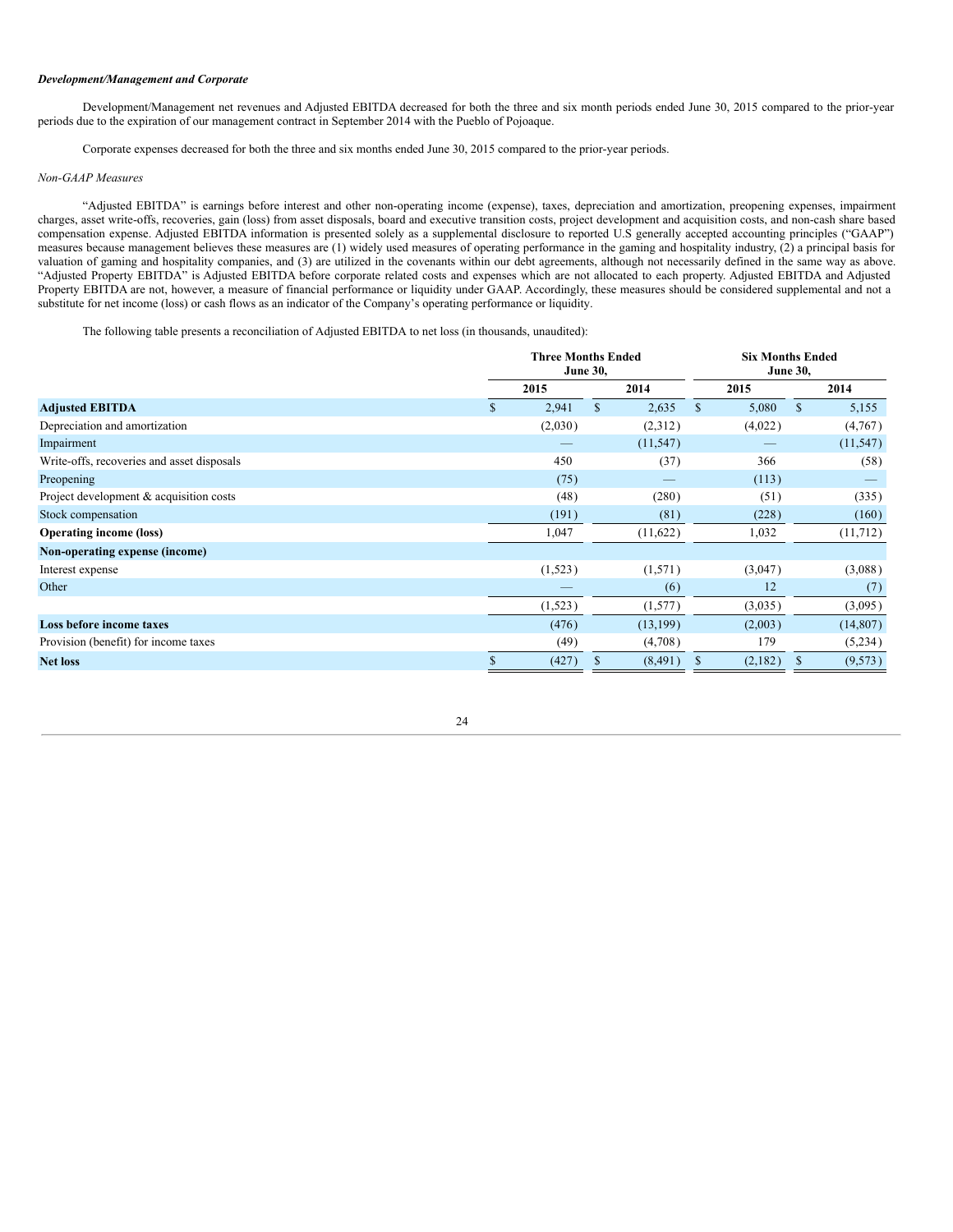The following tables present reconciliations of operating income (loss) to Adjusted Property EBITDA and Adjusted EBITDA:

# **For the three months ended June 30, 2015**

*(In thousands, unaudited)*

|                                    | Operating<br>income<br>$(\text{loss})$ | Depreciation and<br>amortization |                | Impairment |  | Write-offs.<br>recoveries and<br>asset disposals |       | Pre-opening |    | Project<br>development and<br>acquisition costs |    | Stock<br>compensation |     |   | Adjusted<br><b>EBITDA</b> |
|------------------------------------|----------------------------------------|----------------------------------|----------------|------------|--|--------------------------------------------------|-------|-------------|----|-------------------------------------------------|----|-----------------------|-----|---|---------------------------|
| <b>Casino properties</b>           |                                        |                                  |                |            |  |                                                  |       |             |    |                                                 |    |                       |     |   |                           |
| Silver Slipper Casino and<br>Hotel | \$<br>1,431                            | S                                | 1,159          | S          |  |                                                  |       |             | 75 | S                                               |    |                       |     | S | 2,665                     |
| <b>Rising Star Casino Resort</b>   | (81)                                   |                                  | 673            |            |  |                                                  |       |             | _  |                                                 | _  |                       |     |   | 592                       |
| Northern Nevada Casinos            | 485                                    |                                  | 194            |            |  |                                                  |       |             |    |                                                 |    |                       |     |   | 679                       |
| Development/Management             | (48)                                   |                                  |                |            |  |                                                  |       |             |    |                                                 | 48 |                       |     |   |                           |
|                                    | 1,787                                  |                                  | 2,026          |            |  |                                                  |       |             | 75 |                                                 | 48 |                       |     |   | 3,936                     |
| <b>Other operations</b>            |                                        |                                  |                |            |  |                                                  |       |             |    |                                                 |    |                       |     |   |                           |
| Stock compensation                 | (191)                                  |                                  |                |            |  |                                                  |       |             |    |                                                 |    |                       | 191 |   |                           |
| Corporate                          | (549)                                  |                                  | $\overline{4}$ |            |  |                                                  | (450) |             |    |                                                 |    |                       | _   |   | (995)                     |
|                                    | (740)                                  |                                  | 4              |            |  |                                                  | (450) |             |    |                                                 |    |                       | 191 |   | (995)                     |
|                                    | 1,047                                  |                                  | 2,030          | \$.        |  |                                                  | (450) | ъ           | 75 |                                                 | 48 |                       | 191 |   | 2,941                     |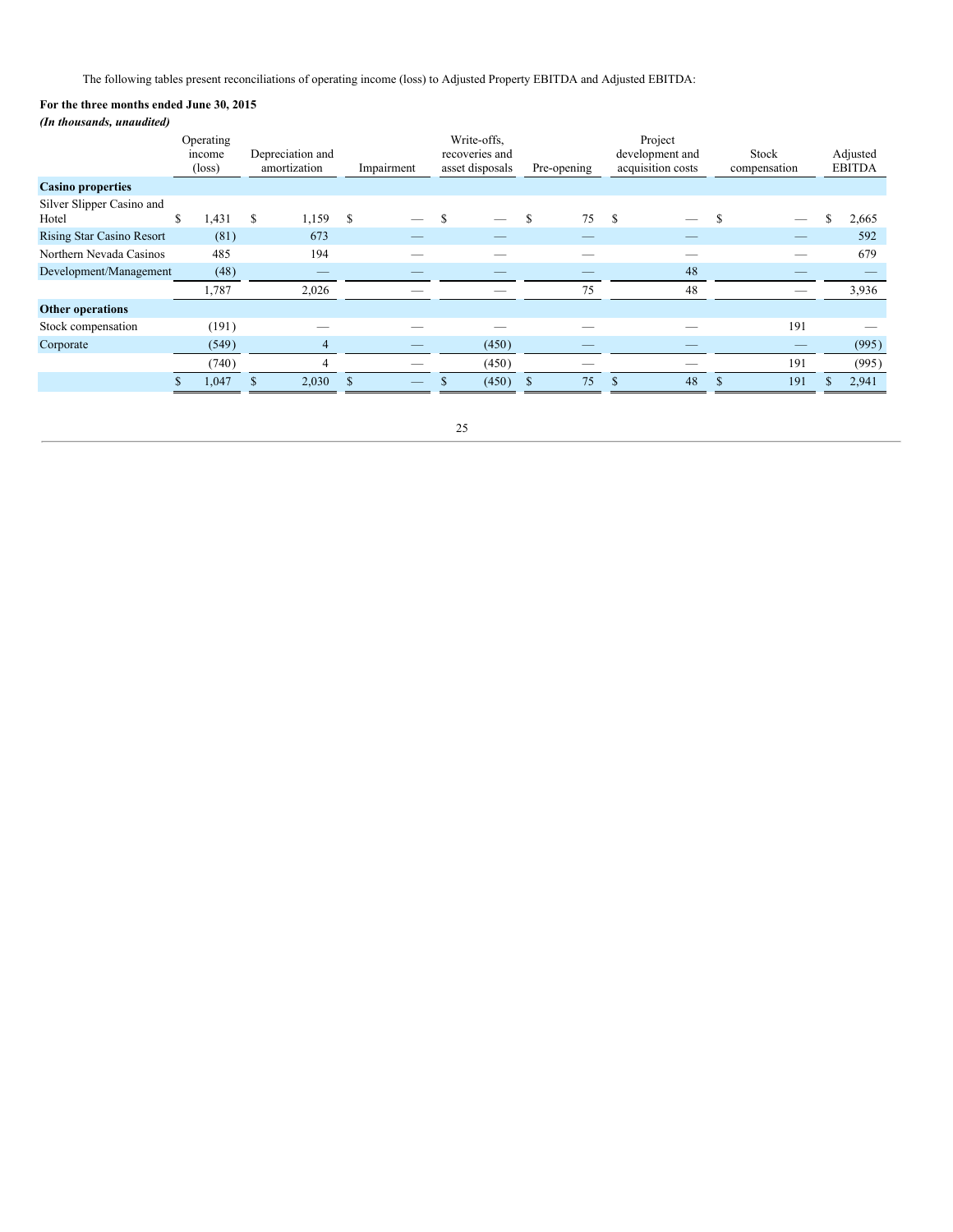# **For the three months ended June 30, 2014**

# *(In thousands, unaudited)*

|                                    |    | Operating<br>income<br>$(\text{loss})$ | Depreciation and<br>amortization |   | Impairment |   | Write-offs.<br>recoveries and<br>asset disposals |    | Pre-opening              | Project<br>development and<br>acquisition costs | Stock<br>compensation |   | Adjusted<br><b>EBITDA</b> |
|------------------------------------|----|----------------------------------------|----------------------------------|---|------------|---|--------------------------------------------------|----|--------------------------|-------------------------------------------------|-----------------------|---|---------------------------|
| <b>Casino properties</b>           |    |                                        |                                  |   |            |   |                                                  |    |                          |                                                 |                       |   |                           |
| Silver Slipper Casino and<br>Hotel | S  | 721                                    | \$<br>1,402                      | S | -          | S |                                                  | £. | $\overline{\phantom{a}}$ |                                                 |                       | S | 2,130                     |
| <b>Rising Star Casino Resort</b>   |    | (11,991)                               | 692                              |   | 11,547     |   |                                                  |    |                          |                                                 |                       |   | 248                       |
| Northern Nevada Casinos            |    | 805                                    | 214                              |   |            |   |                                                  |    |                          |                                                 |                       |   | 1,019                     |
| Development/Management             |    | 20                                     |                                  |   |            |   |                                                  |    |                          | 280                                             |                       |   | 300                       |
|                                    |    | (10, 445)                              | 2,308                            |   | 11,547     |   |                                                  |    |                          | 280                                             |                       |   | 3,697                     |
| <b>Other operations</b>            |    |                                        |                                  |   |            |   |                                                  |    |                          |                                                 |                       |   |                           |
| Stock compensation                 |    | (81)                                   |                                  |   |            |   |                                                  |    |                          |                                                 | 81                    |   |                           |
| Corporate                          |    | (1,096)                                | 4                                |   |            |   | 30                                               |    |                          |                                                 |                       |   | (1,062)                   |
|                                    |    | (1,177)                                | 4                                |   |            |   | 30                                               |    |                          |                                                 | 81                    |   | (1,062)                   |
|                                    | S. | (11,622)                               | 2,312                            | S | 11,547     |   | 37                                               |    |                          | 280                                             | \$<br>81              |   | 2,635                     |

Operating expenses deducted to arrive at operating income (loss) include, among all other such expenses, facility rent related to the Silver Slipper and Northern Nevada segments of \$0.3 and \$0.4 million, respectively, in the three-month periods for both 2015 and 2014. Capital lease payments of \$0.2 million in both three-month periods related to Rising Star's hotel are not deducted.

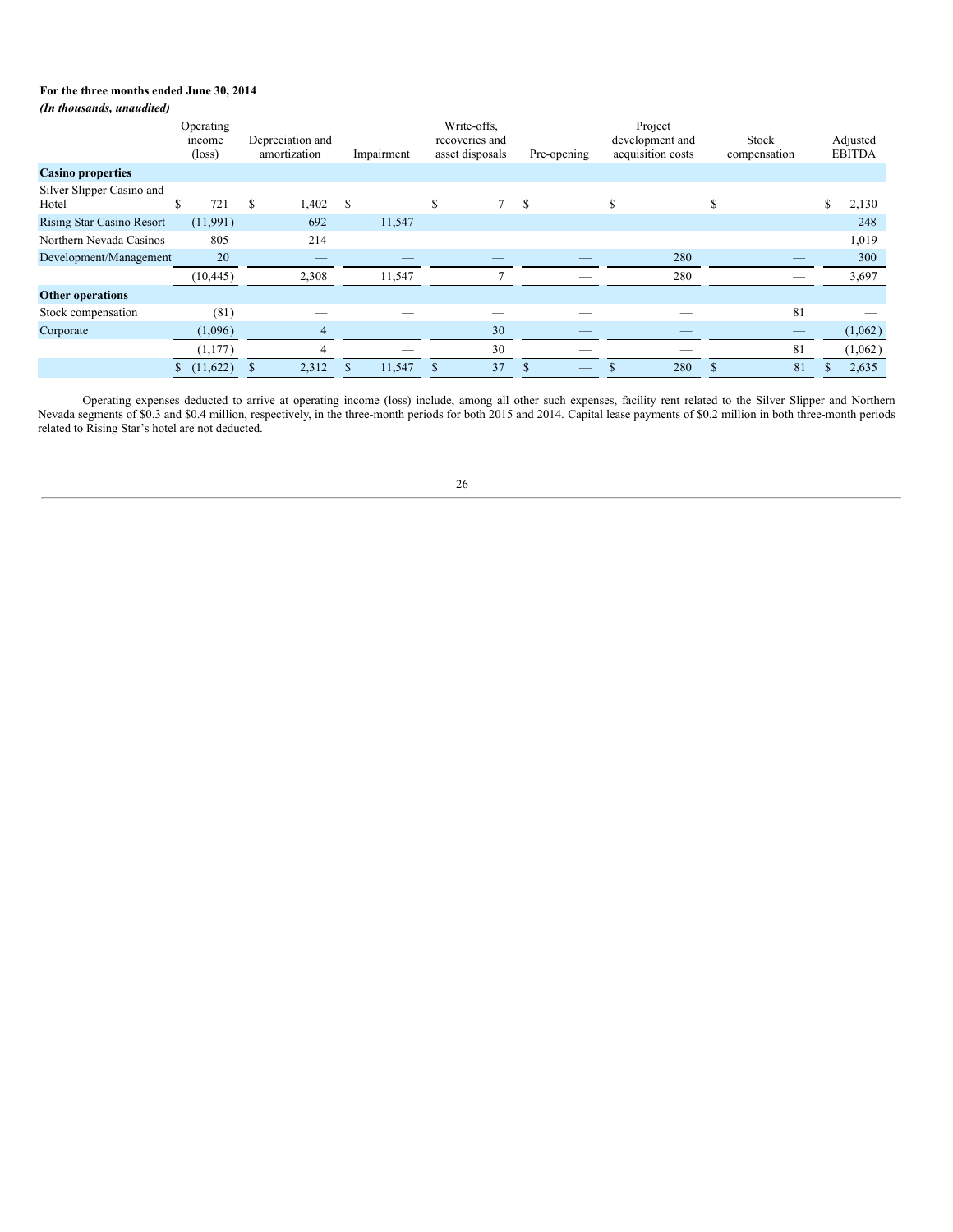# **For the six months ended June 30, 2015**

# *(In thousands, unaudited)*

|                                    |   | Operating<br>income<br>$(\text{loss})$ |     | Depreciation and<br>amortization |    | Impairment | Write-offs.<br>recoveries and<br>asset disposals |          | Pre-opening |   | Project<br>development and<br>acquisition costs | Stock<br>compensation | Adjusted<br><b>EBITDA</b> |
|------------------------------------|---|----------------------------------------|-----|----------------------------------|----|------------|--------------------------------------------------|----------|-------------|---|-------------------------------------------------|-----------------------|---------------------------|
| <b>Casino properties</b>           |   |                                        |     |                                  |    |            |                                                  |          |             |   |                                                 |                       |                           |
| Silver Slipper Casino and<br>Hotel | S | 2,989                                  | \$. | 2,260                            | S  |            |                                                  | S        | 113         | S |                                                 |                       | 5,362                     |
| <b>Rising Star Casino Resort</b>   |   | (564)                                  |     | 1,361                            |    |            |                                                  |          |             |   |                                                 |                       | 797                       |
| Northern Nevada Casinos            |   | 568                                    |     | 394                              |    |            | 80                                               |          |             |   |                                                 |                       | 1,042                     |
| Development/Management             |   | (51)                                   |     |                                  |    |            |                                                  |          |             |   | 51                                              |                       |                           |
|                                    |   | 2,942                                  |     | 4,015                            |    |            | 80                                               |          | 113         |   | 51                                              |                       | 7,201                     |
| Other operations                   |   |                                        |     |                                  |    |            |                                                  |          |             |   |                                                 |                       |                           |
| Stock compensation                 |   | (228)                                  |     |                                  |    |            |                                                  |          |             |   |                                                 | 228                   |                           |
| Corporate                          |   | (1,682)                                |     |                                  |    |            | (446)                                            |          |             |   |                                                 |                       | (2,121)                   |
|                                    |   | (1,910)                                |     | п                                |    |            | (446)                                            |          |             |   |                                                 | 228                   | (2,121)                   |
|                                    |   | 1,032                                  |     | 4,022                            | \$ |            | (366)                                            | <b>S</b> | 113         |   | 51                                              | 228                   | 5,080                     |

# **For the six months ended June 30, 2014**

*(In thousands, unaudited)*

|                                    |   | Operating<br>income<br>$(\text{loss})$ |   | Depreciation and<br>amortization |   | Impairment |   | Write-offs.<br>recoveries and<br>asset disposals |               | Pre-opening | Project<br>development and<br>acquisition costs |   | Stock<br>compensation    | Adjusted<br><b>EBITDA</b> |
|------------------------------------|---|----------------------------------------|---|----------------------------------|---|------------|---|--------------------------------------------------|---------------|-------------|-------------------------------------------------|---|--------------------------|---------------------------|
| <b>Casino properties</b>           |   |                                        |   |                                  |   |            |   |                                                  |               |             |                                                 |   |                          |                           |
| Silver Slipper Casino and<br>Hotel | S | 1,472                                  | S | 2,789                            | S | _          | S | 21                                               | <sup>\$</sup> | _           | -                                               | S | $\overline{\phantom{a}}$ | \$<br>4,282               |
| <b>Rising Star Casino Resort</b>   |   | (12,241)                               |   | 1,539                            |   | 11,547     |   |                                                  |               | _           |                                                 |   |                          | 852                       |
| Northern Nevada Casinos            |   | 953                                    |   | 430                              |   |            |   |                                                  |               |             |                                                 |   |                          | 1,383                     |
| Development/Management             |   | 458                                    |   |                                  |   |            |   |                                                  |               |             | 335                                             |   |                          | 793                       |
|                                    |   | (9,358)                                |   | 4,758                            |   | 11,547     |   | 28                                               |               |             | 335                                             |   |                          | 7,310                     |
| <b>Other operations</b>            |   |                                        |   |                                  |   |            |   |                                                  |               |             |                                                 |   |                          |                           |
| Stock compensation                 |   | (160)                                  |   |                                  |   |            |   |                                                  |               |             |                                                 |   | 160                      |                           |
| Corporate                          |   | (2,194)                                |   | 9                                |   |            |   | 30                                               |               |             |                                                 |   |                          | (2,155)                   |
|                                    |   | (2,354)                                |   | 9                                |   |            |   | 30                                               |               |             |                                                 |   | 160                      | (2,155)                   |
|                                    |   | (11,712)                               |   | 4,767                            |   | 11,547     |   | 58                                               |               |             | 335                                             |   | 160                      | 5,155                     |
|                                    |   |                                        |   |                                  |   |            |   |                                                  |               |             |                                                 |   |                          |                           |

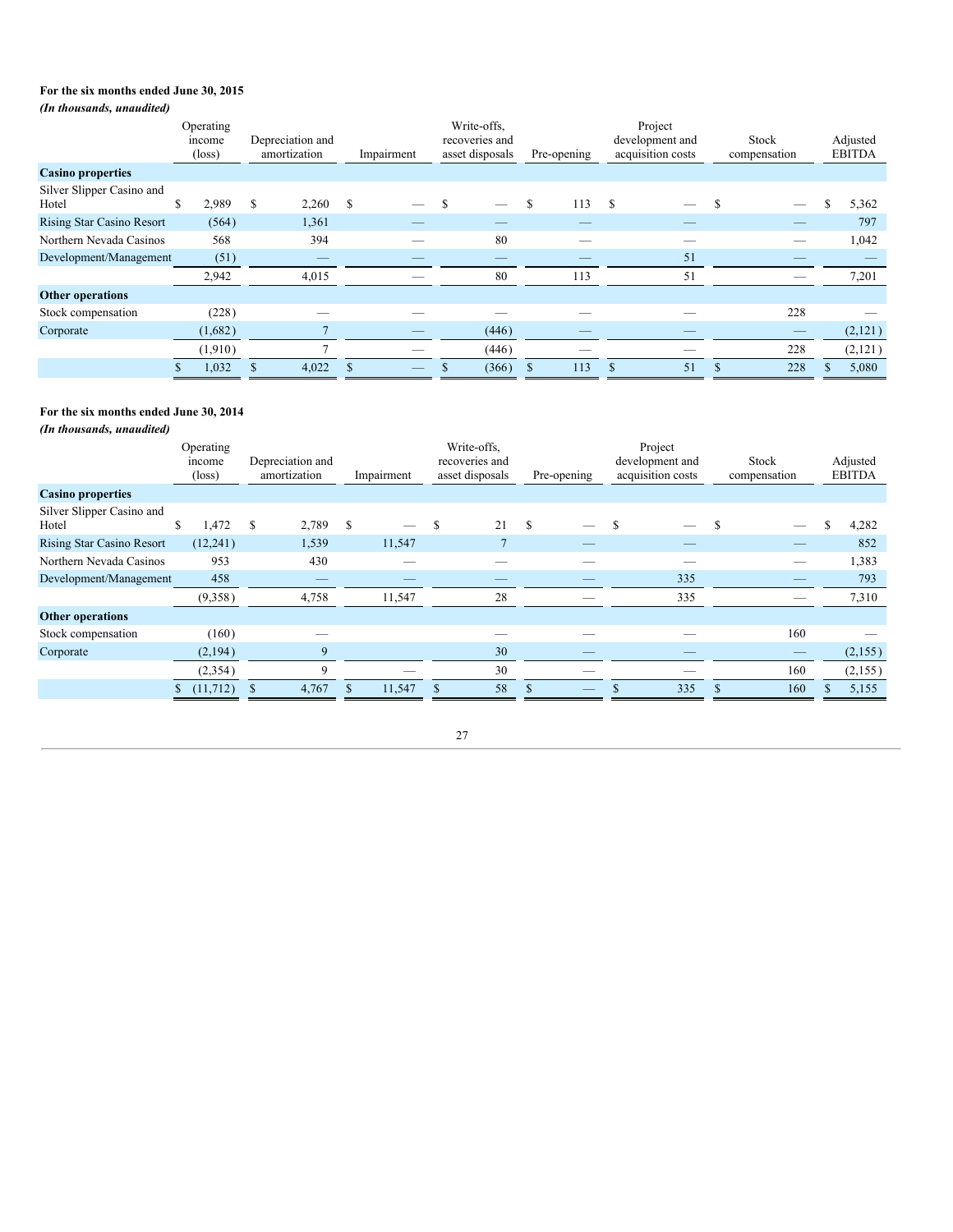Operating expenses deducted to arrive at operating income (loss) include, among all other such expenses, facility rent related to the Silver Slipper segment of \$0.6 and \$0.5 million for the six-month periods in 2015 and 2014 respectively, and Northern Nevada segment of \$0.8 million in both six-month periods ended 2015 and 2014. Capital lease payments of \$0.5 million in both periods related to Rising Star's hotel are not deducted.

#### **Liquidity and Capital Resources**

### *Cash Flows*

As of June 30, 2015, we held \$14.5 million of cash and cash equivalents and \$3.0 million of our \$5.0 million Revolving Loan under our First Lien Credit Facility was available. Management estimates that approximately \$12 million of cash and cash equivalents is required for the day-to-day operations of the Company. In March 2015, we received our federal income tax receivable of \$3.1 million. Our ability to draw on our Revolving Loan is subject to, amongst other terms, our continued ability to meet our various financial covenants.

The next scheduled principal payment for the term loan of \$1.25 million is due October 1, 2015 and will continue quarterly thereafter. Additionally, quarterly payments of \$0.25 million are scheduled to begin October 1, 2015 on the construction portion of the term loan.

We believe that our existing cash balance, cash flows from operations, and availability under our Revolving Loan will meet our financial and operating obligations over the next twelve months. However, we will continue to closely monitor and manage our cash position given the current economic environment. If our sources of capital are inadequate to fund our long-term liquidity requirements, we will attempt to procure additional debt or equity financing to fund our operations, capital expenditures and debt service requirements. We are unlikely to generate sufficient cash flow from operations to repay our existing debt when it comes due. As discussed in "Note 7 - Long-term Debt", on August 5, 2015 and effective as of June 30, 2015, we successfully amended our financial covenants to reflect the delayed opening of the hotel at Silver Slipper Casino and extended the maturity date of the First Lien Credit Facility to October 1, 2016, among other items. Additionally, we continue to discuss the refinancing of such debt with our financial advisers, aiming to either extend the current maturities or complete such refinancing comfortably before their maturities. There can be no assurances that we will be successful in procuring additional financing and/or refinancing our existing debt on terms favorable to us or at all.

Our casinos are our primary sources of income and operating cash flow. There can be no assurance that our business will generate sufficient cash flow from operations or that future borrowings will be available in amounts sufficient to enable us to pay our indebtedness or fund our other liquidity needs. In addition, there can be no assurance that the Grand Lodge Casino lease ending in August 2018 will be extended beyond its current terms, or that the lessor will not exercise its purchase option. Moreover, we may need to refinance all or a portion of our indebtedness on or before maturity. We cannot make assurances that we will be able to refinance any of our indebtedness on commercially reasonable terms or at all.

**Cash flows - operating activities.**On a consolidated basis, cash provided by operations during the six months ended June 30, 2015 was \$0.9 million compared to \$2.5 million in the prior-year period. Trends in our operating cash flows tend to follow trends in operating income, excluding non-cash charges, but can be affected by changes in working capital.

**Cash flows – investing activities.** On a consolidated basis, cash used in investing activities during the six months ended June 30, 2015 was \$9.3 million, largely due to the construction of the hotel at Silver Slipper. Cash used in investing activities during the prior-year period was \$6.0 million, of which \$1.75 million was used for the escrow deposit for the Fitz Tunica Casino & Hotel, and \$3.8 million of property and equipment purchases at our properties (including \$2.9 million related to construction costs at Silver Slipper).

**Cash flows - financing activities.**On a consolidated basis, cash provided by financing activities during the six months ended June 30, 2015 was \$7.3 million. Cash of \$7.7 million was drawn for construction costs related to the hotel at Silver Slipper and \$0.4 million of principal was paid for the Rising Star's capital lease obligation. Cash provided by financing activities for the prior-year period was \$1.6 million, which included the borrowing of \$2 million offset by the principal paid on the Rising Star capital lease obligation.

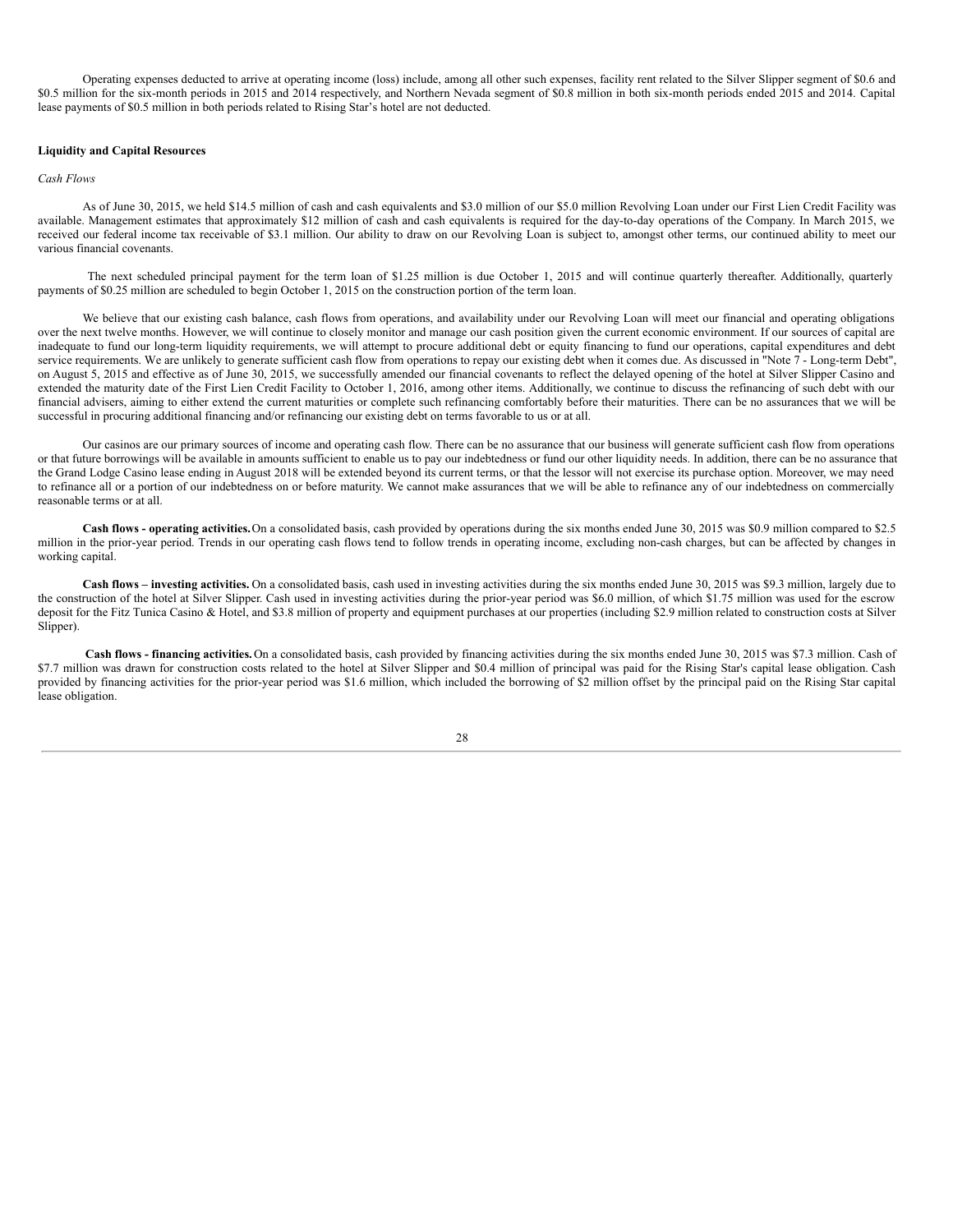#### **Projects**

In January 2015, we announced a design change to the hotel at Silver Slipper that replaced several standard rooms with nine luxury suites. This new configuration reduced the total room count to 129 rooms, including the nine new suites, from 142 standard hotel rooms. By providing suites for high-end customers, we believe we can enhance the customer experience and our profitability. In late May, we opened the first phase of the hotel, consisting of 72 rooms, and opened an additional 24 rooms in June. Currently, 120 rooms are open and we expect to complete the hotel in the third quarter of 2015. The budgeted cost of the hotel, inclusive of the design change, is approximately \$20 million, including capitalized interest. At June 30, 2015, \$18.5 million had been incurred.

The Company has a \$10 million term loan under the First Lien Credit Facility specifically for the hotel construction, of which \$8.9 million was drawn at June 30, 2015. Construction and financing costs for the hotel of \$8.7 million were funded from available cash as of June 30, 2015. We expect to fund the remaining projects costs from our term loan (\$1.1 million) and from our working capital (\$1.3 million).

After completion of the hotel, we anticipate that the capital expenditures during the remainder of 2015 will be less than the cash flows generated during that period from operations.

Subject to the effects of the economic uncertainties discussed above, we believe that adequate financial resources will be available to execute our current growth plan from a combination of operating cash flows and external debt and equity financing. However, there can be no assurances of our ability to continue expanding.

We evaluate projects on a number of factors, including forecasted profitability, development period, regulatory and political environment, and the ability to secure the funding necessary to complete the development or acquisition, among other considerations. No assurance can be given that any additional projects will be pursued or completed or that any completed projects will be successful.

We recently proposed a large project in Indianapolis, Indiana. Development of such project requires, among other conditions, selection by the Indianapolis Airport Authority, negotiation of numerous entitlements and agreements, and modification by the state of its casino laws in order to permit the new project. There is no certainty that any of this will occur. The Company also anticipates having partners for many aspects of the development. If successful, we would also have to arrange considerable additional financing for this proposed project. There is no certainty that we would be able to do so on terms favorable to the Company or at all.

#### **Credit Facilities**

As of June 30, 2015, we had drawn \$8.9 million of the \$10 million construction term loan under the First Lien Credit Facility and had \$46.4 million outstanding under the First Term Loan. The remaining \$1.1 million of funding availability under the \$10 million term loan will be used for a portion of construction of the 129-room hotel addition to the Silver Slipper Casino and Hotel. The remaining construction costs will be funded from available working capital.

As discussed in "Note 7 - Long-term Debt", on August 5, 2015 and effective as of June 30, 2015, we entered into the Fifth Amendment to the First Lien Credit Facility and Amendment No. 4 to the Second Lien Credit Facility. These amendments included the following:

The First Lien 5th Amendment

- Extends the maturity date to October 1,
	- 2016;
- Modifies the definition of Adjusted EBITDA to allow the addition of up to \$300,000 in preopening and development expenses related to the construction of the hotel at Silver Slipper Casino;
- Modifies the Fixed Charge Coverage Ratio to exclude up to \$9,100,000 in non-financed Capital Expenditures incurred to construct the Silver Slipper hotel;
- Modifies certain other financial covenants; and
- Adjusts the Total Leverage Ratio and First Lien Leverage Ratio covenants to accommodate the delayed opening of the Silver Slipper hotel.

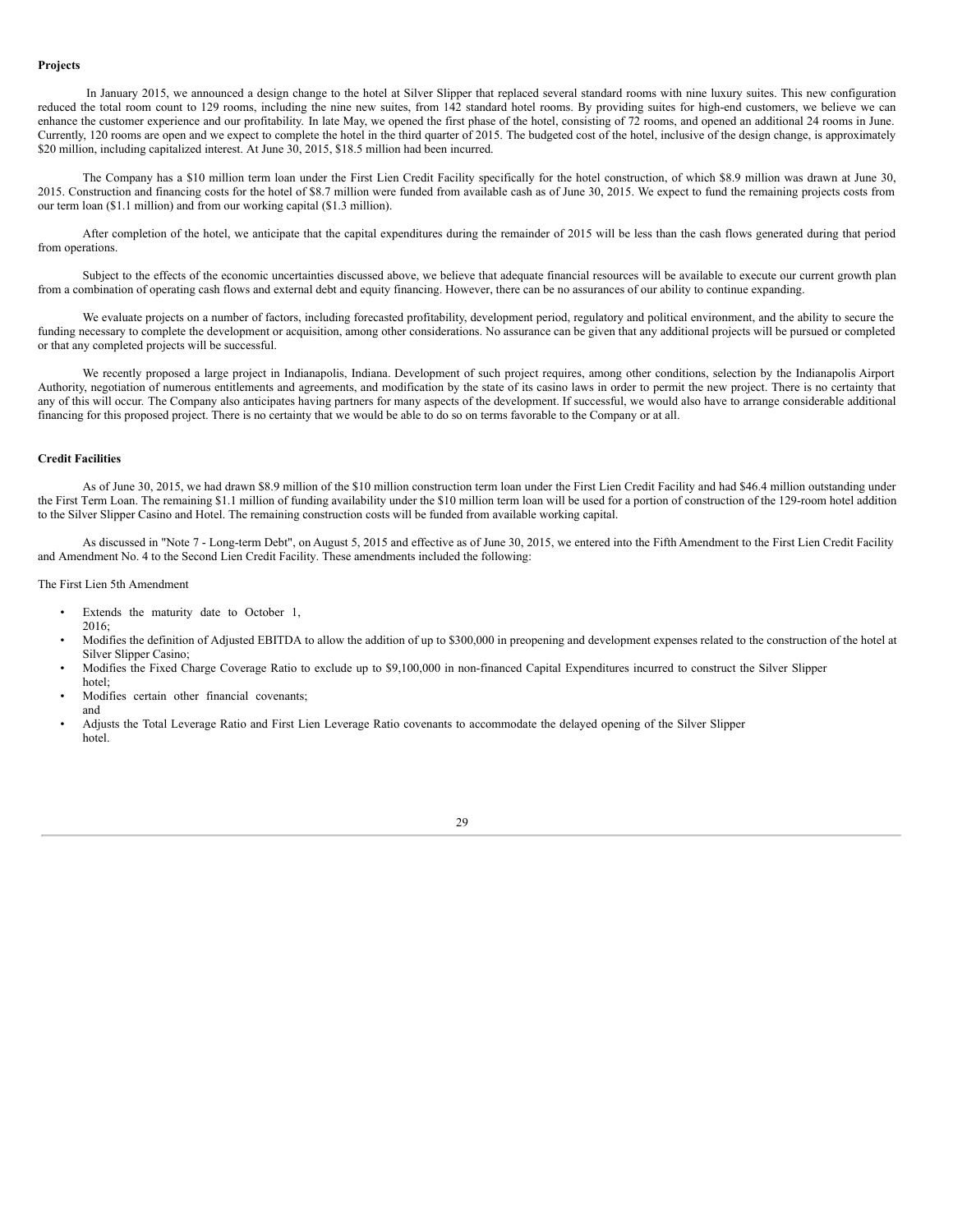The Second Lien 4th Amendment

- Modifies the definition of Adjusted EBITDA to allow the addition of up to \$300,000 in preopening and development expenses related to the construction of the hotel at Silver Slipper Casino;
- Modifies the Fixed Charge Coverage Ratio to exclude up to \$9,100,000 in non-financed Capital Expenditures incurred to construct the Silver Slipper hotel;
- Modifies certain other financial covenants;
- Adjusts the Total Leverage Ratio and First Lien Leverage Ratio covenants to accommodate the delayed opening of the Silver Slipper hotel;
- Creates a variable interest rate through a pricing grid based on the Company's Total Leverage Ratio. For a Total Leverage Ratio below 6.25 to 1.00, the interest rate can vary between a minimum of 13.25% to 14.25%. If the Company's Total Leverage Ratio is at or above 6.25 to 1.00, the Company may, at its option, pay interest (i) solely in cash at the maximum rate of 14.75%, or (ii) partially in cash at 14.25% and "in kind" at 1% by capitalizing the interest and adding the capitalized interest to the principal of the Term Loans; and
- Amends the prepayment premium to the following amounts:
	- Prior to October 1, 2016, 2% of the aggregate principal amount
	- prepaid;
	- On or after October 1, 2016 and before January 1, 2016, 1% of the aggregate principal amount
	- prepaid;
	- On or after January 1, 2016, and before April 1, 2016, 0.50% of the aggregate principal amount prepaid; and
	- On or after April 1, 2016, no prepayment premium applies.

We were in compliance with our covenants, as amended, as of June 30, 2015. There can be no assurances that we will remain in compliance with all covenants in all future periods or that, if there is a breach, lenders will waive such breach.

Effective May 31, 2015, the Company entered into a Fourth Amendment to First Lien Credit Facility which amended certain provisions of the First Lien Credit Agreement, including (i) extending the period for draws against the \$10 million term loan associated with the hotel construction at Silver Slipper Casino and Hotel to August 31, 2015, and (ii) extending the date that the first payment is due for this term loan to October 1, 2015.

During March 2015, we paid down the outstanding \$2.0 million on our Revolving Loan under the First Lien Credit Facility. During April 2015, we made a \$2.0 million draw on such Revolving Loan facility.

We have elected to pay interest on the First Lien Credit Facility based on the greater of the elected London Interbank Offered Rate ("LIBOR") rate or 1.0%, plus a margin rate. LIBOR rate elections can be made based on a 30-day, 60-day, 90-day or 180-day LIBOR, and margins are adjusted quarterly. As of June 30, 2015, the interest rate was 4.75% on the balance outstanding on the First Lien Credit Facility, based on the 1.0% minimum plus a 3.75% margin. In accordance with the terms of the First Lien Credit Facility, we maintain a prepaid interest rate cap for a notional amount of \$14.75 million at a LIBOR cap rate of 1.5%, which terminates on June 29, 2016.

Prior to the Second Lien Fourth Amendment, we paid interest on the Second Lien Credit Facility at the fixed rate of 14.25% per annum, effective July 18, 2014. Prior to July 18, 2014, we paid interest at a fixed rate of 13.25% per annum.

The First Lien Credit Facility and Second Lien Credit Facility contain customary negative covenants, including, but not limited to, restrictions on our and our subsidiaries' ability to: incur indebtedness; grant liens; pay dividends and make other restricted payments; make investments; make fundamental changes; dispose of assets; and change the nature of our business. The First Lien Credit Facility and Second Lien Credit Facility require that we maintain specified financial covenants, including a total leverage ratio, a first lien leverage ratio, and a fixed charge coverage ratio, all of which measure Adjusted EBITDA (as defined in the agreements) against outstanding debt and fixed charges (as defined in the agreements). A capital expenditure ratio must also be maintained which requires we invest at least 1.5%, and no more than 5%, of our prior-year revenues, excluding costs related to the Silver Slipper hotel project. The First Lien Credit Facility and Second Lien Credit Facility currently define Adjusted EBITDA as net income (loss) plus (a) interest expense, (b) provisions for income taxes, and (c) depreciation and amortization, and further adjusted to eliminate the impact of certain items that are either non-cash items or are not indicative of ongoing operating performance such as (d) extraordinary gains and losses (including non-cash impairment charges), (e) noncash stock compensation expense, (f) certain acquisition costs, including the Company's canceled acquisition of the Fitz Tunica Casino & Hotel (g) costs related to the Company's canceled S-1 registration statement filed in early 2014, (h) board and management transition expenses from the changes enacted in 2014 (i) preopening and development costs for the construction of the Silver Slipper, and (j) joint venture net income, unless such net income has actually been received by the Company in the form of cash dividends or distributions. For purposes of our covenants, we also received pro forma credit for gaming tax reductions implemented in Indiana in 2014 and the first quarter of 2015.

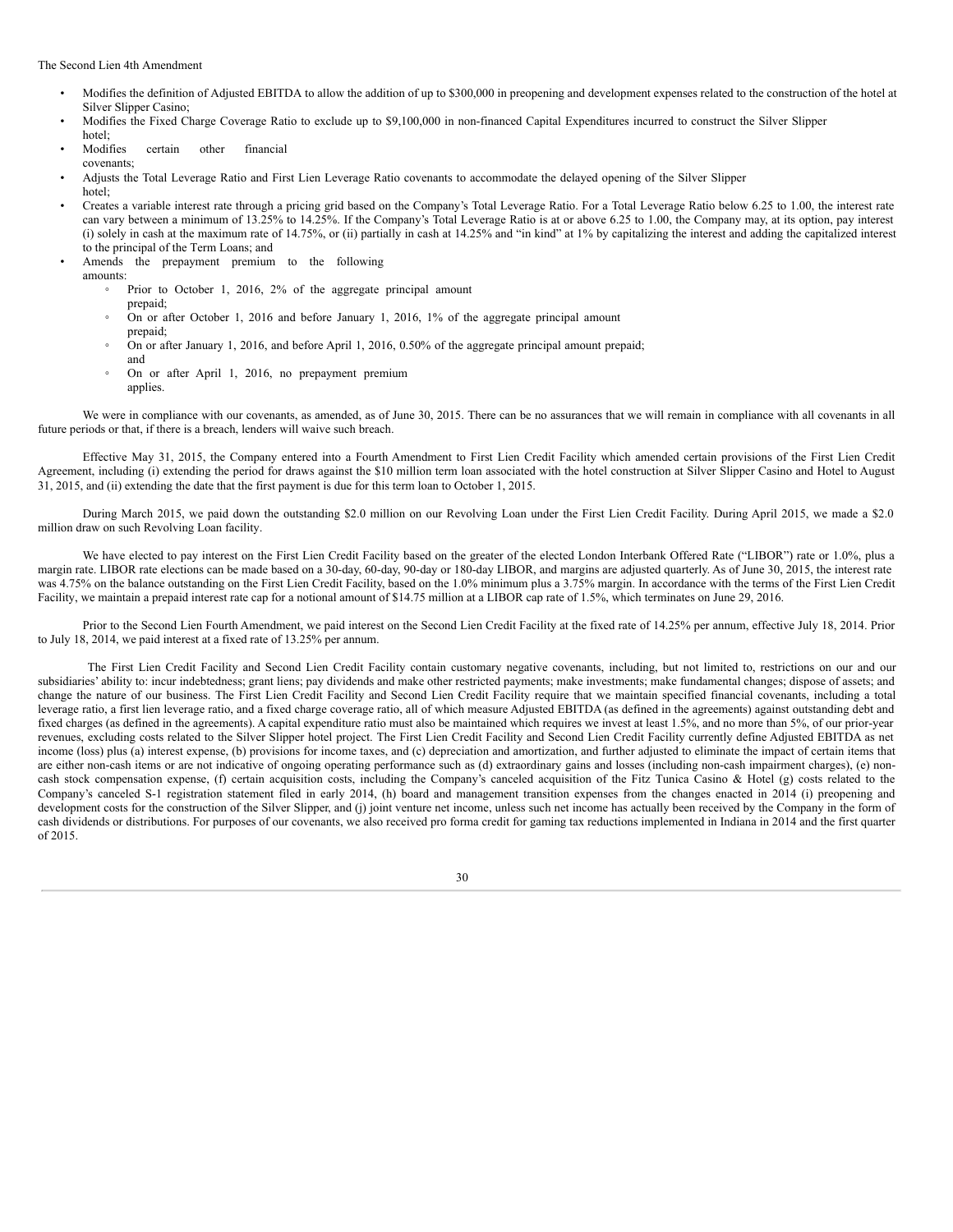The First and Second Lien Credit Facilities contain customary covenants, including a maximum total leverage ratio, maximum first lien leverage ratio, and a fixed charge coverage ratio. The revised financial covenant ratios, as detailed in the First Lien 5th Amendment and Second Lien 4th Amendment, are stated in the tables below:

| <b>First Lien Credit Facility</b>                          |                                                  |                                                       |                                                         |
|------------------------------------------------------------|--------------------------------------------------|-------------------------------------------------------|---------------------------------------------------------|
| <b>Applicable Period</b>                                   | <b>Maximum</b><br><b>Total Leverage</b><br>Ratio | <b>Maximum</b><br><b>First Lien Leverage</b><br>Ratio | <b>Minimum</b><br><b>Fixed Charge</b><br>Coverage Ratio |
| June 30, 2015 through and including September 29, 2015     | 6.85x                                            | 4.85x                                                 | 1.10x                                                   |
| September 30, 2015 through and including December 30, 2015 | 6.75x                                            | 4.75x                                                 | 1.10x                                                   |
| December 31, 2015 through and including March 30, 2016     | 6.35x                                            | 4.35x                                                 | 1.10x                                                   |
| March 31, 2016 through and including June 29, 2016         | 6.15x                                            | 4.15x                                                 | 1.10x                                                   |
| June 30, 2016 through and including September 29, 2016     | 5.85x                                            | 4.00x                                                 | 1.10x                                                   |
| September 30, 2016 and thereafter                          | 5.50x                                            | 3.75x                                                 | 1.10x                                                   |

#### **Second Lien Credit Facility**

| <b>Applicable Period</b>                                   | <b>Maximum</b><br><b>Total Leverage</b><br>Ratio | <b>Maximum</b><br><b>First Lien Leverage</b><br>Ratio | <b>Minimum</b><br><b>Fixed Charge</b><br><b>Coverage Ratio</b> |
|------------------------------------------------------------|--------------------------------------------------|-------------------------------------------------------|----------------------------------------------------------------|
| June 30, 2015 through and including September 29, 2015     | 7.10x                                            | 5.10x                                                 | 1.00x                                                          |
| September 30, 2015 through and including December 30, 2015 | 7.00x                                            | 5.00x                                                 | 1.00x                                                          |
| December 31, 2015 through and including March 30, 2016     | 6.60x                                            | 4.60x                                                 | 1.00x                                                          |
| March 31, 2016 through and including June 29, 2016         | 6.40x                                            | 4.40x                                                 | 1.00x                                                          |
| June 30, 2016 through and including September 29, 2016     | 6.10x                                            | 4.25x                                                 | 1.00x                                                          |
| September 30, 2016 and thereafter                          | 5.75x                                            | 4.00x                                                 | 1.00x                                                          |

The First Lien Credit Facility and Second Lien Credit Facility also include other customary events of default, including, among other things: non-payment; breach of representation or warranty; cross-default under certain other indebtedness or guarantees; commencement of insolvency proceedings; inability to pay debts; entry of certain material judgments against us or our subsidiaries; occurrence of certain ERISA events; limitations on our ability to re-purchase shares or pay dividends; and certain changes of control. A breach of a covenant or other events of default could cause the loans to be immediately due and payable, terminate commitments for additional loan funds, or the lenders could exercise any other remedy available under the First Lien Credit Facility or Second Lien Credit Facility or by law.

We are required to make prepayments under the First Lien Credit Facility, under certain conditions as defined in the agreement, in addition to the scheduled principal installments as defined. With regards to the Second Lien Credit Facility, no mandatory prepayments are required prior to the discharge of the First Lien Credit Facility. However, with the permission of our lenders under the First Lien Credit Facility, the Company may elect to make optional prepayments on the Second Lien Credit Facility prior to the discharge of the First Lien Credit Facility. In the event that the Company chooses to make such an optional prepayment on the Second Lien Credit Facility, the Company must pay an additional call premium, currently at 2.00% of the prepayment amount and as amended in the Second Lien 4th Amendment.

The summary of principal terms of and the amendments to the First Lien Credit Facility and to the Second Lien Credit Facility in this Quarterly Report on Form 10-Q are in all cases subject to the terms of the actual credit agreements and amendments, copies of which are referenced as Exhibits (i) in Part IV to our 2014 Annual Report on Form 10-K filed with the Securities and Exchange Commission on March 26, 2015, (ii) in our Form 8-K filed with the Securities and Exchange Commission on June 4, 2015, and (iii) in our Form 8-K filed with the Securities and Exchange Commission on August 10, 2015.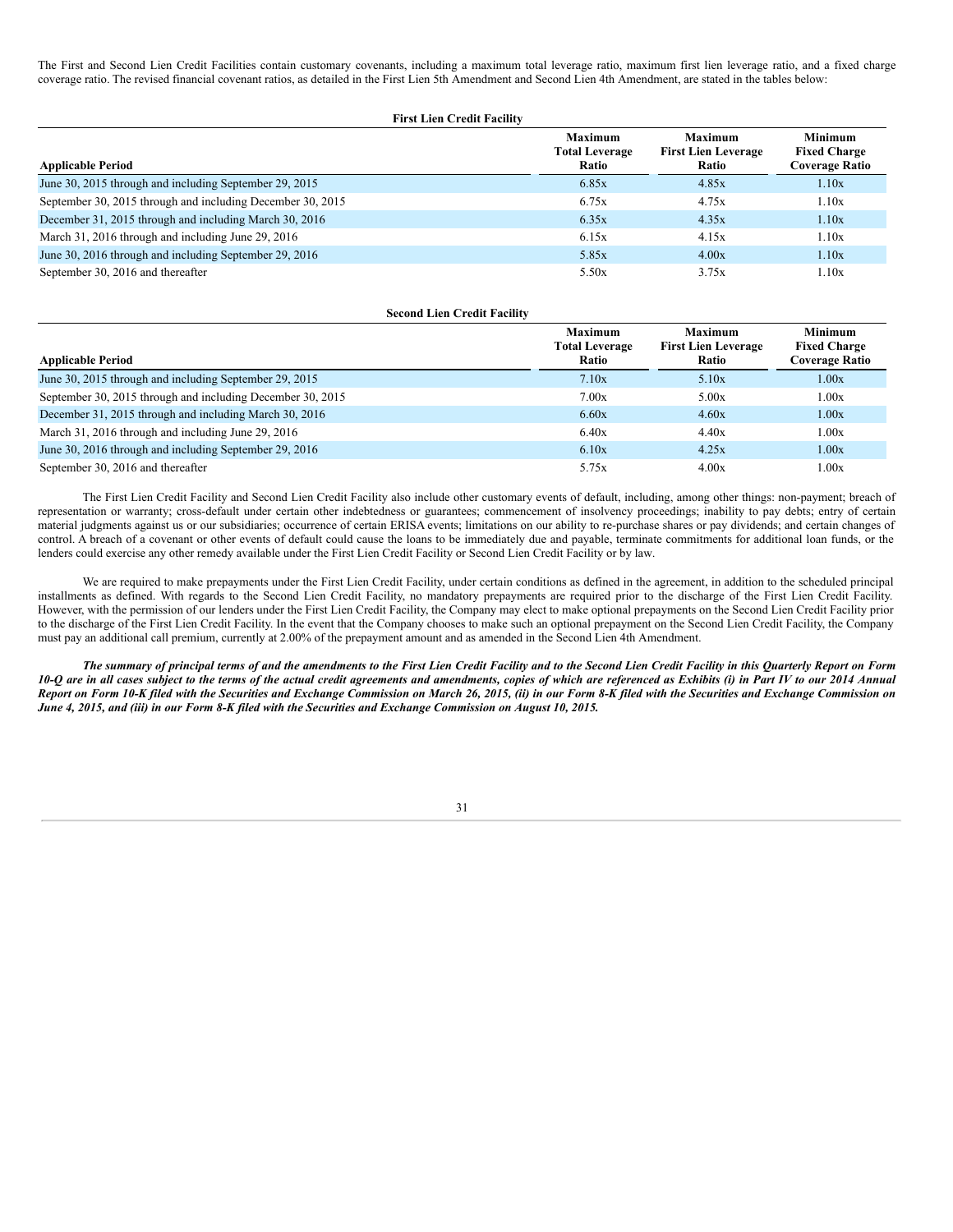#### **Off-balance Sheet Arrangements**

We have no off-balance sheet arrangements that have, or are reasonably likely to have, a current or future effect on our financial condition, changes in financial condition, revenues or expenses, results of operations, liquidity, capital expenditures or capital resources that is material to investors.

#### **Critical Accounting Estimates and Policies**

We describe our critical accounting estimates and policies in Note 2, Basis of Presentation and Summary of Significant Accounting Policies, of the Notes to Consolidated Financial Statements included in our Form 10-K for the year ended December 31, 2014. We also discuss our critical accounting estimates and policies in Item 7, Management's Discussion and Analysis of Financial Condition and Results of Operations, in our Form 10-K for the year ended December 31, 2014. There has been no significant change in our critical accounting estimates or policies since the end of 2014.

#### **Forward-Looking Statements**

This Quarterly Report on Form 10-Q contains forward-looking statements within the meaning of Section 21E of the Securities Exchange Act of 1934, as amended, relating to our financial condition, profitability, liquidity, resources, business outlook, market forces, corporate strategies, contractual commitments, legal matters, capital requirements and other matters. The Private Securities Litigation Reform Act of 1995 provides a safe harbor for forward-looking statements. We note that many factors could cause our actual results and experience to change significantly from the anticipated results or expectations expressed in our forward-looking statements. When words and expressions such as: "believes," "expects," "anticipates," "estimates," "plans," "intends," "objectives," "goals," "aims," "projects," "forecasts," "possible," "seeks," "may," "could," "should," "might," "likely," "enable," or similar words or expressions are used in this Form 10-Q, as well as statements containing phrases such as "in our view," "there can be no assurance," "although no assurance can be given," or "there is no way to anticipate with certainty," forward-looking statements are being made.

Various risks and uncertainties may affect the operation, performance, development and results of our business and could cause future outcomes to change significantly from those set forth in our forward-looking statements, including the following risks:

- our growth
- strategies;
- our potential acquisitions and investments;
- successful integration of
- acquisitions;
- risks related to development and construction activities;
- anticipated trends in the gaming
- industries;
- patron
- demographics;
- general market and economic conditions, including but not limited to, the effects of local and national economics, housing and energy conditions on the economy in general and on the gaming and lodging industries in particular;
- access to capital and credit, including our ability to finance future business
- requirements: our dependence on key
- personnel;
- the availability of adequate levels of insurance;
- changes in federal, state, and local laws and regulations, including environmental and gaming licenses or legislation and regulations;
- ability to obtain and maintain gaming and other governmental
- licenses;
- regulatory
- approvals;
- impact of weather;
- competitive environment, including increased competition in our target market areas;
- increases in the effective rate of taxation at any of our properties or at the corporate level; and
- risks, uncertainties and other factors described from time to time in this and our other SEC filings and reports.

We undertake no obligation to publicly update or revise any forward-looking statements as a result of future developments, events or conditions. New risks emerge from time to time and it is not possible for us to predict all such risk factors, nor can we assess the impact of all such risk factors on our business or the extent to which any factor, or combination of factors, may cause actual results to differ significantly from those forecasted in any forward-looking statements.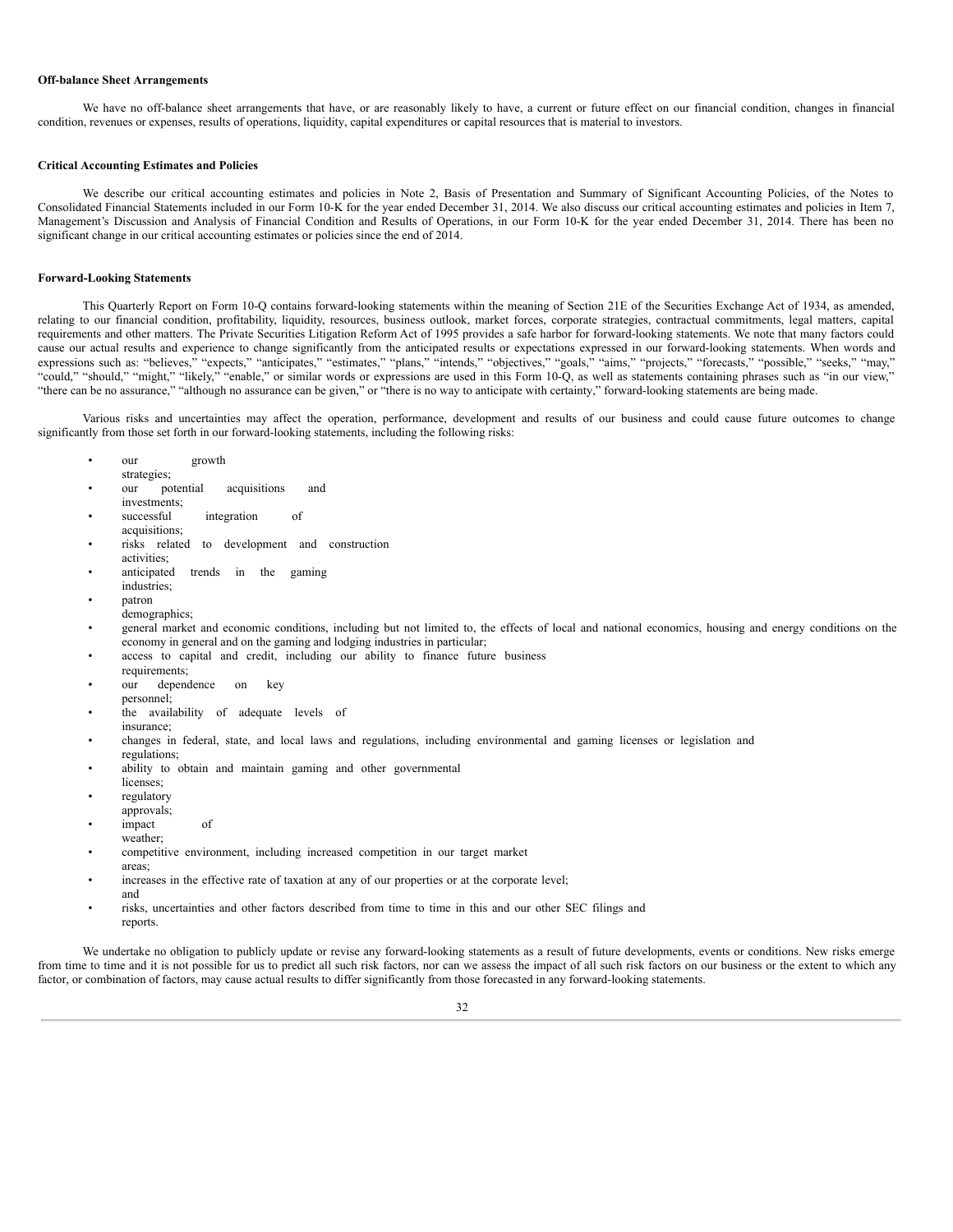#### <span id="page-32-0"></span>**Item 3. Quantitative and Qualitative Disclosures about Market Risk**

<span id="page-32-1"></span>Not applicable.

#### **Item 4. Controls and Procedures**

**Evaluation of Disclosure Controls and Procedures** — As of June 30, 2015, we completed an evaluation, under the supervision and with the participation of our management, including our Chief Executive Officer and Chief Financial Officer, of the effectiveness of the design and operation of our disclosure controls and procedures (as defined in the Securities Exchange Act of 1934 Rule 13a-15(e) and 15d-15(e)). Based upon that evaluation, the Chief Executive Officer and Chief Financial Officer concluded that our disclosure controls and procedures are effective at a reasonable assurance level in timely alerting them to material information relating to us, which is required to be included in our periodic Securities and Exchange Commission filings.

**Changes in Internal Control Over Financial Reporting**— There have been no changes in our internal controls over financial reporting that occurred during the last fiscal quarter that materially affected, or are reasonably likely to materially affect, our internal controls over financial reporting.

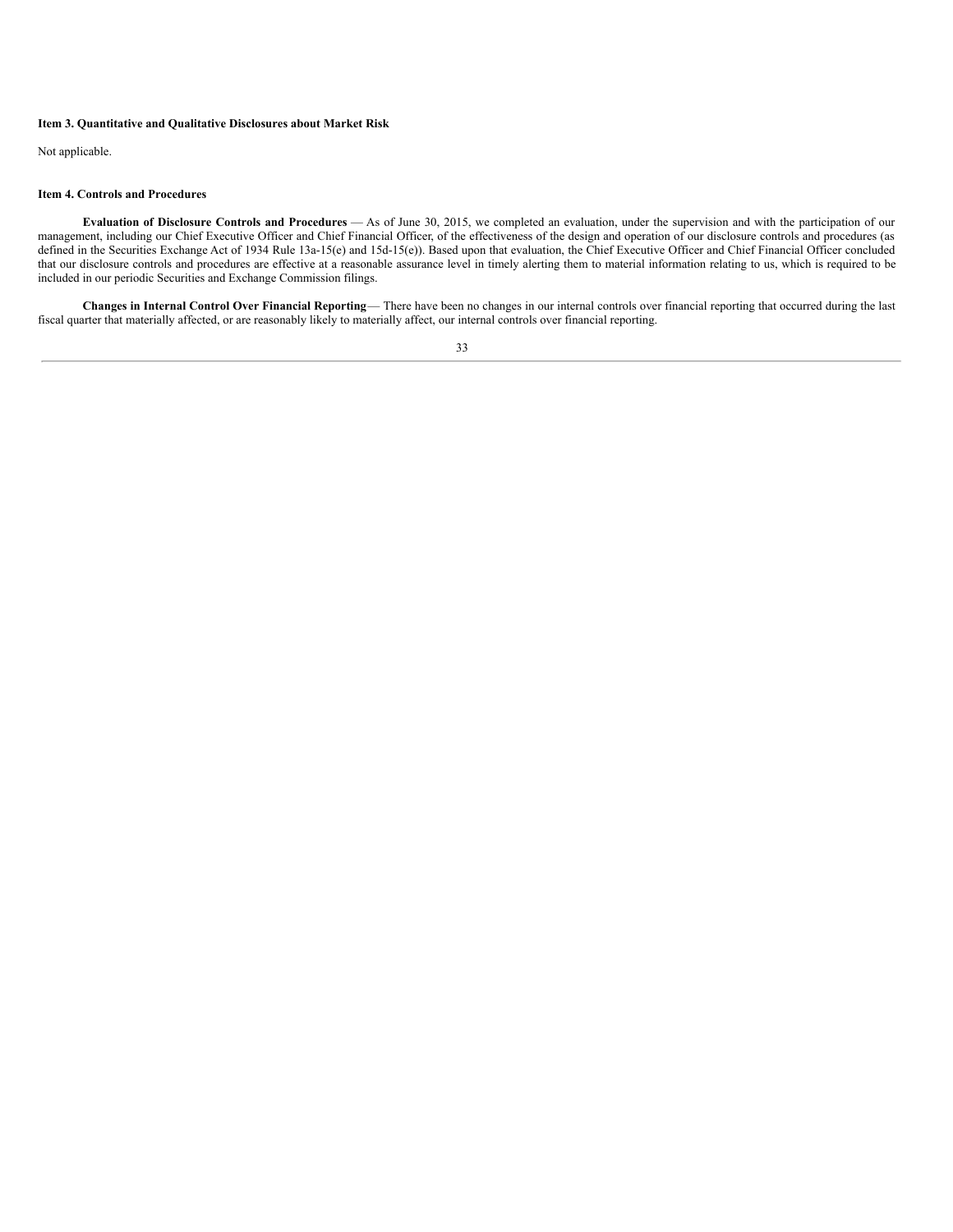### **PART II - OTHER INFORMATION**

#### <span id="page-33-0"></span>**Item 1. Legal Proceedings**

We are subject to various legal and administrative proceedings relating to personal injuries, employment matters, commercial transactions and other matters arising in the normal course of business. We do not believe that the final outcome of these matters will have a material adverse effect on our consolidated financial position or results of operations. We maintain what we believe is adequate insurance coverage to further mitigate the risks of such proceedings.

#### <span id="page-33-1"></span>**Item 1A. Risk Factors**

There were no material changes from the risk factors set forth under Part I, Item 1A "Risk Factors" section of the Company's Annual Report on Form 10-K for the year ended December 31, 2014, except as follows:

There is no assurance that we will be successful in the "request for proposal" process, which is a competitive bidding process that involves unique risks.

On August 10, 2015, the Company responded to a "request for proposal" (RFP) by the Indianapolis Airport Authority with a proposal for a \$650 million lifestyle complex, anchored by a modest-size casino. The RFP process typically involves intense competition and presents a number of risks that may not typically be present, including the need to devote substantial time and attention of management and key employees to the preparation of a proposal that may not be accepted. In addition, the RFP may attract competitors with more experience in developing large commercial projects or that are better capitalized or possess other advantages that may be compelling to the Indianapolis Airport Authority. The Indianapolis Airport Authority has indicated that it will invite oral presentations from the different applicants in September 2015. The Indianapolis Airport Authority may select a proposal other than the proposal submitted by the Company or no proposal at all. Even if selected, the Company may not be able to obtain the financing, partners or regulatory and legislative approvals necessary for this proposed project. There can be no assurances regarding the Company's business prospects with respect to this opportunity. There is no certainty that the Company's proposal will be selected or that the proposed project will become a reality.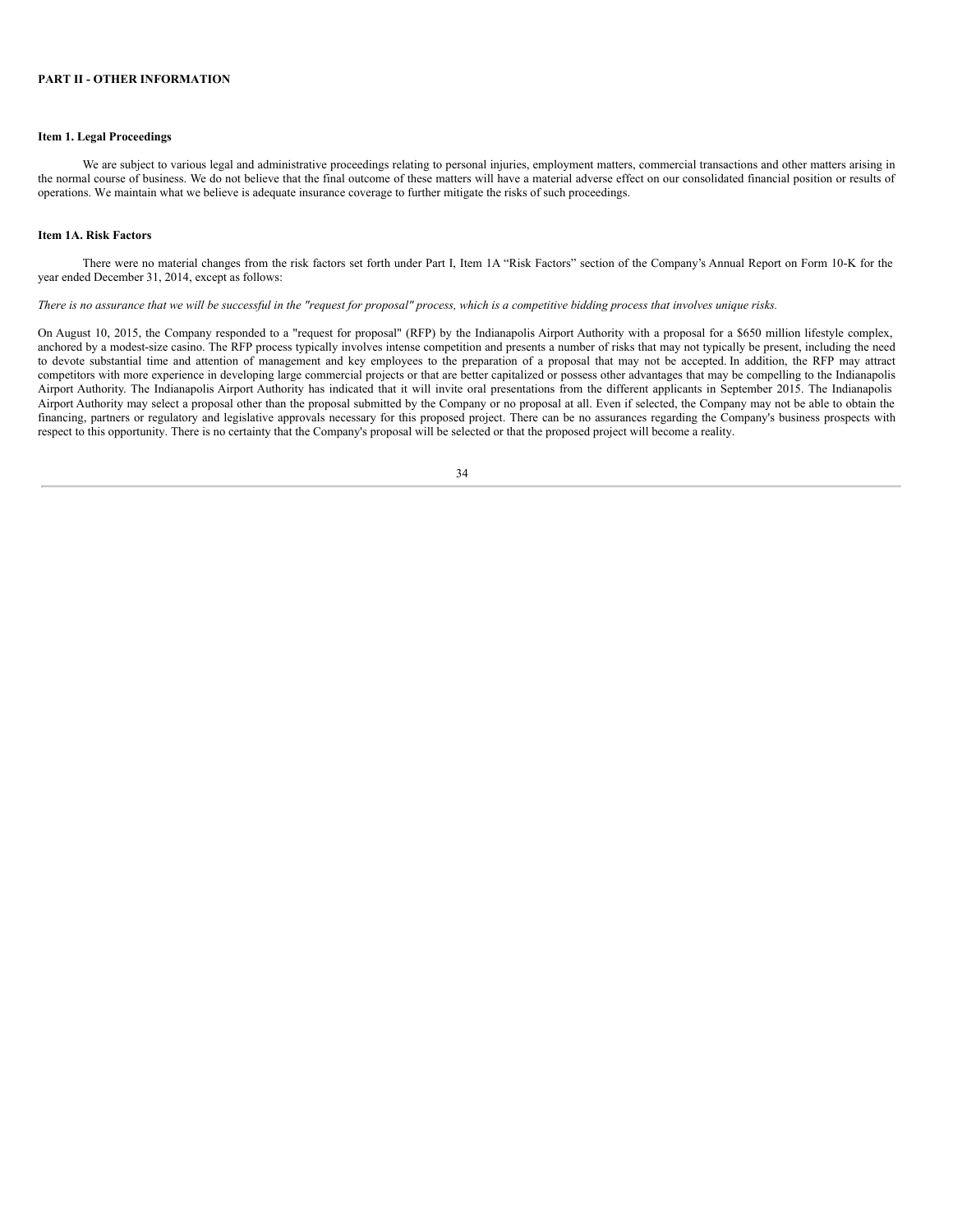#### <span id="page-34-0"></span>**Item 6. Exhibits**

- 10.1+ 2015 Equity Incentive Plan (Effective as of May 5, 2015) (Incorporated by reference to Attachment A to Registrant's Proxy Statement on Schedule 14A filed on April 3, 2015)
- 10.2 Fourth Amendment to First Lien Credit Agreement dated as of May 31, 2015, by and among Full House Resorts, Inc., as borrower, the Lenders from time to time parties thereto and Capital One, National Association, as administrative agent for the Lenders, as L/C Issuer and as Swing Line Lender (Incorporated by reference to Exhibit 10.1 to Registrant's Form 8-K filed on June 4, 2015)
- 10.3 Fifth Amendment to First Lien Credit Agreement dated as of August 5, 2015 and effective as of June 30, 2015 by and among Full House Resorts, Inc., as borrower, the Lenders from time to time parties thereto and Capital One, National Association, as administrative agent for the Lenders, as L/C Issuer and as Swing Line Lender (Incorporated by reference to Exhibit 10.1 to Registrant's Form 8-K filed on August 10, 2015)
- 10.4 Amendment No. 4 to Second Lien Agreement dated as of August 5, 2015 and effective as of June 30, 2015 by and among Full House Resorts, Inc., as borrower, the Lenders named therein and ABC Funding, LLC, as administrative agent for the Lenders (Incorporated by reference to Exhibit 10.2 to Registrant's Form 8-K filed on August 10, 2015)
- 10.5+ Employment Agreement, dated as of July 21, 2015, by and among Full House Resorts, Inc. and Elaine L. Guidroz (Incorporated by reference to Exhibit 10.1 to Registrant's Form 8-K filed on July 23, 2015)
- 31.1\* Certification of principal executive officer pursuant to 18 U.S.C. section 1350, as adopted pursuant to Section 302 of the Sarbanes-Oxley Act of 2002
- 31.2\* Certification of principal financial officer pursuant to 18 U.S.C. section 1350, as adopted pursuant to Section 302 of the Sarbanes-Oxley Act of 2002
- 32.1\* Certification of principal executive officer pursuant to 18 U.S.C. section 1350, as adopted pursuant to Section 906 of the Sarbanes-Oxley Act of 2002 32.2\* Certification of principal financial officer pursuant to 18 U.S.C. section 1350, as adopted pursuant to Section 906 of the Sarbanes-Oxley Act of 2002

| $101.$ INS* | <b>XBRL</b> Instance                  |
|-------------|---------------------------------------|
| $101.SCH*$  | XBRL Taxonomy Extension Schema        |
| $101.CAL*$  | XBRL Taxonomy Extension Calculation   |
| $101.DEF*$  | XBRL Taxonomy Extension Definition    |
| $101.LAB*$  | <b>XBRL Taxonomy Extension Labels</b> |
| 101.PRE*    | XBRL Taxonomy Extension Presentation  |

Filed herewith.

Executive compensation plan or arrangement.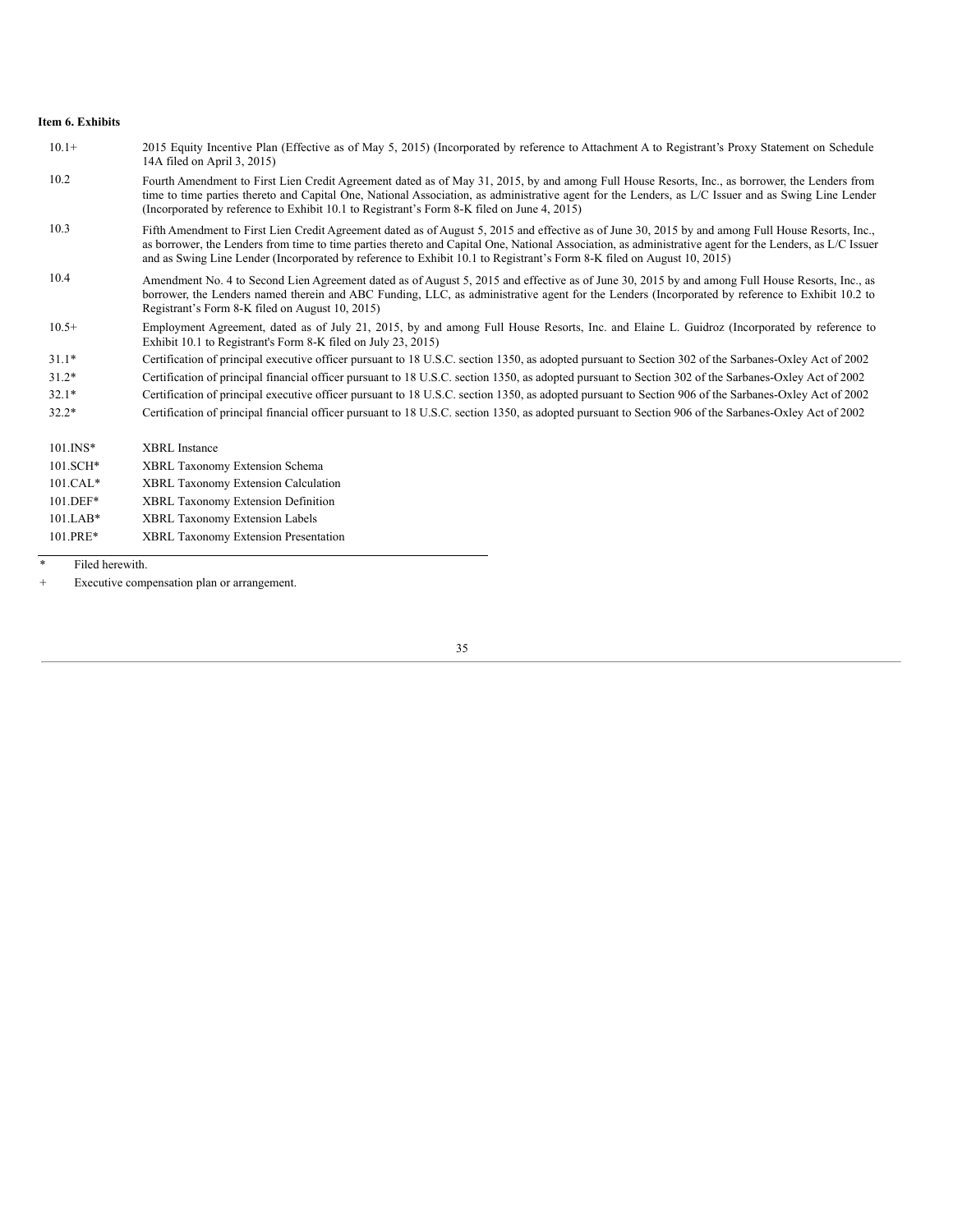# **SIGNATURES**

<span id="page-35-0"></span>Pursuant to the requirements of the Securities Exchange Act of 1934, as amended, the Company has duly caused this report to be signed on its behalf by the undersigned, thereunto duly authorized.

# **FULL HOUSE RESORTS, INC.**

Date: August 13, 2015 By: /s/ DANIEL R. LEE

Daniel R. Lee Chief Executive Officer (on behalf of the Registrant and as principal executive officer)

Date; August 13, 2015 By: /s/ LEWIS A. FANGER

Lewis A. Fanger Chief Financial Officer (on behalf of the Registrant and as principal financial officer and as principal accounting officer)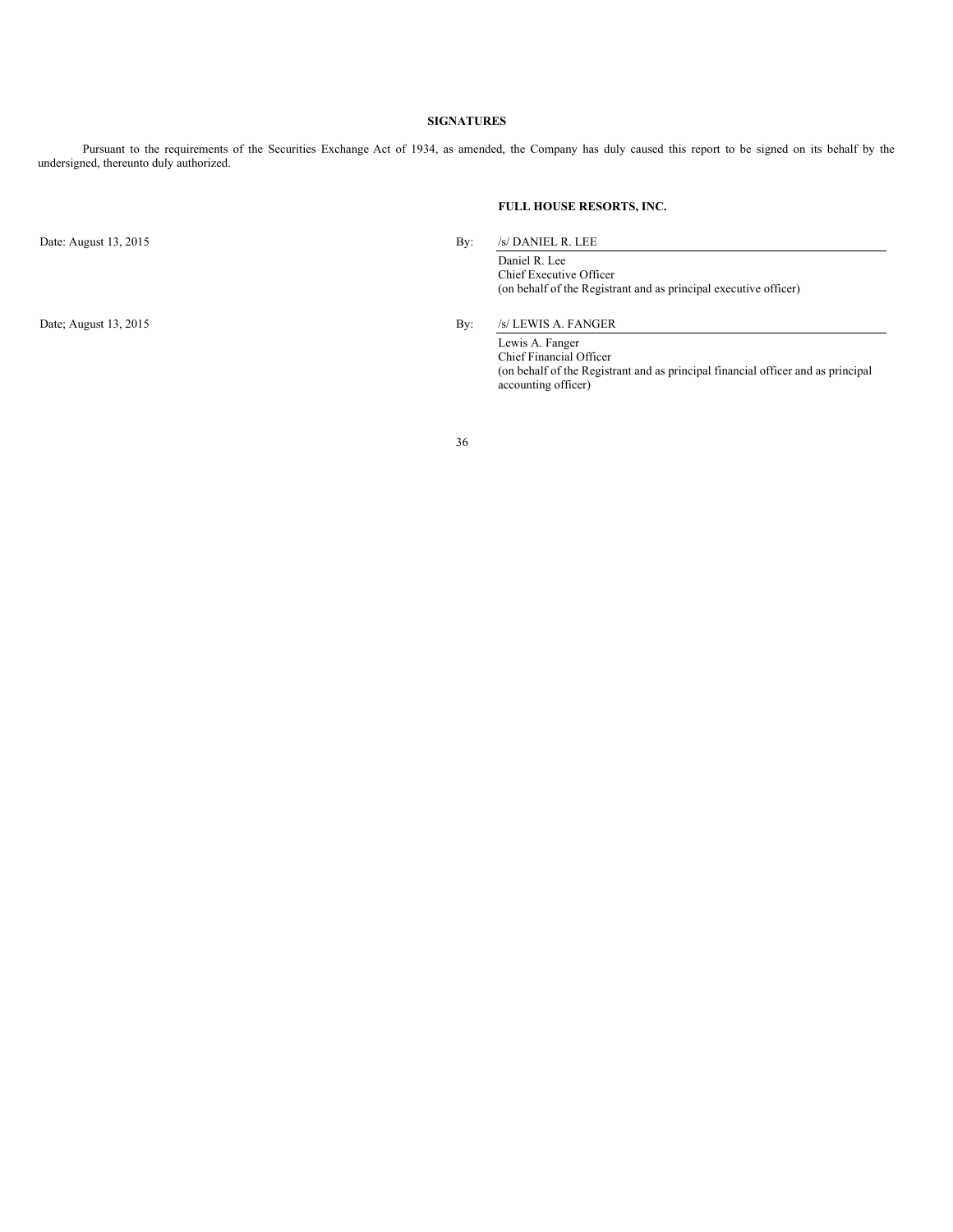#### **CERTIFICATION**

I, Daniel R. Lee, certify that:

- 1. I have reviewed this Quarterly Report on Form 10-Q of Full House Resorts, Inc.;
- 2. Based on my knowledge, this report does not contain any untrue statement of a material fact or omit to state a material fact necessary to make the statements made, in light of the circumstances under which such statements were made, not misleading with respect to the period covered by this report;
- 3. Based on my knowledge, the financial statements, and other financial information included in this report, fairly present in all material respects the financial condition, results of operations and cash flows of the small business issuer as of, and for, the periods presented in this report;
- 4. The small business issuer's other certifying officer(s) and I are responsible for establishing and maintaining disclosure controls and procedures (as defined in Exchange Act Rules 13a-15(e) and 15d-15(e)) and internal control over financial reporting (as defined in Exchange Act Rules 13a-15(f)) for the small business issuer and have:
	- a. Designed such disclosure controls and procedures, or caused such disclosure controls and procedures to be designed under our supervision, to ensure that material information relating to the small business issuer, including its consolidated subsidiaries, is made known to us by others within those entities, particularly during the period in which this report is being prepared;
	- b. Designed such internal control over financial reporting, or caused such internal control over financial reporting to be designed under our supervision, to provide reasonable assurance regarding the reliability of financial reporting and the preparation of financial statements for external purposes in accordance with generally accepted accounting principles;
	- c. Evaluated the effectiveness of the small business issuer's disclosure controls and procedures and presented in this report our conclusions about the effectiveness of the disclosure controls and procedures, as of the end of the period covered by this report based on such evaluation; and
	- d. Disclosed in this report any change in the small business issuer's internal control over financial reporting that occurred during the small business issuer's most recent quarter (the small business issuer's fourth quarter in the case of an annual report) that has materially affected, or is reasonably likely to materially affect the small business issuer's internal control over financial reporting; and
- 5. The small business issuer's other certifying officer(s) and I have disclosed, based on our most recent evaluation of internal control over financial reporting, to the small business issuer's auditors and the audit committee of the small business issuer's board of directors (or persons performing the equivalent function):
	- a) All significant deficiencies and material weaknesses in the design or operation of internal controls over financial reporting which are reasonably likely to adversely affect the small business issuer's ability to record, process, summarize and report financial information; and
	- b) Any fraud, whether or not material, that involves management of other employees who have a significant role in the small business issuer's internal controls over financial reporting.

Date: August 13, 2015 By: /s/ DANIEL R. LEE

Daniel R. Lee Chief Executive Officer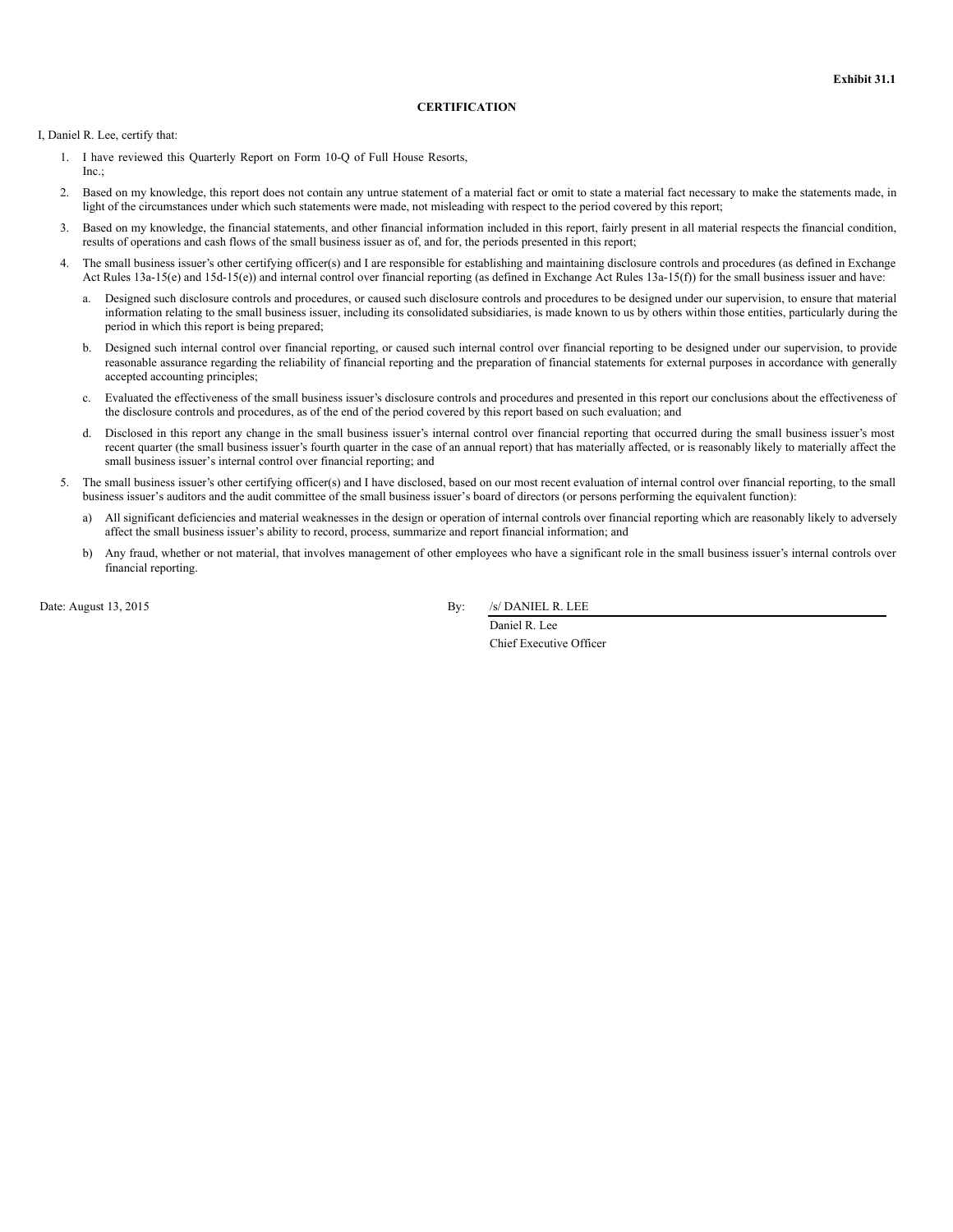#### **CERTIFICATION**

I, Lewis A. Fanger, certify that:

- 1. I have reviewed this Quarterly Report on Form 10-Q of Full House Resorts, Inc.;
- 2. Based on my knowledge, this report does not contain any untrue statement of a material fact or omit to state a material fact necessary to make the statements made, in light of the circumstances under which such statements were made, not misleading with respect to the period covered by this report;
- 3. Based on my knowledge, the financial statements, and other financial information included in this report, fairly present in all material respects the financial condition, results of operations and cash flows of the small business issuer as of, and for, the periods presented in this report;
- 4. The small business issuer's other certifying officer(s) and I are responsible for establishing and maintaining disclosure controls and procedures (as defined in Exchange Act Rules 13a-15(e) and 15d-15(e)) and internal control over financial reporting (as defined in Exchange Act Rules 13a-15(f)) and internal control over financial reporting (as defined in Exchange Act Rules 13a-15(f)) for the small business issuer and have:
	- a) Designed such disclosure controls and procedures, or caused such disclosure controls and procedures to be designed under our supervision, to ensure that material information relating to the small business issuer, including its consolidated subsidiaries, is made known to us by others within those entities, particularly during the period in which this report is being prepared;
	- b) Designed such internal control over financial reporting, or caused such internal control over financial reporting to be designed under our supervision, to provide reasonable assurance regarding the reliability of financial reporting and the preparation of financial statements for external purposes in accordance with generally accepted accounting principles;
	- c) Evaluated the effectiveness of the small business issuer's disclosure controls and procedures and presented in this report our conclusions about the effectiveness of the disclosure controls and procedures, as of the end of the period covered by this report based on such evaluation; and
	- d) Disclosed in this report any change in the small business issuer's internal control over financial reporting that occurred during the small business issuer's most recent quarter (the small business issuer's fourth quarter in the case of an annual report) that has materially affected, or is reasonably likely to materially affect the small business issuer's internal control over financial reporting; and
- 5. The small business issuer's other certifying officer(s) and I have disclosed, based on our most recent evaluation of internal control over financial reporting, to the small business issuer's auditors and the audit committee of the small business issuer's board of directors (or persons performing the equivalent function):
	- a) All significant deficiencies and material weaknesses in the design or operation of internal controls over financial reporting which are reasonably likely to adversely affect the small business issuer's ability to record, process, summarize and report financial information; and
	- b) Any fraud, whether or not material, that involves management of other employees who have a significant role in the small business issuer's internal controls over financial reporting.

Dates: August 13, 2015 By: /s/ LEWIS A. FANGER

Lewis A. Fanger Chief Financial Officer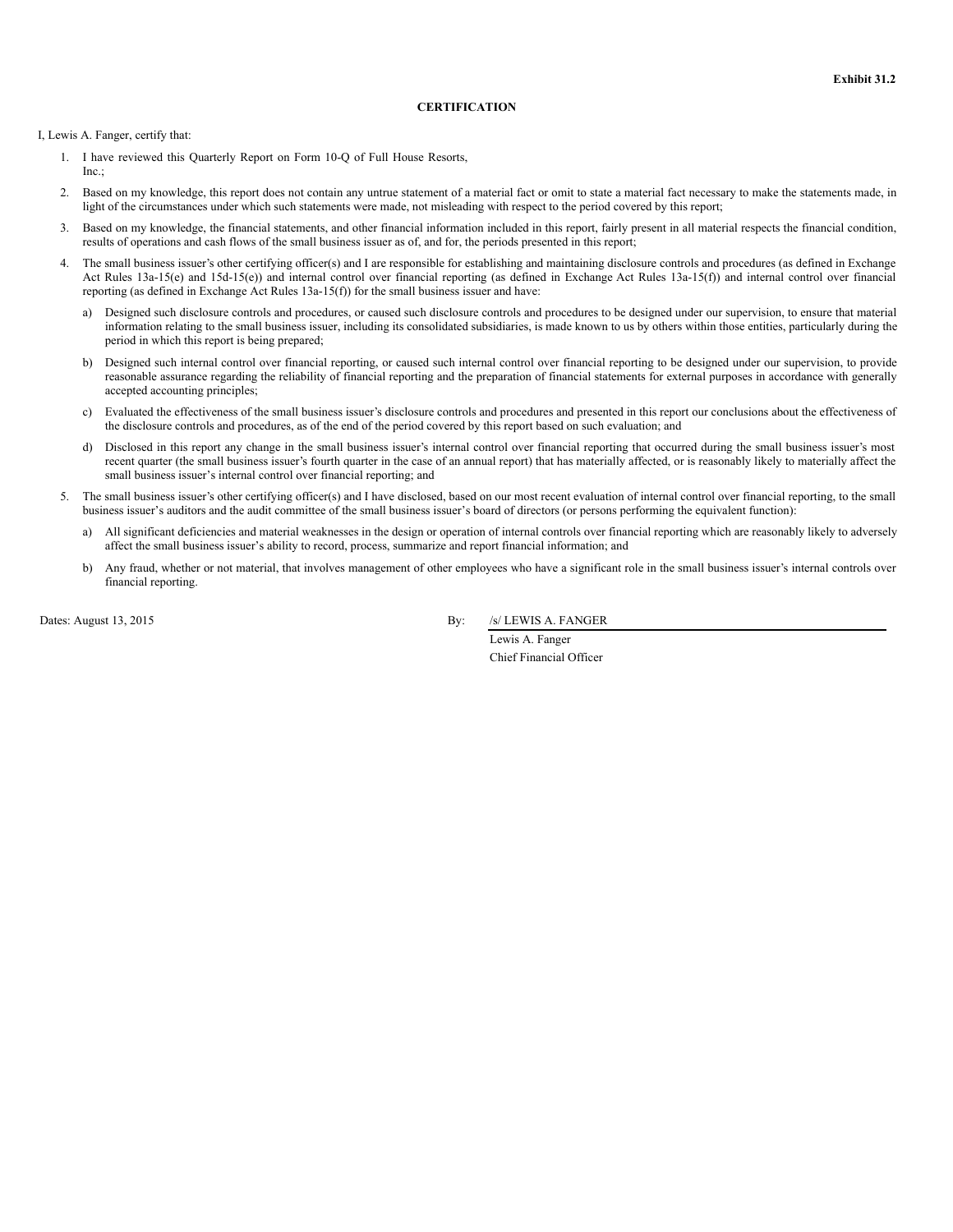#### **CERTIFICATION OF PRINCIPAL EXECUTIVE OFFICER PURSUANT TO 18 U.S.C. SECTION 1350**

In connection with the Quarterly Report on Form 10-Q of Full House Resorts, Inc. for the quarter endedJune 30, 2015 as filed with the Securities and Exchange Commission (the "Report'), I, Daniel R. Lee, Chief Executive Officer of Full House Resorts, Inc., hereby certify pursuant to 18 U.S.C. Section 1350, as adopted pursuant to Section 906 of the Sarbanes-Oxley Act of 2002, that:

- (1) The Report fully complies with the requirements of Section 13(a) or 15(d) of the Securities Exchange Act of 1934; and
- (2) The information contained in the Report fairly presents, in all material respects, the financial condition and results of operations of Full House Resorts, Inc.

Date: August 13, 2015 By: /s/ DANIEL R. LEE Daniel R. Lee Chief Executive Officer